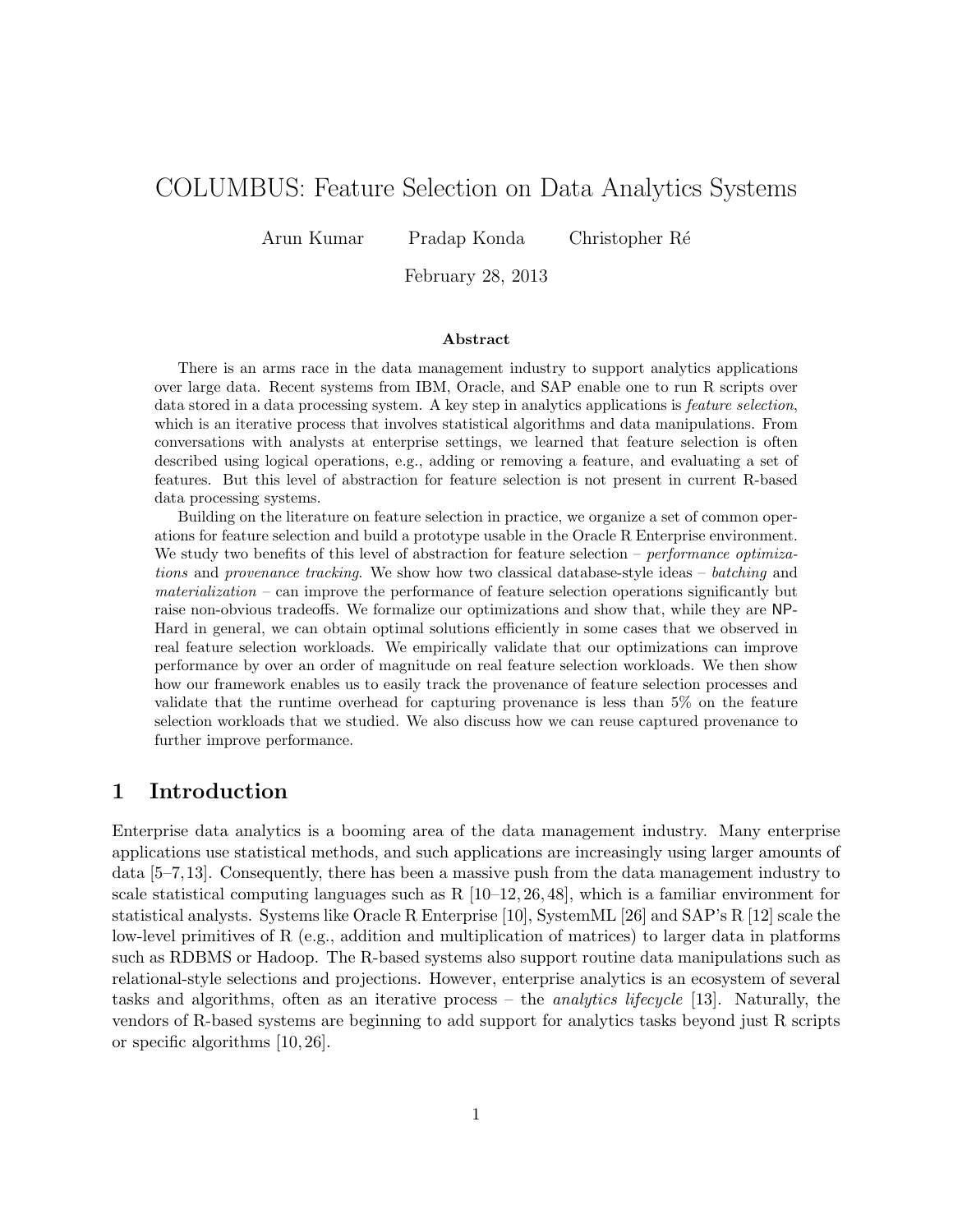We focus on one major task in the analytics lifecycle – selecting which *features* (also called signals, attributes, or variables) of the dataset to use for statistical modeling – a problem known as feature selection [31, 32]. Feature selection helps improve modeling accuracy, and also helps an analyst understand the importance of the features in the data. The features that are selected largely retain their meaning [30] – they typically represent real-world signals, e.g., income or age. Various algorithms for feature selection have been proposed in the statistics and machine learning literature [31, 32].

However, from interacting with analysts in enterprise settings – an insurance firm (AmFam), a consulting firm (Deloitte), an Oracle customer, and an e-commerce firm – we learned that feature selection is often practised as a process that has the analyst in the loop. The analysts use feature selection algorithms, data statistics, and data manipulations – "a dialogue" that is often specific to the application domain [13]. Analysts often use domain-specific "cookbooks" that outline best practices for feature selection [3, 14, 30]. Increasingly, analysts want to bring larger data into such processes [7]. Recent R-based systems aim to tackle the need to manage larger data [10,12,26], but our conversations with the analysts revealed a key problem: analysts describe feature selection at the level of *logical operations* like adding or dropping features, filtering the data, evaluating features, etc. However this level of abstraction for feature selection is not present in current R-based data processing systems, resulting in two major issues:

- Performance: By being aware of the computational and data access properties of logical operations, the system could better optimize its performance.
- *Provenance*: The analysts described how they have to manage information about the process its provenance (steps and intermediate results) manually with spreadsheets, and even emails, thus scattering information that may have to be queried for business purposes.

We take a first step towards addressing the above two issues by using data management ideas. Based on the literature on feature selection practice [3, 14, 30] and our interactions with the analysts, we organize a set of common operations for feature selection into a framework that we name Columbus . We categorize the operations in Columbus into three types based on their role in the process – Explore, Evaluate, and Data-Transform. Explore operations steer feature selection manually or using selection algorithms. Evaluate operations compute numeric scores over the data. Data-Transform operations represent data manipulations, most of which are relational. We prototype COLUMBUS operations as first-class primitives usable in the Oracle R Enterprise (ORE) [10] environment, with an R front-end and an RDBMS back-end.<sup>1</sup> The datasets are relational tables with the features representing attributes. Analysts perform feature selection using a sequence of COLUMBUS operations, which constitute a feature selection *program*, also referred to as a Columbus program. We then address the two issues:

- Performance: We study how two classical database-style performance optimization ideas batching, and materialization – impact feature selection programs. We formalize these two optimizations in our framework and show that they can be solved efficiently in some cases but are NP-Hard in general.
- *Provenance*: We discuss how our framework lets us easily manage the provenance of the feature selection process, and discuss how we can reuse captured results to improve performance.

<sup>&</sup>lt;sup>1</sup>We also replicated our prototype with Python over PostgreSQL to show the portability of our framework.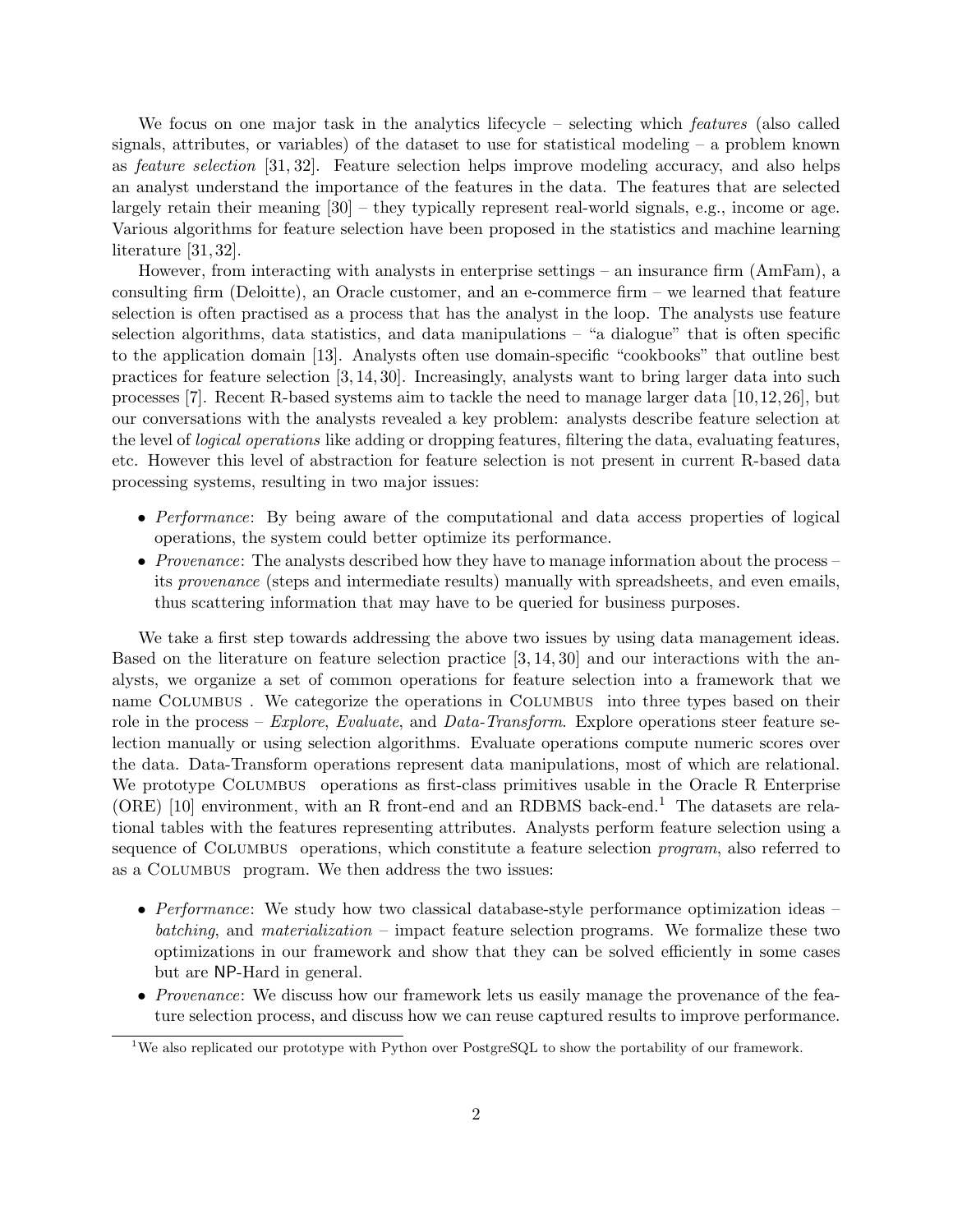**Performance Optimizations** Our main technical contribution is to study the impact of *batching* and materialization in optimizing the performance of feature selection programs. We observe two key characteristics of feature selection programs that make them amenable to these two optimizations. First, multiple operations might scan the same dataset independently. For example, stepwise selection, which is a popular feature selection operation [30], performs 10-fold cross-validation on multiple sets of features (feature sets) by adding one feature at a time. When selecting one out of 200 features, executing such an operation naively for, say, 5 training iterations, results in  $200 \times 10 \times 5 = 10,000$  scans. Using *batching*, we can reduce the number of scans to 5. We formalize batching as an optimization problem and show that we can solve the problem efficiently in a common case where we have enough system memory to batch as many operations as needed. We show that when the system memory constrains how much we can batch, our problem is NP-Hard. Second, operations in feature selection programs might *access only a few features* from the dataset. For example, an analyst might explore only a set of 50 features out of 200 in a dataset. Using a materialized dataset with those 50 features projected might improve performance. But materialization presents a non-obvious tradeoff – the materialized projection is beneficial only if it is used often enough to pay off the time to materialize. We thus formulate a cost-based optimization problem to make materialization decisions using the costs of materializations and scans. We then focus on a case that we found to arise in real feature selection workloads – the input consists of a collection of feature sets that form a chain, i.e., the feature sets form a sequence where a feature set is contained in the previous one and contains the next. We present a dynamic-program to solve the problem efficiently for chains. We then analyze our problem formally and show that it is NP-Hard in more general settings.

Provenance Contributions Based on conversations with analysts, we identify two benefits of provenance in the feature selection process: (1) to enable oversight of the analysis process, which may be required for legal reasons, e.g., to make sure discriminatory features are not used during the insurance process, or for deeper understanding of how and what data is used, and (2) to reuse results to improve performance of Columbus programs. Our approach combines existing models of workflow and data provenance [17, 19, 34]. Our proposed system captures provenance at two granularities –  $coarse$ , where only the inputs and outputs of COLUMBUS operations are captured, and *fine*, where the internal details of operations are captured as well. Empirically, we find that even for fine granularity capture, the runtime overhead is within 5% on real feature selection workloads. Not surprisingly, we also find that reusing results can speed up feature selection programs by orders of magnitude.

Contributions We make the following contributions:

- We take a first step towards managing the process of feature selection over data analytics systems. We organize a common set of operations for feature selection into a framework and prototype our ideas over the Oracle R environment and Python over PostgreSQL.
- We study the impact of two classical performance optimizations batching and materialization. We formalize these optimizations in our framework and show that they can be solved efficiently in some common cases but are NP-Hard in general.
- We show two benefits of provenance in feature selection enabling *oversight* and reuse of captured results for performance. We discuss the design space for granularity of provenance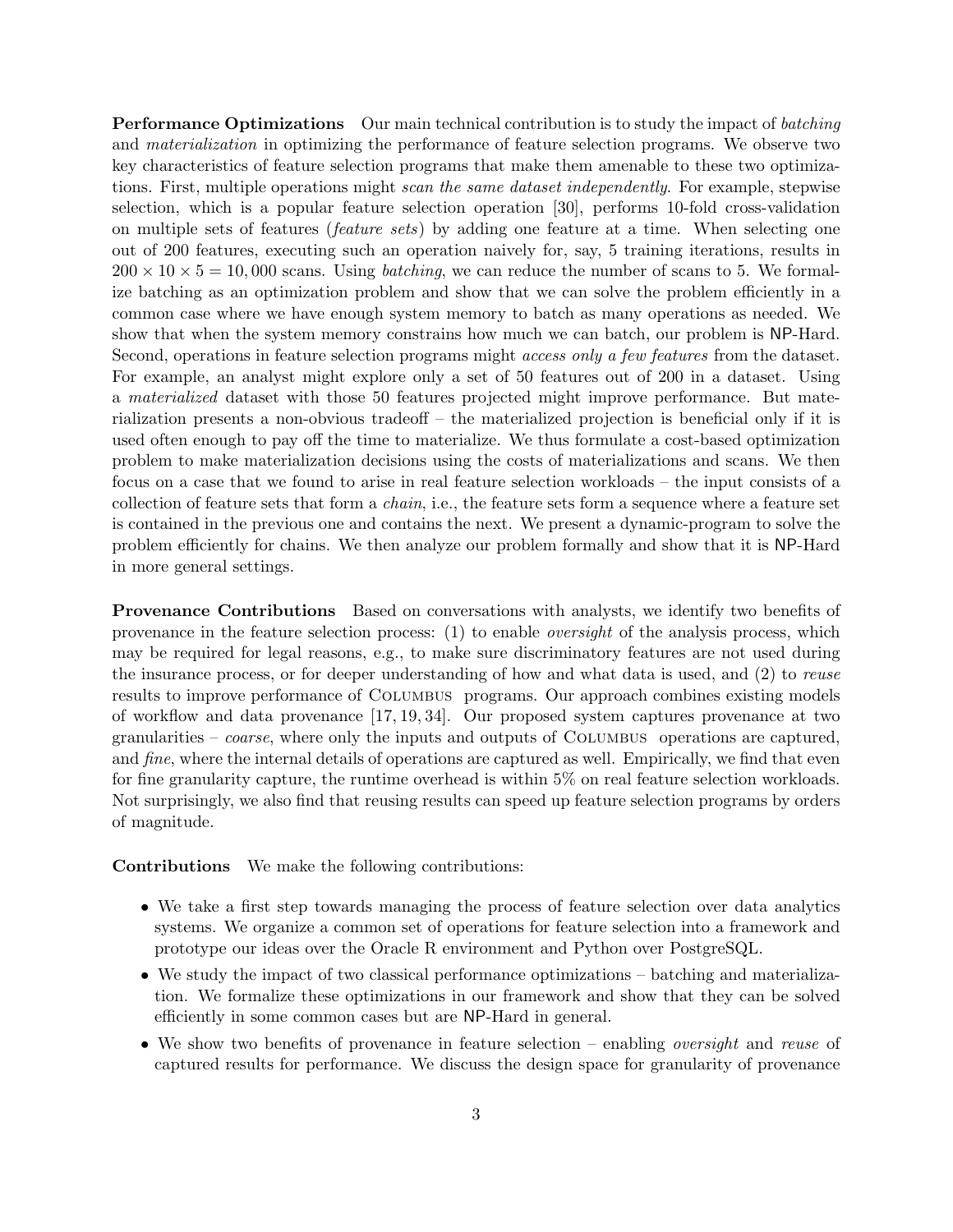capture in feature selection.

Based on our interactions with the analysts as well as Guyon and Elisseeff's popular reference on feature selection practice [30, 31], we write Columbus programs and empirically validate our contributions using real and synthetic datasets. Our performance optimizations yield speedups ranging from about 2x to 20x on these programs. We then validate our optimizations individually in detail. We show that the overhead to capture provenance is less than 5% for these programs and describe two uses for captured results.

Outline The rest of the paper is organized as follows: in Section 2, we present a motivating case study and our framework of operations. In Section 3, we discuss our system architecture and performance optimizations. In Section 4, we discuss how we manage provenance and reuse results. In Section 5, we empirically validate our performance optimizations, and provenance management. We discuss related work in Section 6, and conclude in Section 7.

# 2 Motivation and Preliminaries

We present a case study about a feature selection process based on our discussions with actuaries at a major insurance firm, American Family Insurance (AmFam).

# 2.1 Case Study: Insurance Risk Pricing

A common analytics task in the insurance domain is determining the risk of a customer in order to decide insurance pricing rates. We are collaborating with AmFam to explore the role of newer data sources in designing better insurance policies. The datasets here typically have a few hundred features from various sources (e.g., customer details and census records). Through our conversations, we learned how analysts explore the importance of each feature and decide what features to use for statistical modeling.

Analysts often use domain-specific methods for feature selection. One method they use is to split and analyze the features in separate groups (e.g., customer features and car features). They obtain descriptive statistics like correlations among features, manually choose some features, and evaluate the feature sets. Simple algorithms like stepwise selection [30–32] and Lasso are also commonly used. In between the exploration, the dataset is also filtered on features like income to focus on specific customer segments. Thus, overall, they use their insights, data manipulations, descriptive statistics, and a few popular selection algorithms. To get more accurate insights, they are looking to bring in larger datasets into such analyses, but are concerned about poor performance at scale. Higher performance on larger data can improve the turnaround times for their analyses and contribute to more informed business decisions. Also, they often have to manually manage information about the steps and results using ad-hoc notes and emails. Such information is needed to improve their analyses and to communicate their results for presentation and auditing purposes.

**Discussion** We also spoke to analysts in other enterprise settings  $-$  a consulting company (Deloitte), an Oracle customer, and data scientists at an e-commerce company. We found similar processes and issues for feature selection faced by the analysts. Our goal is to take a step towards managing the process of feature selection to address the two issues of performance and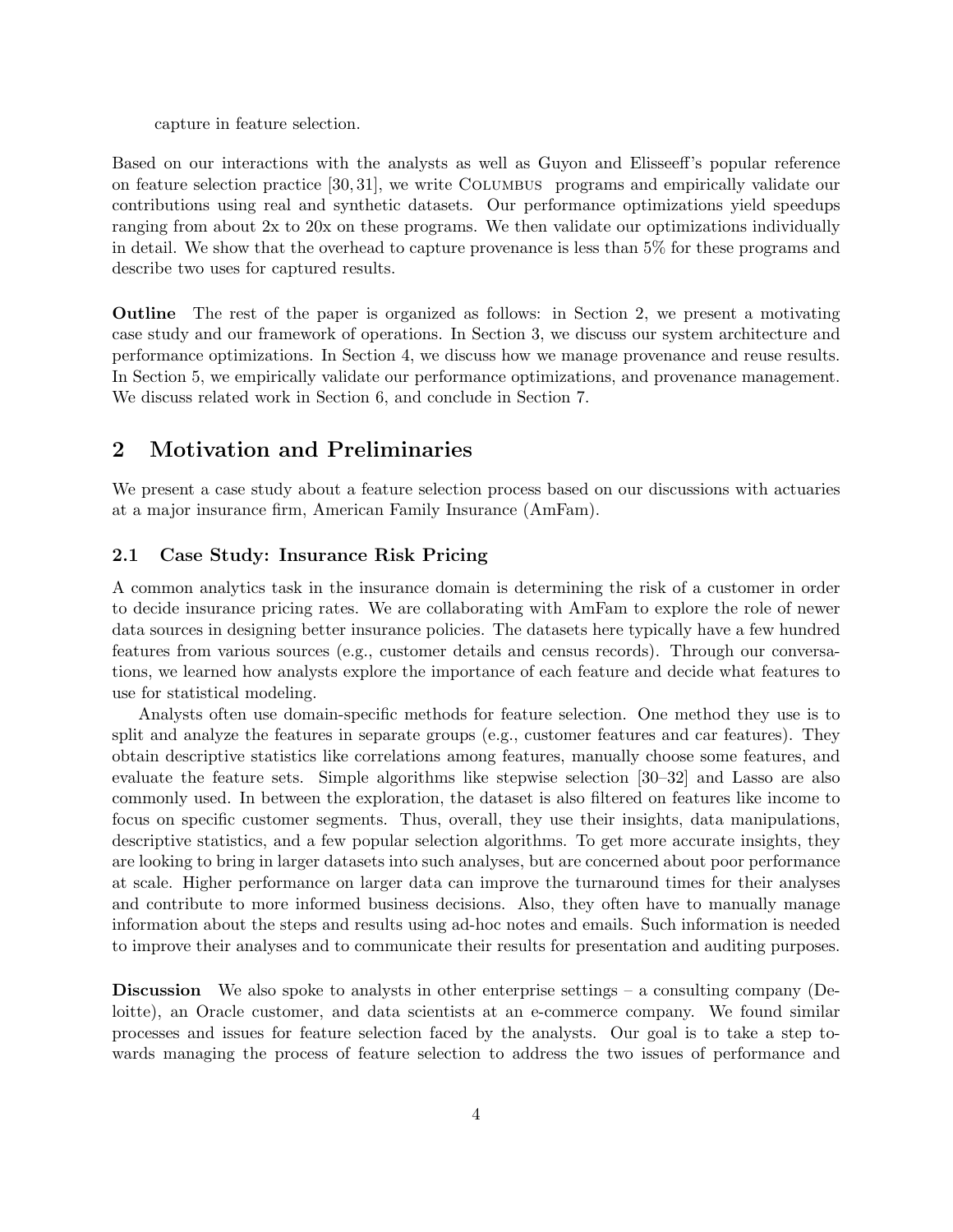| <b>High-level Task</b> | Example<br>Opera-     |
|------------------------|-----------------------|
|                        | tions                 |
| Descriptive statistics | Mean, Variance, Cor-  |
|                        | relation, Covariance  |
| Train and score models | Linear and Logistic   |
|                        | Cross-<br>Regression, |
|                        | Validation            |
| Automatic selection    | Forward and Back-     |
|                        | ward Selection, Lasso |
| Semi-automatic selec-  | Stepwise Add and      |
| tion                   | Drop                  |
| Manually choose fea-   | Insert, Remove, Com-  |
| $_{\rm tures}$         | bine, Create new fea- |
|                        | tures                 |
| Data manipulations     | Select, Project, Join |

Table 1: Common high-level tasks and example operations in feature selection, based on Guyon and Elisseeff [30], other literature [3, 14], and our interactions with analysts.

provenance. Based on our interactions with the analysts and the literature on feature selection practice [3, 14, 30] (see Table 1), we organize a set of common operations for feature selection into the COLUMBUS framework. We categorize the operations in COLUMBUS into three types –  $Explore$ , Evaluate, and Data-Transform. We will explain in detail shortly, but we start with an example based on our case study (see Figure 1).

Example An analyst runs COLUMBUS operations wrapped as R functions to explore a U.S. Census dataset, which has demographic, economic, and other groups of features. A binary target feature in the dataset asks if a majority of a census block's inhabitants reply to census mails. She assesses groups of features and uses correlations to check for feature redundancies (an Evaluate operation CorrelationX), performs model evaluations (an Evaluate operation EvaluateLRCV that does cross-validation of logistic regression), selects smaller customer segments (a Data-Transform operation Select), combines features (an Explore operation Union), and runs some selection algorithms (an Explore operation StepAdd). She copies the printed results to text files to discuss with others and validates the results of these operations against a larger dataset. Our focus is on the two issues of performance over large data and provenance management for such feature selection programs:

- Performance: We study how two classical database-style performance optimizations ideas can improve performance over large data. Empirically, we show that our optimizations can yield up to 20x speedups.
- Provenance: We capture the provenance of such processes and show that the runtime overhead is less than 5% and needs less than 100kB of storage space.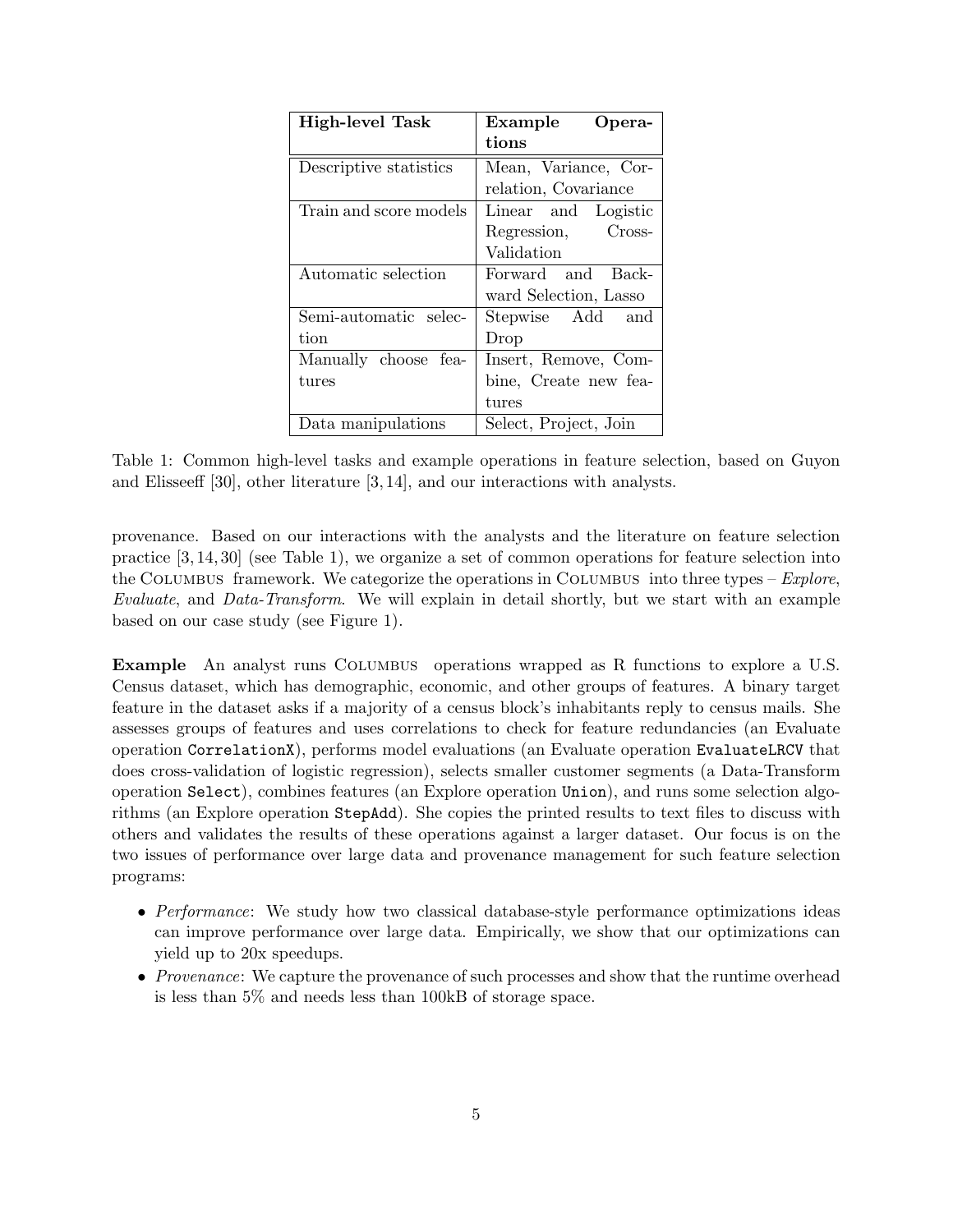1. d1 = Dataset(c("USCensus")) #Register the dataset #—s1 represents population-related features—# 2. s1 = FeatureSet(c("Population","NumHouses", . . .)) 3. l1 = CorrelationX(s1, d1) #Get mutual correlations 4. Remove(s1, "NumHouses") #Drop this feature 5. l2 = EvaluateLRCV(s1, d1) #Evaluate this set #—Focus on high-income areas— 6. d2 = Select(d1,"MedianIncome >= 100000") #—s2 represents economic features— 7. s2 = FeatureSet(c("AvgIncome","MedianIncome",. . .)) 8. l3 = EvaluateLRCV(s2, d2) 9. s3 = Union(s1, s2) #Use both sets of features #—Add in one other feature— 11. s4 = StepAdd(1, s3, d1) 12. Final(s4) #Session ends with chosen features

Figure 1: Example snippet of a Columbus program with logical operations wrapped as functions usable in R/ORE.

## 2.2 Operations in COLUMBUS

We start with some definitions. A *feature*,  $f$ , is a semantic signal drawn from some domain, denoted  $dom(f)$ . Example features include customer age, county population, etc. The *domain of* discourse, F, is a user-given global set of uniquely-identifiable features  $\{f_1, f_2, \ldots, f_n\}$ , each with its own domain. The Feature Lattice on  $\mathcal F$  is the transitive reduction of the partially ordered set  $(2^{\mathcal{F}}, \subseteq)$ . A *feature set* is an abstract data type to represent a set of features from the Feature Lattice, i.e.,  $F \subseteq \mathcal{F}$ . A *dataset* is a relation  $R(ID, f_1, \ldots, f_m)$ , whose attributes form a feature set,  $\{f_1,\ldots,f_m\}\subseteq\mathcal{F}$ . The *ID* is a distinguished key attribute. A feature set  $S\subseteq\mathcal{F}$  is *feature* compatible with a dataset  $R(ID, f_1, \ldots, f_m)$  if and only if  $S \subseteq \{f_1, \ldots, f_m\}$ . We also use the notation  $R(F)$  to denote  $R(ID, f_1, \ldots, f_n)$ , assuming the ID implicitly.

Table 2 summarizes the three categories of operations in COLUMBUS –  $Explore$  operations that traverse the Feature Lattice; Evaluate operations that score feature sets over the dataset; and standard Data-Transform operations that manipulate a dataset. Our contribution is not in defining these operations – they are already used by analysts  $[3, 4, 14, 30]$ . However, our framework helps us tackle the two issues of performance optimizations and provenance tracking.

Explore Operations These operations enable an analyst to traverse the Feature Lattice by manipulating feature sets. We categorize them into three types –  $FeatureSetOps, AutomaticOps$ and *SemiAutomaticOps*. FeatureSetOps are changes to feature sets that help an analyst steer the selection by manually adding or removing features. AutomaticOps are popular feature selection algorithms, which when given a feature set and a feature-compatible dataset, output another feature set. We currently consider some popular search-based algorithms like Forward and Backward selection, as well as Lasso for regression. SemiAutomaticOps are similar to AutomaticOps, but give the analyst more control. We consider Stepwise selection that can add or drop a feature one at a time based on computations over the data.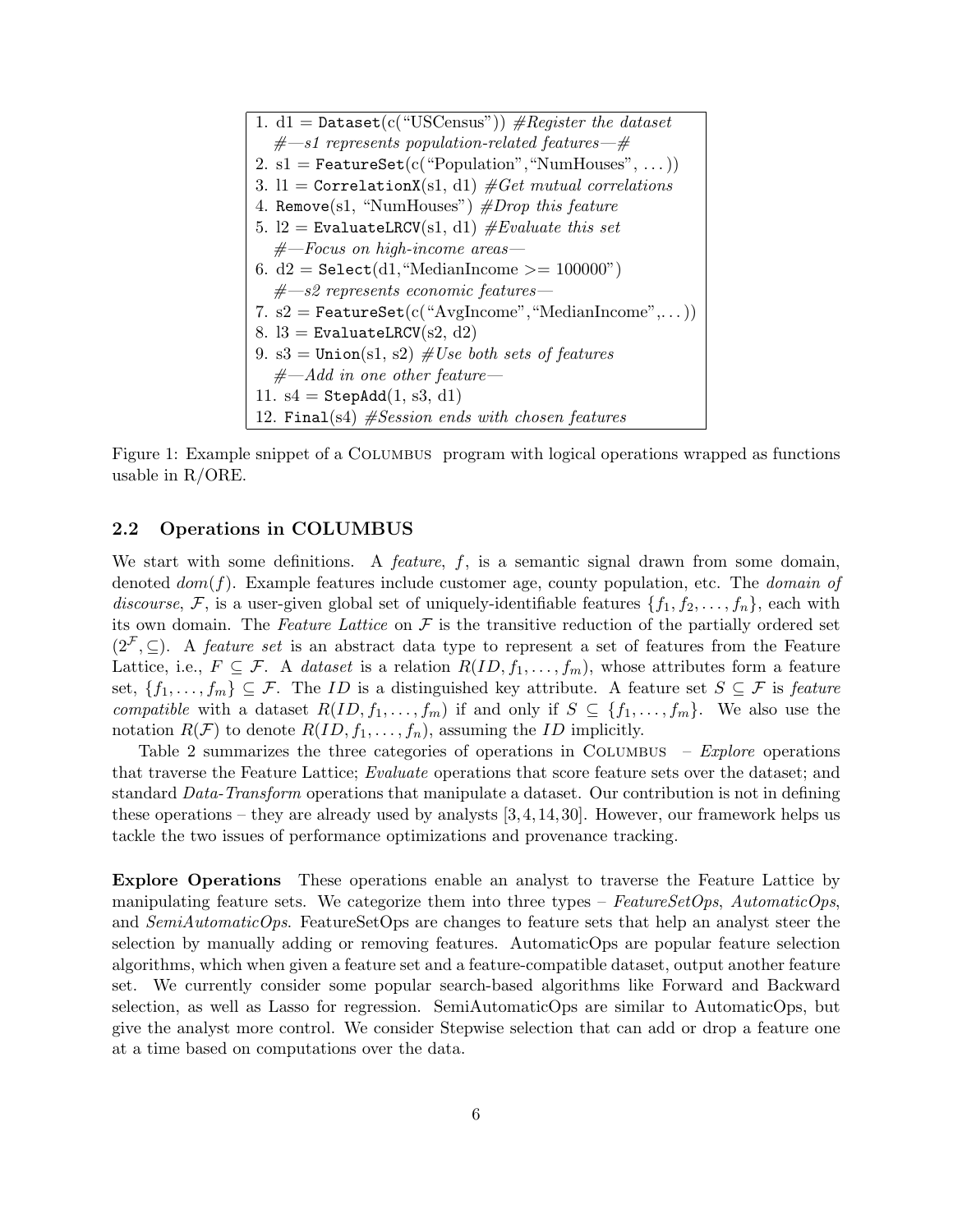| Type                  | <b>Examples</b>               |                    | <b>Inputs Outputs</b> |
|-----------------------|-------------------------------|--------------------|-----------------------|
| <b>Explore</b>        | FeatureSetOps                 | $F_i, F_i$         | $F_{o}$               |
|                       | AutomaticOps,                 | $R_i, F_i$         | $F_{o}$               |
|                       | SemiAutomati-                 |                    |                       |
|                       | cOps                          |                    |                       |
| Evaluate              | DescriptiveStatsOp $R_i, F_i$ |                    | D(F, V)               |
|                       | LearnerOps,                   |                    |                       |
|                       | ScorerOps                     |                    |                       |
| Data-                 | SPJUAQuery,                   | $R_i[, R_j]$ $R_o$ |                       |
| <b>TransformSort,</b> | Shuffle,                      |                    |                       |
|                       | Create                        |                    |                       |

Table 2: Categorization of our operations in COLUMBUS. All  $F_i$  are feature sets ( $\subseteq \mathcal{F}$ ), while all  $R_i$  are datasets (relations).  $D(F, V)$  is a two-attribute relation wherein F is of type feature set and V is a real number.

Evaluate Operations These operations obtain various numeric scores for a feature set. We categorize them into three types –  $DescriptiveStatsOps$ , LearnerOps, and ScorerOps. DescriptiveStatsOps include descriptive statistics of the data, e.g., mean and variance, which take a single feature as input, and correlation and covariance, which need a pair of features. LearnerOps are a class of machine learning algorithms that compute coefficients or weights over features. This class is large, and we currently consider a few popular convex models like logistic regression, linear regression, and others that fit into the aggregation-based abstraction described by Feng et al [23]. ScorerOps score learned models over the data. We currently support prediction error, cross-validation error (e.g., of logistic regression), and Akaike Information Criterion (AIC) [30].

Data-Transform Operations These operations are common data manipulations performed by analysts to slice and dice the dataset. Recent R-based systems that have an RDBMS backend [10,48] also identify that such operations are relational and exploit the RDBMS optimizer to improve performance. Other operations include sort and shuffle, as well as simple functional transformations on features, e.g., squares and products of features.<sup>2</sup> Such functional transformations are managed as logical views.

Overall, our framework currently has 7 Explore, 7 Evaluate, and 4 Data-Transform operations. More details are available in our technical report [2]. Our framework is not intended to be comprehensive, but serves as a starting point since it already helps us capture real feature selection workloads that we found from our discussions with the analysts and in the literature on feature selection practice. We now discuss how we handle COLUMBUS programs and discuss our performance optimizations.

<sup>&</sup>lt;sup>2</sup>For simplicity of exposition, we assume the features of the dataset are numeric.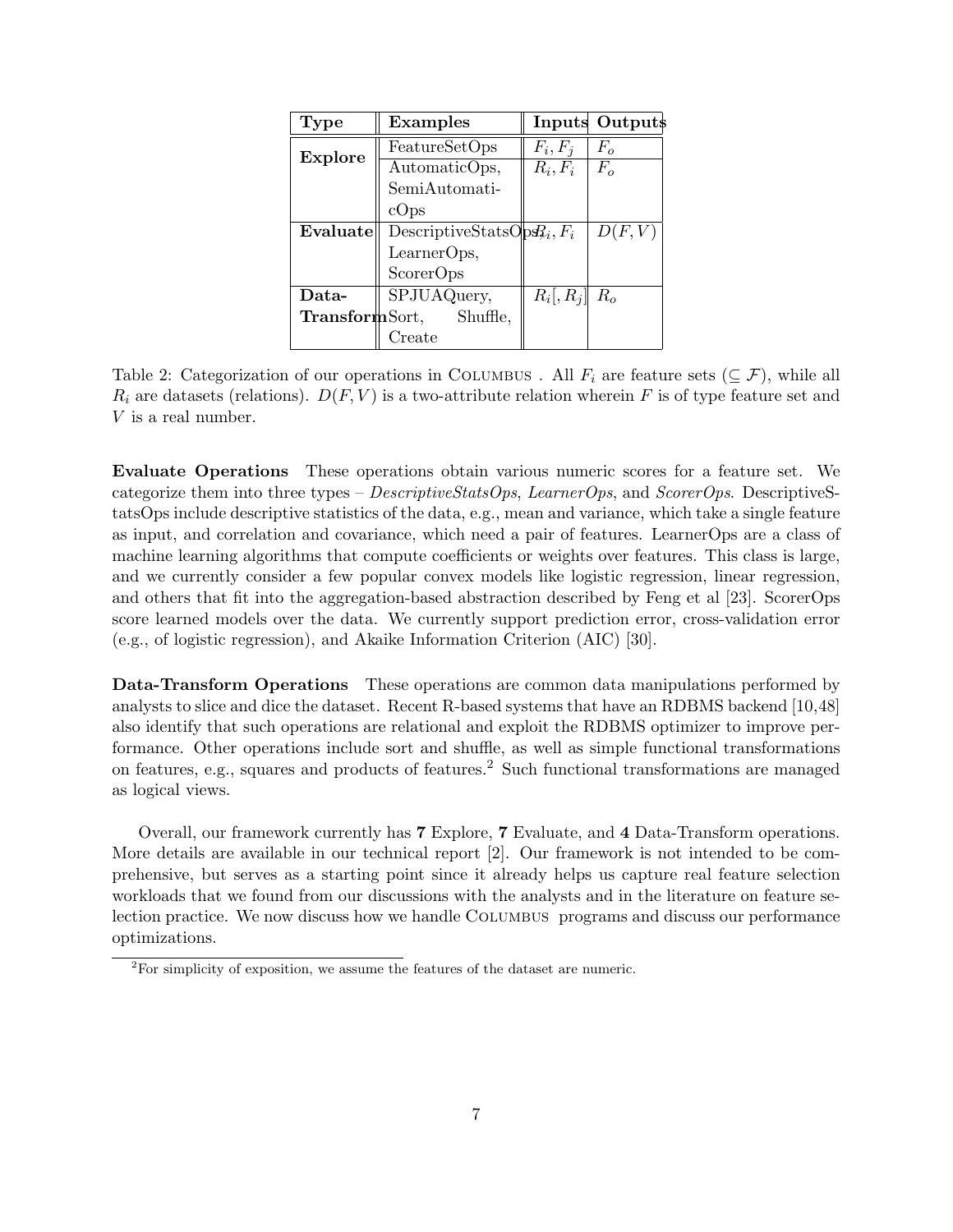

Figure 2: (A) High-level architecture of our system to implement Columbus . (B) Illustration of the end-to-end treatment of a Columbus program in our system. In the Columbus program,  $s1, s2, \{f_{15}\}\text{, etc. are feature sets.}$ 

# 3 Performance in COLUMBUS

We now discuss how we prototype the abstract COLUMBUS framework to be usable in the ORE environment [10]. We explain the data access patterns of COLUMBUS operations and mention how we can leverage existing optimizations. We then study how to apply batching and materialization optimizations to Columbus programs.

# 3.1 System Overview

Our system architecture (Figure  $2(A)$ ) is based on existing R-based systems [10, 26, 48]. There are four major components: Translator, Optimizer, Executor, and Provenance Manager. The datasets reside on a Data Platform (we use an RDBMS), which is transparent to the R user [10,48]. Our novel contributions are in the performance optimizations of our Optimizer and Provenance Manager. We prototyped Columbus as a library usable in an R (as well as Python) front-end for an RDBMS back-end.

Usage Settings and Examples We consider both interactive and full-program usage settings of Columbus programs. In the interactive setting, an analyst runs each instruction of a program (e.g., Figure 1) one by one. In the full-program setting, she provides the full program to the system at once. Columbus programs are sequences of Columbus operations, with FeatureSetOps (e.g., Union) introducing control dependencies among operations. Executing the instructions sequentially in the full-program setting could lead to loss of opportunities to optimize performance.

We now discuss how our system executes a COLUMBUS program with an end-to-end example (Figure 2(B)). The Translator converts the program into a directed-acyclic graph (DAG) of instructions and performs static analysis to obtain a DAG of COLUMBUS operations that access the datasets (*data-aware* operations, e.g., 3, and 5 in Figure 1). The Translator then decomposes the data-aware Columbus operations into workflows of atomic operations, which have data access patterns supported by the data platform (more details shortly). The Optimizer optimizes data accesses using our batching and materialization optimizations, and reusing optimizations in the RDBMS. It outputs job descriptions, e.g., perform a scan-based aggregation, or materialize a projection. The Executor converts the jobs output by the Optimizer into the data platform's language (e.g., SQL queries over in-RDBMS data) and obtains the results.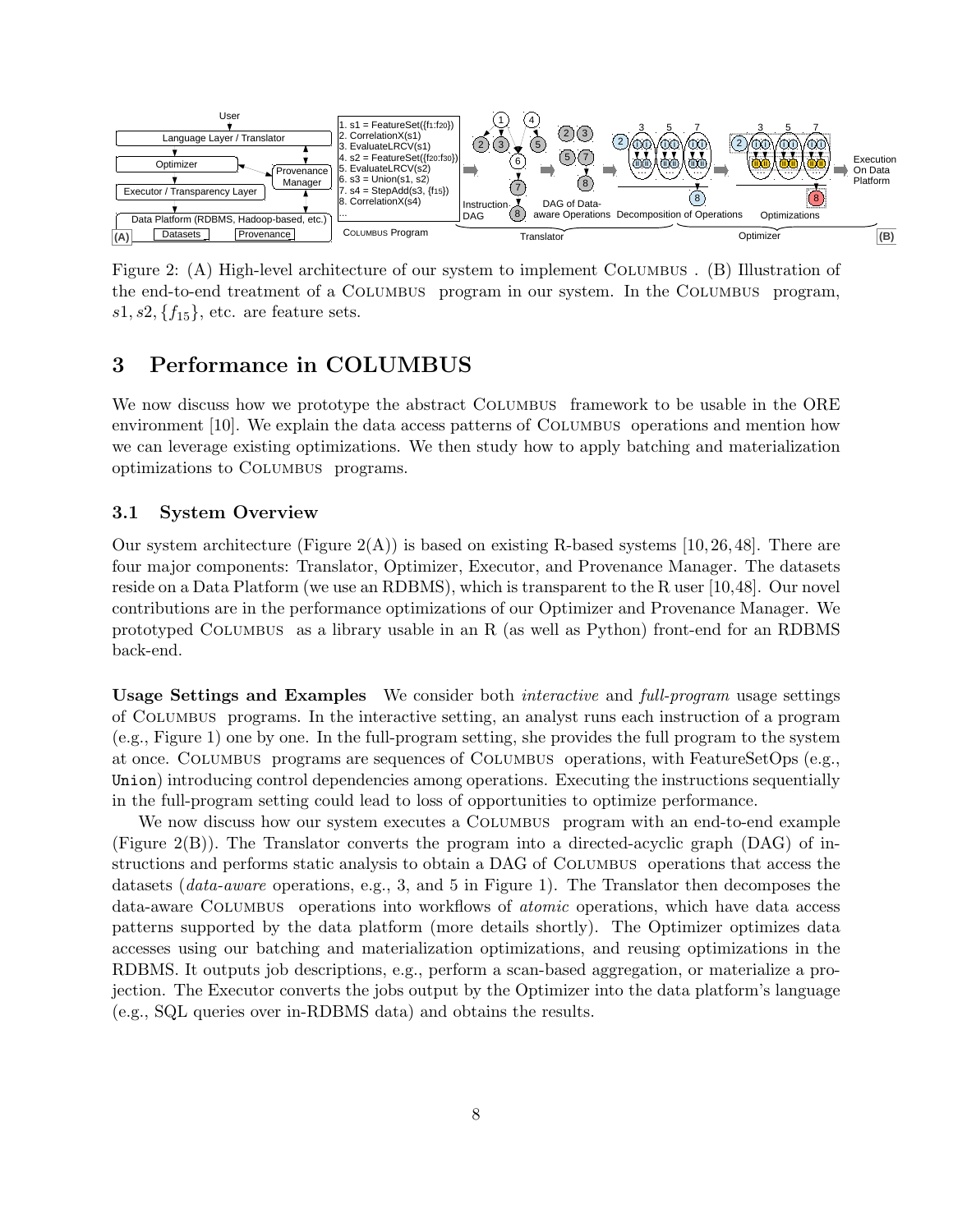

Figure 3: Decomposition of COLUMBUS operations into workflows of atomic operations that touch the dataset. (A) CoefficientLR (B) EvaluateLRCV (C) StepAdd. Notation:  $\sigma$ : relational Select,  $\pi$ : Project, L: Learner, S: Scorer; LR and CV represent workflows.

| Atomic Op.      | Data-           | Optimized              |
|-----------------|-----------------|------------------------|
|                 | <b>Accesses</b> | $\mathbf{B}\mathbf{y}$ |
| Learner         | Scan            | <b>COLUMBUS</b>        |
| Scorer          | Scan            | Optimizer              |
| SufficientStats | Scan            |                        |
| Select          | Scan, Index     | <b>Both</b>            |
| Project         | Scan            |                        |
| Sort & Shuf-    | Sort            | <b>RDBMS</b>           |
| fle             |                 | Optimizer              |
| Product<br>&.   | Several         |                        |
| Join            |                 |                        |

Table 3: Atomic Operations and data access properties. The COLUMBUS Optimizer applies batching and materialization to optimize the scan-based atomic operations Learner, Scorer, and SufficientStats as well as Select and Project that arise in Explore and Evaluate operations.

Atomic Operations and Data Accesses R-based systems like ORE translate operations on the primitives of R (e.g., selections on R data frames) into primitives supported by an RDBMS (e.g., relational Select) and reuse optimizations in the RDBMS [10, 12, 48]. Similarly, our Translator converts COLUMBUS operations (e.g., EvaluateLRCV) into workflows of primitives, or *atomic* operations, whose data access patterns are supported by the RDBMS (or other platforms). Thus, we can reuse existing optimizations for relational operations, and study new optimizations for other operations. We start by illustrating the decomposition of data-aware Columbus operations into atomic operations:

Example 3.1. Figure 3 shows the decomposition of three operations – CoefficientLR, EvaluateL-RCV, and StepAdd. CoefficientLR (logistic regression) is a sequence of atomic Learners that are aggregations (scans). EvaluateLRCV (cross-validation of logistic regression) shuffles the data (sampling without replacement  $[23]$ <sup>3</sup>, partitions it (selections), runs CoefficientLR on each partition, runs atomic prediction error scorers (scans), and averages the scores. StepAdd is a search-based selection algorithm that takes steps through the Lattice to add one feature. It runs EvaluateLRCV (or AIC) on multiple feature sets, and picks the best set  $[31]$ .

<sup>&</sup>lt;sup>3</sup>In our system, we assume that the dataset is shuffled once a priori and used for the full program.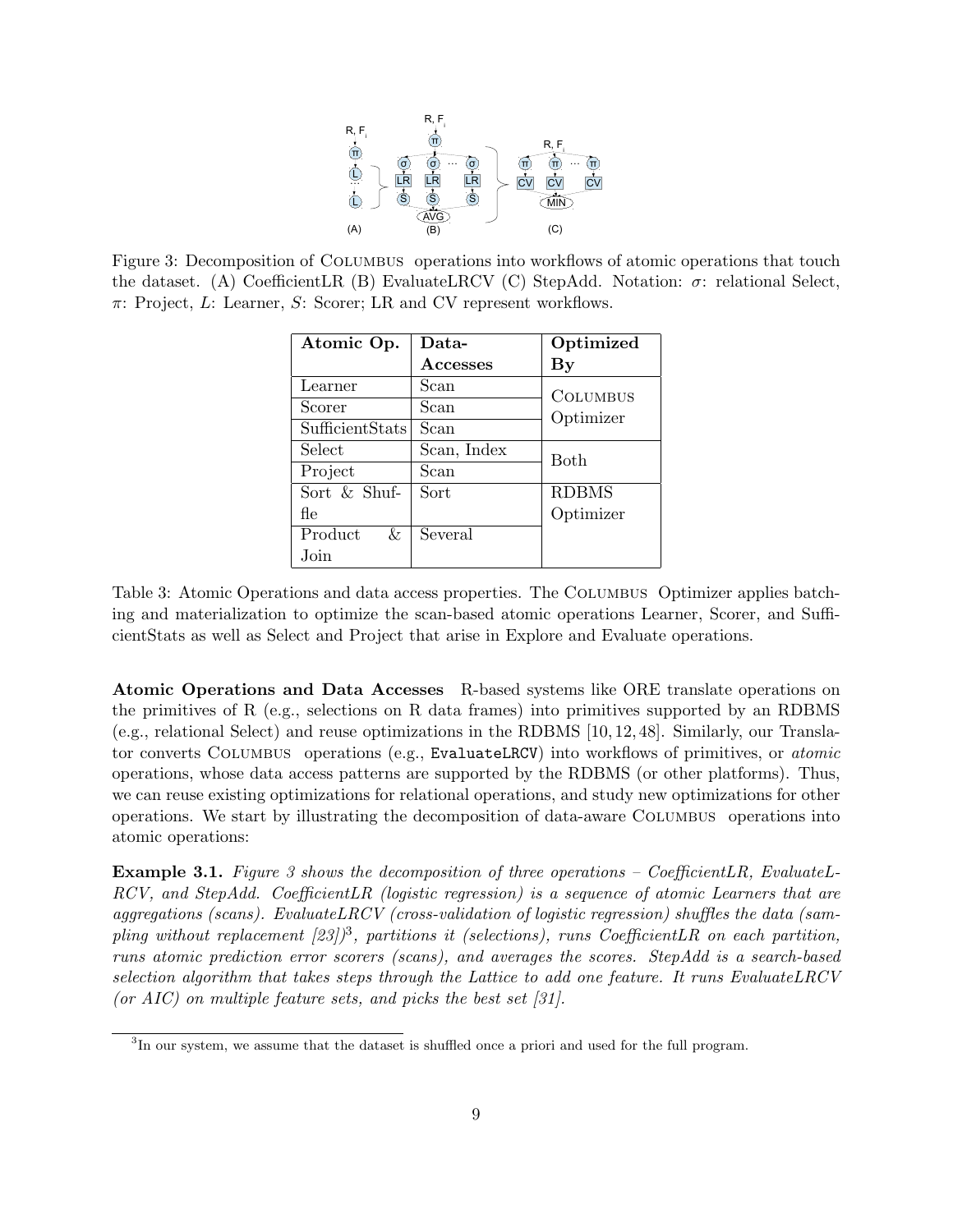Table 3 lists our atomic operations. Three atomic operations arise from Explore and Evaluate operations – Learner, Scorer, and SufficientStats. Each of these three is an aggregation that performs one scan of the dataset.<sup>4</sup>

Our focus is on applying performance optimizations across our atomic operations. As in existing systems [10, 48], we use the RDBMS to optimize relational operations. Our Data-Transform operations represent SQL queries that can exploit the RDBMS query optimizer. We then observe two key properties of feature selection workflows  $- (1)$  multiple operations often scan the same dataset (or roughly the same) independently, and (2) operations often access only a few features by projecting the dataset (Figure 3). We study how we can exploit these two properties to improve the performance of feature selection programs on large data. We apply two classical database-style performance optimization ideas – (1) batching of scan-based data accesses, and (2) materialization of intermediate dataset projections. To the best of our knowledge, these optimizations have not been studied in depth before for feature selection processes.

### 3.2 Performance Optimizations

We now discuss how we apply batching and materialization optimizations to COLUMBUS programs. Our focus is on optimizing the data access of a given set of Columbus operations that have all their inputs (input feature sets and number of iterations) available. So we can obtain a workflow of atomic operations. If some operations depend on earlier ones for feature set inputs (e.g., node 8 in Figure  $2(B)$ , the set of operations that occur later are optimized after their feature set inputs have been resolved at runtime .

<sup>4</sup>They are also algebraic aggregations [27]. Thus, it is possible to use our optimizations in data-parallel settings such as a parallel RDBMS and Hadoop-based systems as well.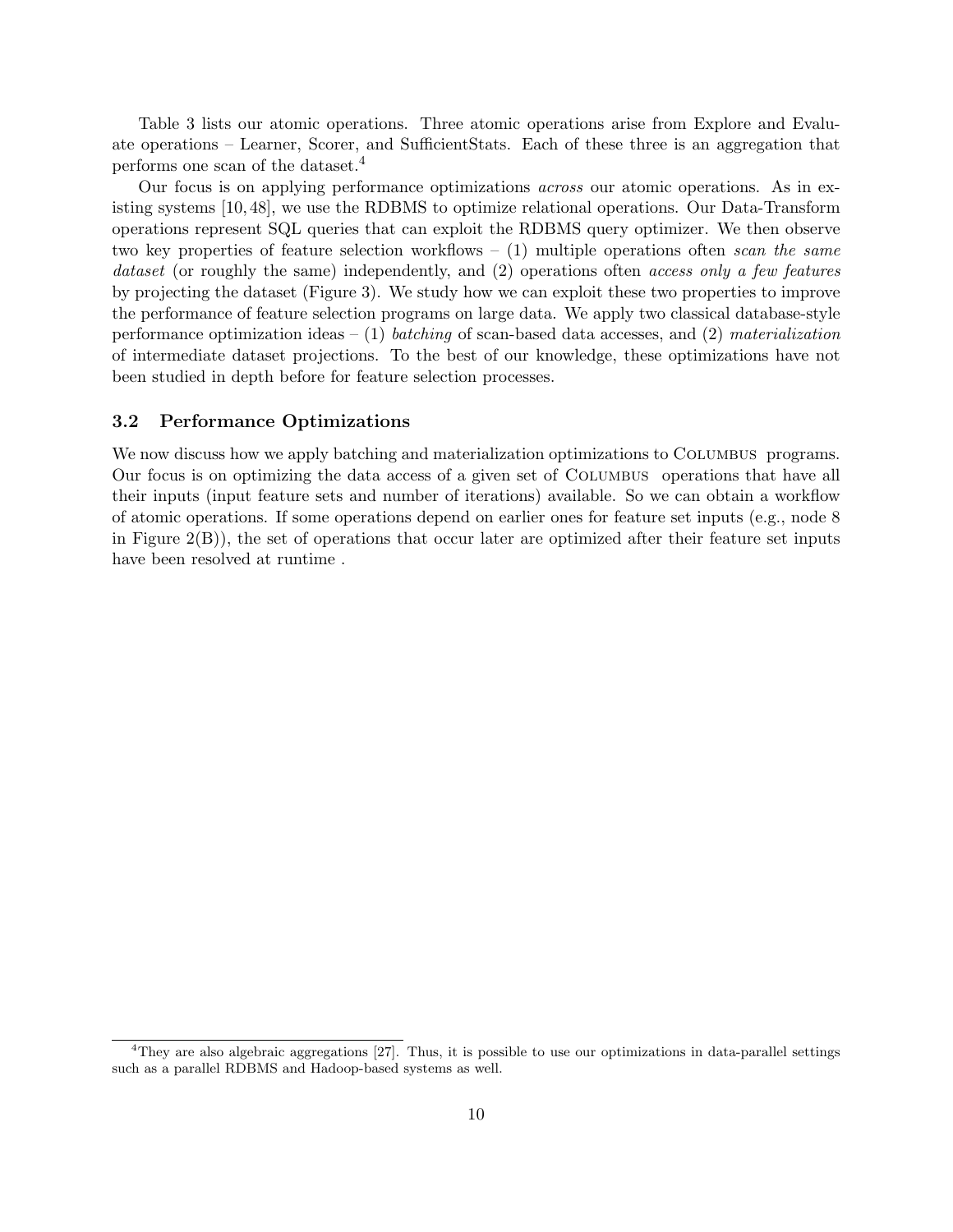#### 3.2.1 Batching Optimization

Batching improves performance by juxtaposing the aggregation states of the independent scans and enabling them to share the same scan. For example, Figure 3(B) shows EvaluateLRCV running k (as in k-Fold) Learners independently, with a total of kN scans (N is the number of training iterations). Batching reduces the number of scans to  $N<sup>5</sup>$  Operations that search on the Feature Lattice (e.g., StepAdd in Figure  $3(C)$ ) also benefit from batching. We also apply batching *across* all our scan-based operations in a Columbus program (illustrated in Figure 2(B)).

We now formally state the batching problem. We are given a DAG  $G(V, E)$ , where V is a set of scans of the dataset, and E represents dependencies among scans. E imposes a partial order  $\leq$  on V. We want to convert G into a sequence  $G'(V', E')$ , where each element of V' is a batch of scans from V obtained using a surjection  $f: V \to V'$ . E' imposes a total order  $\leq_{E'}$  on V', and preserves the partial orders in G, i.e.,  $\forall u, v \in V, u \le v \implies f(u) \le_{E'} f(v)$ . The goal is to obtain such a G' with minimum  $|V'|$ .

We use the following algorithm to obtain such a mapping  $f$  – sort G topologically, go over  $v \in V$ in increasing topological order, and assign it to the minimum possible  $v' \in V'$  that preserves the partial orders in G. The minimum possible  $|V'|$  is the height of the partial order on G, and our algorithm obtains such a V' in time  $O(|V| + |E|)$ . The number of scans is reduced from |V| to the height of the partial order on G (illustrated in Figure  $4(A)$ ). Since a scan includes not just I/O costs, but also auxiliary overheads like parsing and function calls, batching can save time even in the interactive setting when the dataset fits in memory.

As an extension, we also formulated batching with computation costs considered. But empirically, we found this formulation's result to be less than 20% faster on real feature selection programs than our algorithm above. Since the improvement is low, we do not use this formulation for batching. We also show that batching is NP-Hard in a setting in which the system memory is a constraint (i.e., the sum of the aggregation states exceeds the available memory). The proof uses a reduction from the BinPacking problem, and we can adopt a standard first-fit heuristic to solve our problem [24]. We do not focus on these extensions here, and present more details in our technical report [2].

#### 3.2.2 Materialization Optimization

We start by motivating why we need a cost-based approach to optimize the materialization of projections in feature selection programs. We are given a dataset  $R(\mathcal{F})$  and an operation (e.g., CoefficientLR) with an input feature set  $F \subseteq \mathcal{F}$ . Let scanning  $R(\mathcal{F})$  take s units of time. Assuming all features have equal size in a dataset, scanning the materialization of  $F$  (i.e., the projected dataset  $\pi_F(R)^6$ ) takes only  $s|F|/|\mathcal{F}|$  units. Let the time to materialize F be m units, and suppose the operation performs  $N$  scans (e.g., the number of iterations in CoefficientLR). So materializing F is beneficial only if  $Ns > m + Ns|F|/|\mathcal{F}|$ . Thus, we design a cost-based optimizer that considers costs of scans, materializations, computations, and memory. For simplicity of exposition, we use only scan and materialization costs here. More details are in our technical report [2]

<sup>&</sup>lt;sup>5</sup>The partition of the dataset needed for k-Folds is done using a modulo on the serial keys (IDs) of the tuples.

<sup>&</sup>lt;sup>6</sup>The ID attribute in R is implicitly retained in  $\pi_F(R)$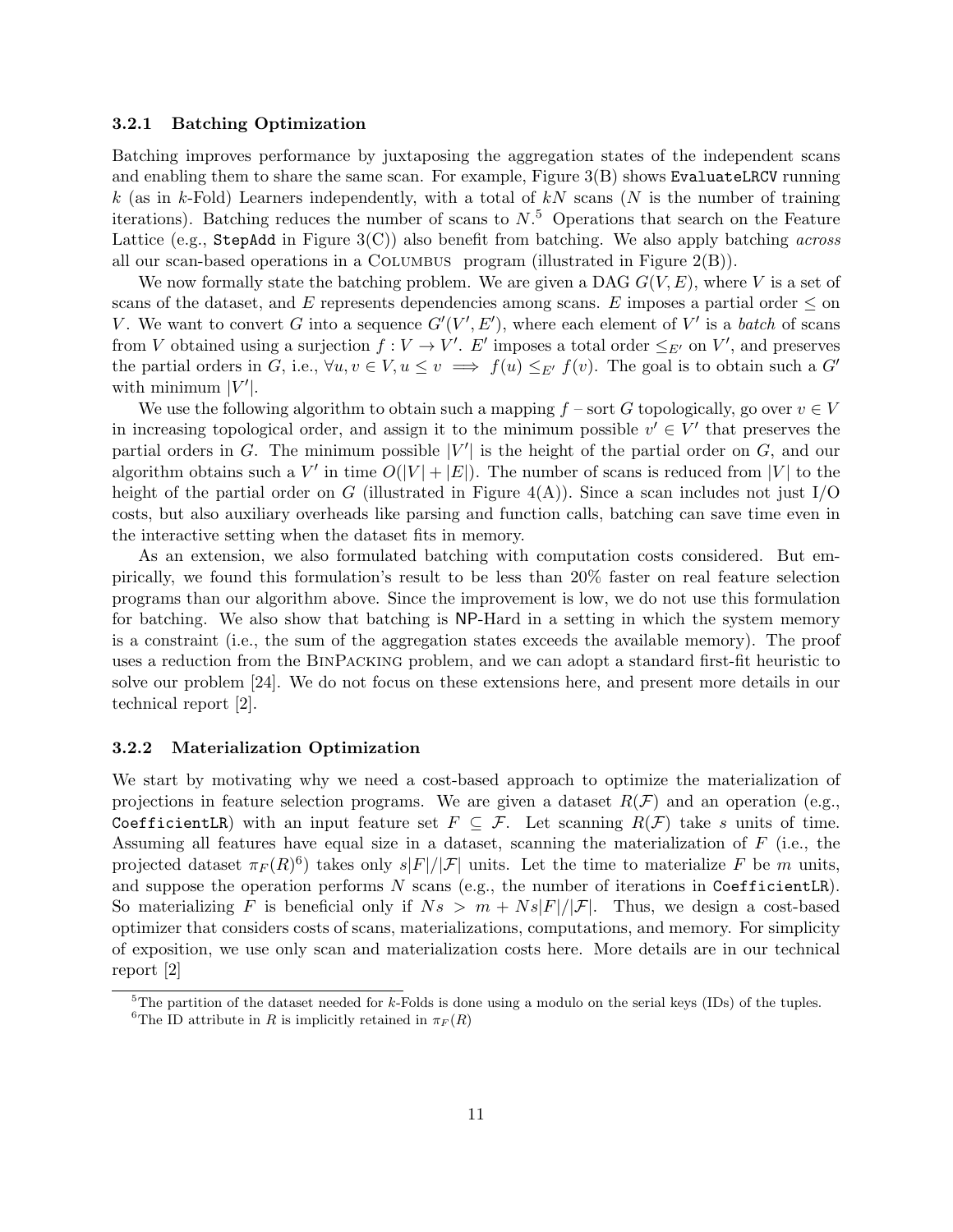|                                                                                                             | Algorithm 1: Dynamic Pro-                               |
|-------------------------------------------------------------------------------------------------------------|---------------------------------------------------------|
|                                                                                                             | gram                                                    |
|                                                                                                             | $1/i > 0$ , use original dataset                        |
|                                                                                                             | $T(i,0) = r(F_i)$ Read $(\mathcal{F}) + T(i-$           |
| $F' = \{f_1, \ldots, f_{15}\}$                                                                              | 1, 0)                                                   |
| $r(F^{\prime}) = 2$                                                                                         | $1/i > j > 0$ , use the last                            |
| $F_2 = \{f5, \ldots, f15\}$<br>$F'_{1} = \{f1, \ldots, f15\}$<br>2 scans<br>$R({f_1,,f_{30}})$              | materialization                                         |
| $r(F') = 2$<br>$\left(R(\{f_1,\ldots,f_{30}\})\right)$<br>$F' = \{f_1, \ldots, f_{10}\}$                    | $T(i, j) = r(F_i) \text{ Read}(F_j) + T(i-$             |
| <u>E</u><br>$r(F'_2) = 5$                                                                                   | 1,j)                                                    |
| $\pi_{\{f1,\ldots,f10\}}(R)$ $F'_{2} = \{f1,\ldots,f10\}$<br>$r(F') = 5$<br>$F_1 = \{f_1, \ldots, f_{10}\}$ | $1/i > 0$ , materialization costs on                    |
| (B) Materialization<br>(A) Batching<br>7 scans                                                              | diagonal                                                |
|                                                                                                             | T(i,i)                                                  |
|                                                                                                             | $=$ min <sub>j=1<i>i</i>-1</sub> (Store( $F_i, F_i$ ) + |
|                                                                                                             | $T(i -$                                                 |
|                                                                                                             | $1, j)$ + $r(F_i)$ Read( $F_i$ )                        |

Figure 4: Performance optimizations: (A) Example with two iterative scan-based operations, with input feature sets  $F_1$  and  $F_2$ . Batching removes 2 scans and yields 2 distinct feature set accesses,  $F'_1 = F_1 \cup F_2$  and  $F'_2 = F_2$ , with repetitions  $r(F'_1) = 2$  and  $r(F'_2) = 5$ . (B) Note that  $F'_1 \supseteq F'_2$ .  $F'_2$ is accessed sufficiently often, and so we materialize  $F_2'$  as a projection of the dataset relation R. Algorithm 1: Dynamic program to decide which feature set accesses to materialize.

$$
Read(F) = \begin{cases} O(|F|), if size(\pi_F R(\mathcal{F})) > M \\ 0, otherwise \\ O(|F|), if size(\pi_F R(\mathcal{F})) > M \end{cases}
$$
  
\n
$$
Write(F) = \begin{cases} O(|F|), if size(\pi_F R(\mathcal{F})) > M \\ 0, otherwise \\ 0, otherwise \end{cases}
$$
  
\n
$$
State(F_1, F_2) = Read(F_1) + Write(F_2)
$$

Table 4: I/O costs for materialization optimization given a dataset  $R(\mathcal{F})$ .  $F, F_1, F_2 \subseteq \mathcal{F}$  are feature sets.  $size(\pi_F R(\mathcal{F}))$  is the table size of the materialization of F. M is the size of buffer memory.

Cost Model Given a dataset  $R(\mathcal{F})$  with a full set of features  $\mathcal{F}$ . Given  $F \subseteq \mathcal{F}$ , the cost of scanning  $\pi_F(R(\mathcal{F}))$  is denoted Read(F). The cost of materializing F using  $R(\mathcal{F})$  is denoted Store $(\mathcal{F}, F)$  – it involves scanning  $R(\mathcal{F})$  and writing  $\pi_F(R(\mathcal{F}))$ .<sup>7</sup> We can also materialize F using a materialized projection  $\pi_{F'}(R(\mathcal{F}))$ , if  $F \subseteq F'$ , whence the cost is  $\text{Store}(F', F)$ . Table 4 shows our cost model in terms of only I/O costs (for simplicity of exposition). Our model accounts for both the case when a projected dataset needs to reside on disk and when it can fit in buffer memory.

We now motivate a common scenario for the materialization problem that builds upon our batching optimization. Recall that our batching algorithm produces a sequence of scans, each of which accesses a feature set that is the union of the input feature sets of the scans that were batched. Thus, successive scans only access the same feature set or smaller (see Figure  $4(B)$ ). In other terms, suppose we have two successive scans with respective input feature sets  $F_1$  and  $F_2$ , then  $F_1 \supseteq F_2$ . So, if  $\pi_{F_1}(R)$  is materialized, it can potentially be used for both scans. We now

<sup>&</sup>lt;sup>7</sup>For any  $F \subseteq \mathcal{F}$ , Store $(F, F) = 0$ .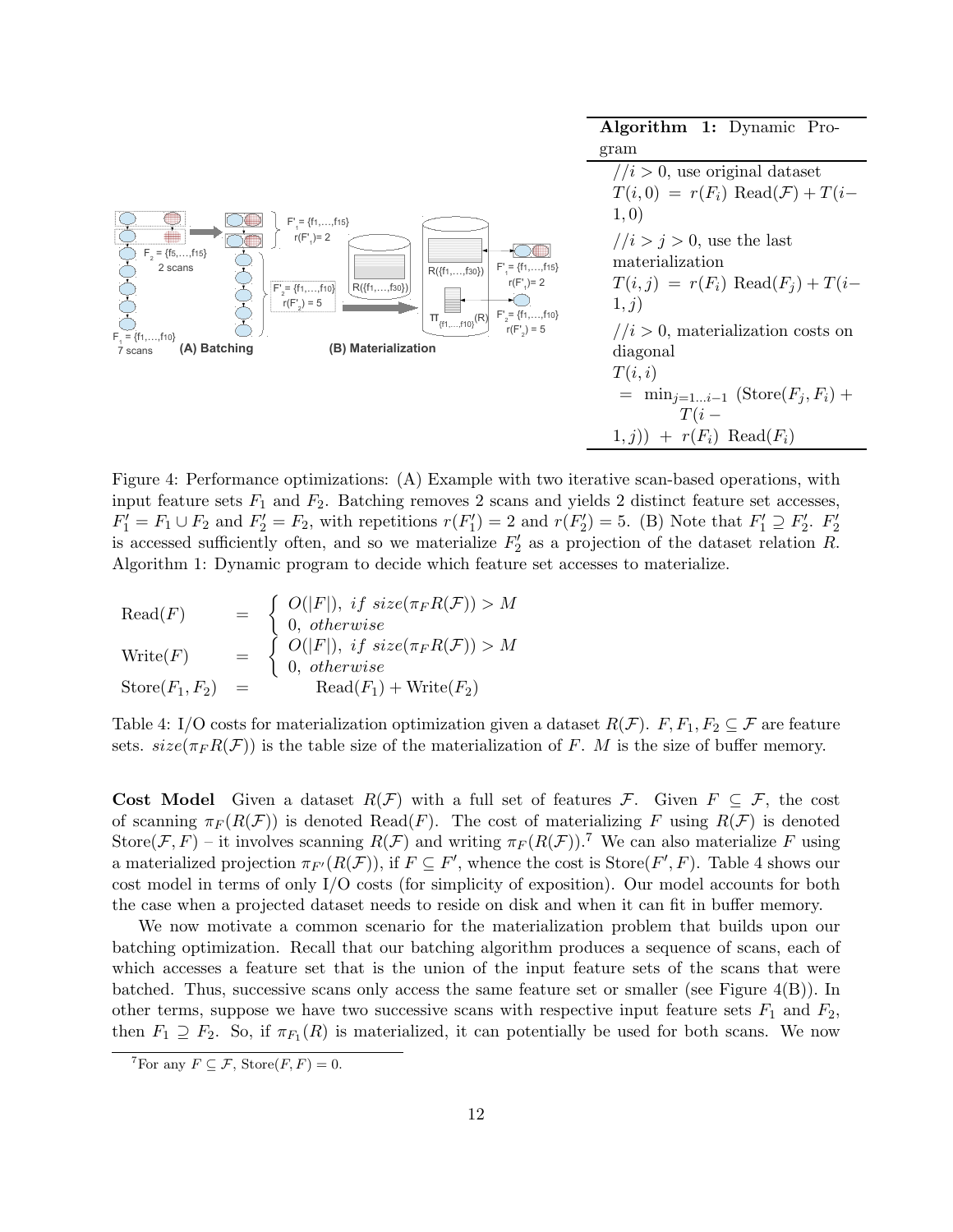formally state our materialization optimization problem.

**Problem Statement** Fix dataset  $R(F)$ . We are given a set of accesses of subsets of F, labeled  $S = \{F_1, \ldots, F_N\}$ , where  $F_i \subseteq \mathcal{F}, \forall i = 1 \ldots N$ . The subsets are accessed with *repetitions*  ${r(F_i)}_{i=1}^N$ , i.e.,  $F_j$  is accessed  $r(F_j)$  times. A materialization plan is a subset  $S' \subseteq S$  whose feature sets are materialized and used for data accesses. We want to obtain a materialization plan with minimum cost. We formulate it as an optimization problem:

MATOPT:  $\min_{\mathcal{S}' \subseteq \mathcal{S}} \text{Cost}(\mathcal{S}')$ ,

where 
$$
\text{Cost}(\mathcal{S}') = \sum_{F \in \mathcal{S}'} \min_{F' \in \mathcal{S}' \cup \{F\} \setminus \{F\}:\ F' \supseteq F} \text{Store}(F', F)
$$
  
+  $\sum_{F \in \mathcal{S}} r(F) \min_{F' \in \mathcal{S}' \cup \{F\}:\ F' \supseteq F} \text{Read}(F')$ 

In other words, we materialize the feature sets in  $\mathcal{S}'$  and use the "thinnest" among them (or  $R(F)$  to serve each feature set. Our focus is on MATOPT when S is a *chain* with respect to set containment, i.e.,  $\mathcal{F} \supseteq F_1 \supseteq F_2 \cdots \supseteq F_N$ . Apart from the output of our batching optimization, the chain property can also arise in other feature selection scenarios, for example, during stepwise search on the Feature Lattice. We now present an algorithm to obtain an optimal solution to MATOPT efficiently for chains. Our idea is to exploit the fact that we will only use the thinnest feature-compatible materialized dataset to serve each feature set. Thus, we explore the space of materialization choices from  $F_1$  up to  $F_N$  incrementally and track the best decisions using a dynamic programming-style approach.

**Dynamic Program** We obtain  $S^*$  using a dynamic program that computes cumulative costs of materializations recursively (Algorithm 1). We define a cost  $T(i, j)$  as follows: we count the cumulative cost of the best materialization plan up to "slot" i, counting from slots 1 to  $N$  (slot i corresponds to the plan to serve feature sets  $F_1, \ldots, F_i$ ). The entry j represents the slot at which the latest materialization was done, i.e.,  $F_j$  was materialized. Thus, fixing j, we will use  $\pi_{F_j}(R)$  to serve feature sets  $F_k, k > j$ . The entries on the diagonal (i.e.,  $i = j$ ) count the cost of materializing  $F_i$  and serving  $F_i$  using  $\pi_{F_i}(R)$ . The costs are memoized using an  $N \times N$  memo. We obtain the optimal plan at slot N (i.e., serving up to  $F_N$ ). The lowest cost  $S^*$  is obtained by maintaining backpointers in the memo.

**Theorem 3.1.** Algorithm 1 solves MATOPT for chains in time  $O(N^2)$  with space  $O(N^2)$ .

#### 3.2.3 Extensions and Further Analyses

We now analyze more general settings for MATOPT and explain some theoretical challenges that arise.

**Constant-width Lattice** We first consider a generalizations of chains when  $S$  is a lattice of a constant width. More precisely,  $S = \{F(i, j)|1 \leq i \leq N, 1 \leq j \leq k\}$ , where k is a given constant. We are also given  $F(i, j_1) \supseteq F(i + 1, j_2), \forall i \geq 1, \forall j_1, j_2$ . We can extend Algorithm 1 to have k entries per slot in the memo and recurse over all  $k$ . We show that computing an optimal is in time polynomial in  $N$ , but exponential in the constant  $k$ .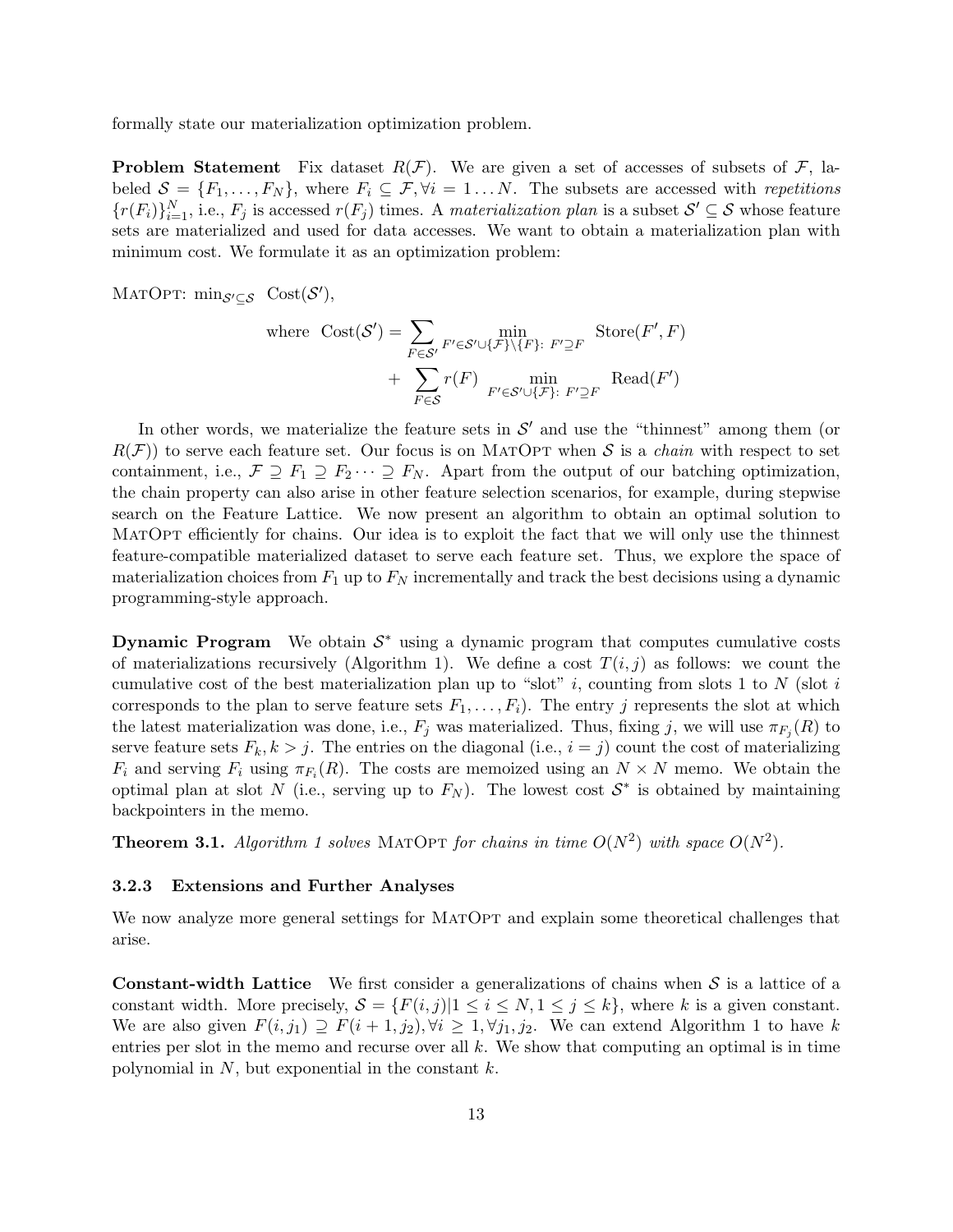**Theorem 3.2.** MATOPT for constant-width lattices can be solved in time  $O(k^2 2^k N^{k+1})$  with space  $O(N^{k+1})$ .

General Lattice The above analysis hints that the width of the lattice affects the hardness of MATOPT. In fact, we can show that, unless  $P = NP$ , no fully polynomial time algorithm can solve MATOPT.

**Theorem 3.3.** MATOPT is NP-Hard in the width of the lattice on  $S$ .

Our proof uses a reduction from the NP-Hard problem SETCOVER [24]. Note that our batching optimization mitigates this issue by constructing chains of input feature sets as input to MatOpt (i.e., width  $k = 1$ , and thus  $O(N^2)$ ).

We give more detailed analyses and proofs in our technical report [2]. We also analyze our problem in other general scenarios. One scenario we discuss in more detail is online optimization, when not all repetitions are known a priori (say, due to data-dependent number of iterations). We discuss an online algorithm that decides materializations dynamically when the repetitions are unknown, and guarantees a 2-approximation to the optimum.

# 4 Provenance in Columbus

We describe why we capture provenance of the feature selection process in COLUMBUS, and briefly describe the design space and implementation details.

# 4.1 Uses of Provenance in Columbus

In COLUMBUS, we capture provenance for two principal reasons: (1) to enable *oversight* of the analysis process and (2) to enable reuse of results to improve performance.

Oversight Provenance can be used for simple governance and deeper analysis. For instance, in insurance, an analyst cannot use discriminatory features, but exactly what features are considered discriminatory differs between jurisdictions. For example, credit score is considered discriminatory in California, but not in Wisconsin. Thus, existing commercial analytics systems already capture such governance information for auditing purposes [9, 13].

From our conversations with analysts, we learned that analysts and their managers often want to query more detailed information about the feature selection process. One kind of query deals with the inputs and outputs of feature selection operations to compare results. For example, "Which feature set evaluated has the lowest cross-validation error?" and "Which feature pairs have correlation greater than 0.7?" Another kind of queries probe the internals of feature selection operations to understand the results more deeply. For example, "Which feature sets were visited by stepwise selection?" and "Was a given feature used by any operation?" Such provenance information is often managed manually, e.g., in emails, spreadsheets and handwritten notes, which makes it difficult to query. A goal of COLUMBUS is to automate the capture of provenance for this information.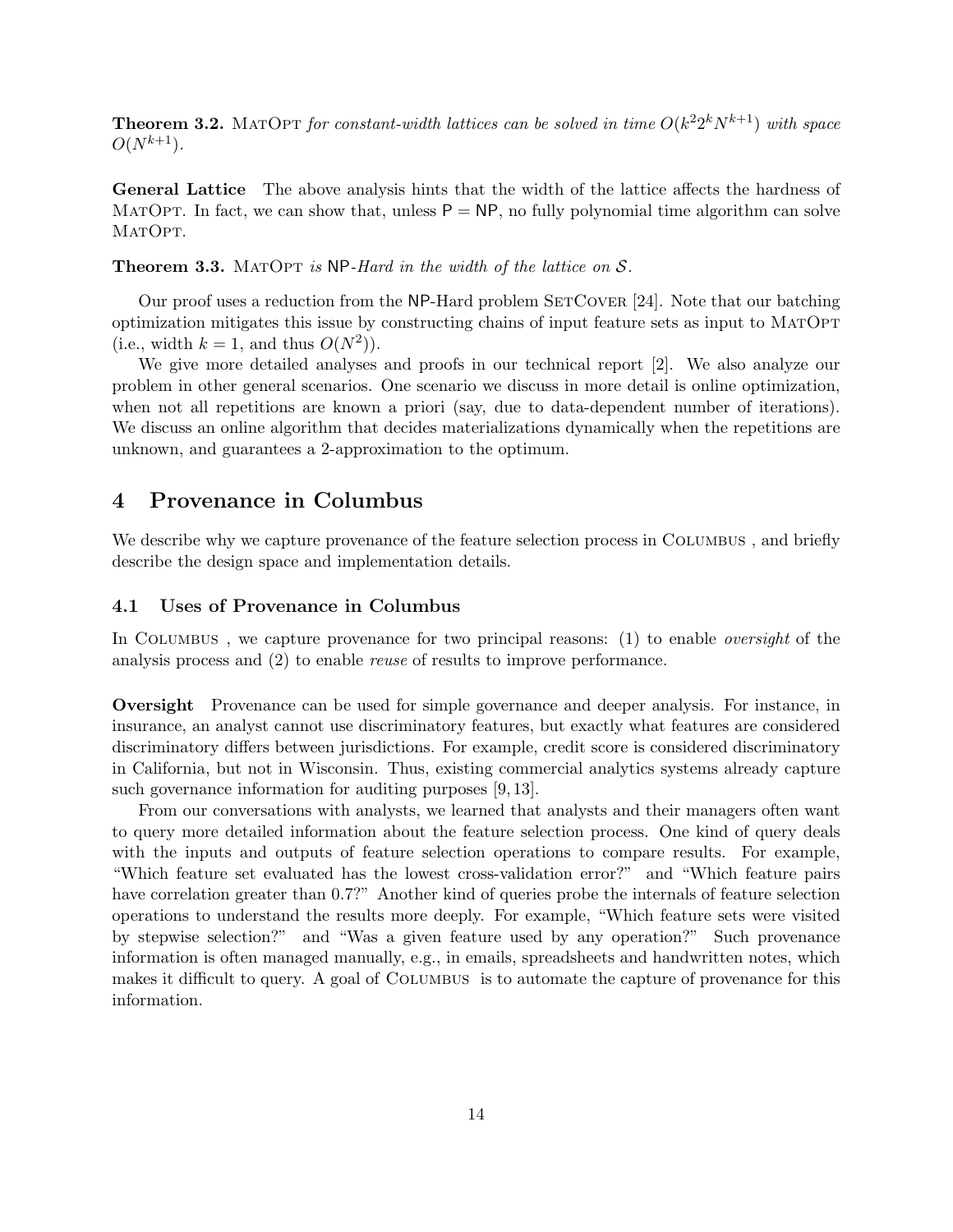Reuse of Results We also observed that during a feature selection process, computations might be repeated (even by the same analysis). For example, an analyst might repeat an operation during her exploration or an operation might have been executed as part of another operation (e.g., EvaluateLRCV as part of StepAdd as in Figure  $3(C)$ ). By capturing the results of COLUMBUS operations, we can detect opportunities to reuse results to improve performance.

### 4.2 Coarse and Fine Provenance in Columbus

Columbus builds on existing models of workflow and data provenance [17, 19, 34]. Specifically, we capture workflow provenance of Explore and Evaluate operations at multiple granularities. We explore two extreme granularities in our prototype: (1) a coarse granularity, in which we capture only the inputs and outputs of individual operations and  $(2)$  a *fine* granularity, in which we capture internal details of Explore and Evaluate operations. For example, at the coarse granularity, we store only the inputs and outputs (e.g., feature sets) of a StepAdd. At the fine granularity, we capture the inputs and outputs of the operations that constitute a StepAdd, namely EvaluateLRCV and CoefficientLR as well (e.g., the coefficents and scores obtained as in Figure  $3(C)$ ). Capturing coarse granularity of provenance enables queries over the inputs and outputs. Fine granularity enables queries over the internals of COLUMBUS operations, but potentially at a higher runtime and storage overhead. For example, a StepAdd might explore a large number of feature sets, all of which need to be captured in the fine granularity setting. However, the fine granularity setting also enables more opportunities for reuse than the coarse setting. We use the fine granularity setting as the default, but let an analyst choose the granularity of provenance capture for her application.

Detecting Reuse Opportunities To detect opportunities for reuse of results, we represent a Columbus program as an expression tree of operations. We perform subexpression matching to find syntactic matches for expressions with only Explore and Evaluate operations. Our approach of subexpression matching is sound, but not complete. That is, we only find correct reuse opportunities, but we may miss some logically equivalent reuse opportunities. This design decision was motivated by the following three factors: (1) our operations are *functional*, i.e., given the same input, they produce the same output, (2) subexpression matching captures the common cases of reuse opportunities that we observed in real feature selection workloads, and (3) our data expressions (Data-Transform operations) are arbitrary SQL queries (with bag semantics) and aggregation. For such queries, deeper containment relationships are still theoretically open questions [36]. After detecting reuse opportunities, we perform subexpression elimination and send the reduced Columbus program to the Optimizer.

# 5 Experiments

We present an empirical evaluation of our contributions on real feature selection processes and datasets. We validate that our performance optimizations are able to achieve significant speedups on various scales of datasets. We then measure the overhead and the benefits of provenance in answering queries without recomputations.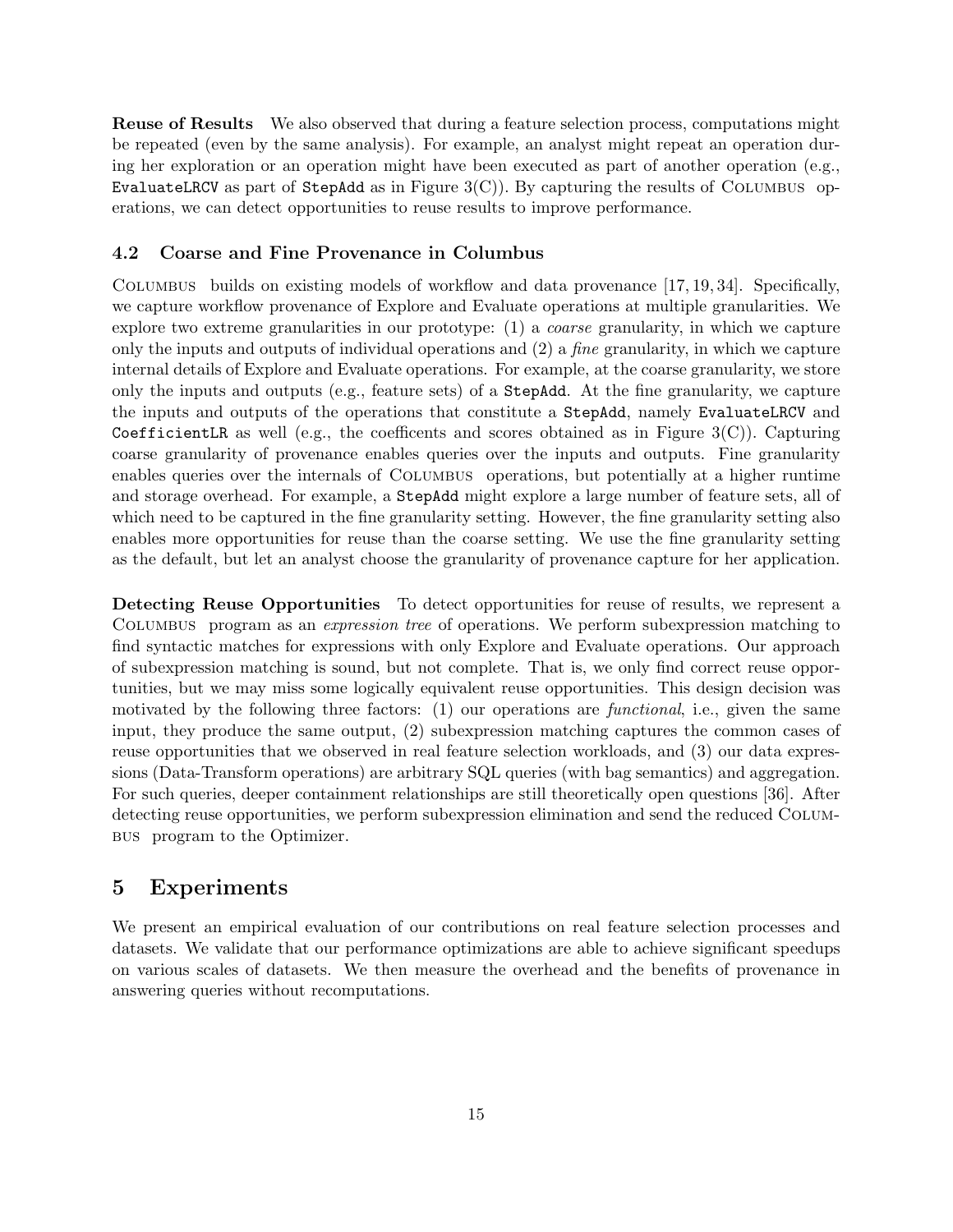| Dataset<br>Features |     | <b>Tuples</b> | <b>Size</b> |  |
|---------------------|-----|---------------|-------------|--|
| FordDrivers         | 30  | 604K          | 143MB       |  |
| <b>USCensus</b>     | 161 | 109K          | 134MB       |  |
| <b>SynFord</b>      | 30  | 35M-70M       | 8GB-16GB    |  |
| <b>SynCensus</b>    | 161 | 7M-14M        | 8GB-16GB    |  |

Table 5: Dataset Statistics.

Datasets and Tasks We use two publicly available datasets, FordDrivers and USCensus, from the Kaggle Competition website.<sup>8</sup> USCensus is a dataset for the task of predicting mail responsiveness of people in different Census blocks. FordDrivers is a dataset from Ford for predicting the alertness of a car's driver. Both tasks are modeled as binary classification problems. We chose these datasets since they are public but are still representative of the datasets that we found to be typical at AmFam and other enterprise settings, namely, data with dozens to hundreds of features. Each feature has a semantic interpretation that an analyst uses in the feature selection process. In order to measure the impact of our performance optimizations on larger data, we synthesize larger datasets that maintain the schema of the above two datasets. Table 5 presents the dataset statistics.

Columbus Programs We write four Columbus programs based on our interactions with analysts at AmFam and the literature on feature selection practice [30]. We capture two different kinds of feature selection workloads – the first involves the analyst controlling the feature selection process using her domain knowledge and hence, fewer selection algorithms. The second involves more usage of selection algorithms. Specifically, programs Ford1 (on FordDrivers) and Cens1 (on USCensus), which represent the first kind, split the features into 3 groups, and analyze each group separately using more Evaluate operations (specifically EvaluateLRCV). Ford2 and Cens2 use more Explore operations (specifically StepDrop). We present statistics about the programs in Table 6, but due to space constraints, list the full programs in our technical report [2]. Since Ford1 and Cens1 access independent groups of features, they have up to 60 independent data accesses and almost no dependencies across operations. Ford2 and Cens2 first select less than one-fifth of the features automatically and then reduce the feature set sizes using StepDrop. Hence, these two have only up to 20 independent data accesses, but have several iterations accessing less than one-fifth (and up to just one-tenth) of the features.

Experimental Setup All our experiments are run on an identical configuration: machines with AMD Opteron 2212 HE CPUs (4 cores), 8GB of RAM, and 200GB disk. The kernel is Linux 2.6.18-238.12.1.el5. Each runtime reported is the average of three warm-cache runs. Our prototype over ORE uses Java user-defined functions to implement our atomic scan-based operations, while our prototype over PostgreSQL uses C user-defined functions. Our focus is on measuring the relative performance gains achieved by our optimizations. Our results do not reflect the absolute performance of ORE. Thus, we use XDB and YDB to refer to our prototypes anonymously in the results.

 ${}^{8}$ http://www.kaggle.com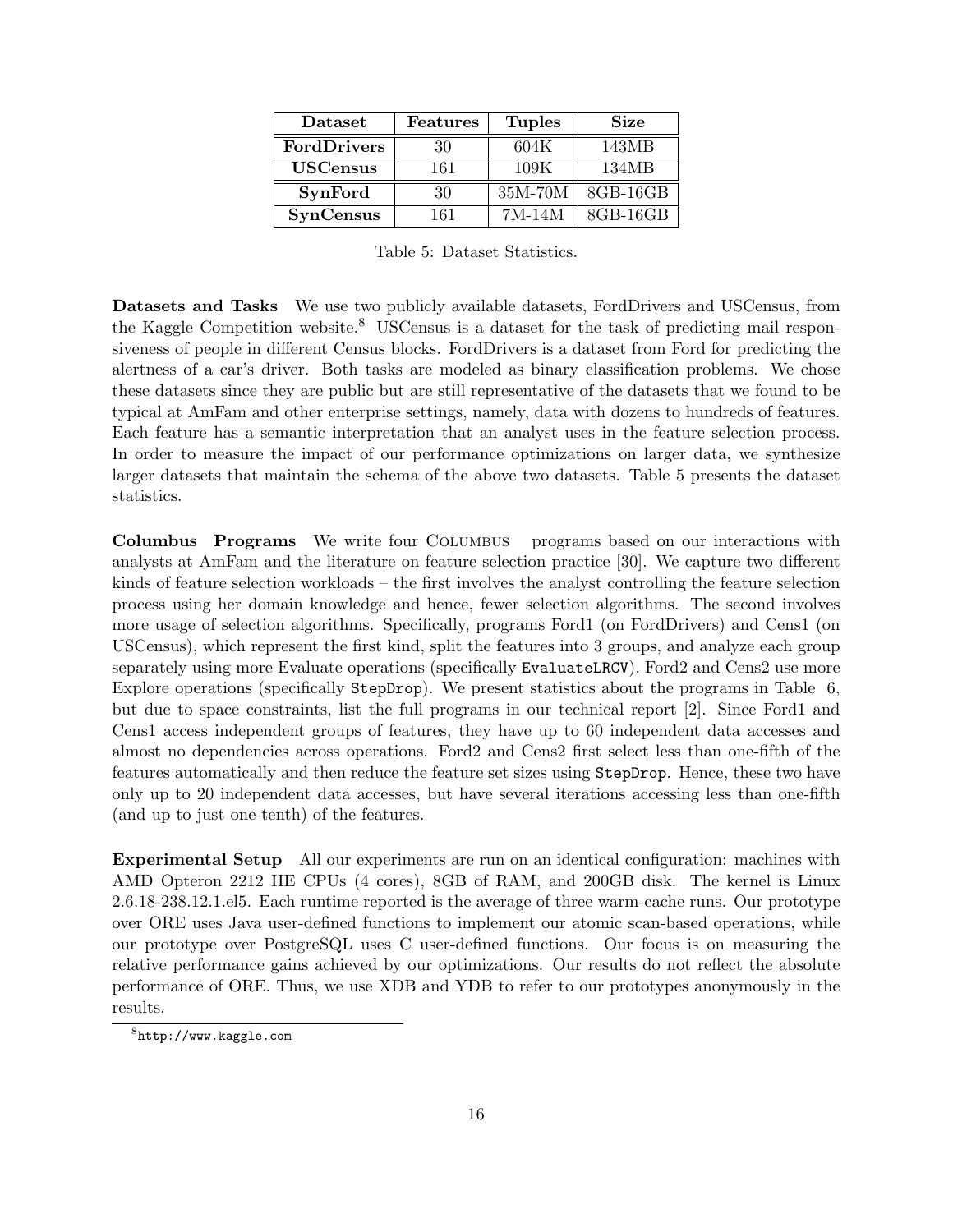| Program            |               |    |    | Ford1 Ford2 Cens1 Cens2 |
|--------------------|---------------|----|----|-------------------------|
| $#$ Evaluate Ops   | 10            |    | 10 |                         |
| $#$ FeatureSetOps  | 14            |    |    |                         |
| $#$ Other Explore  | $\mathcal{D}$ |    |    |                         |
| Ops                |               |    |    |                         |
| Total $#$ Instruc- | -26           | 16 | 28 | 16                      |
| tions              |               |    |    |                         |

Table 6: Program Statistics: Evaluate operations include DescriptiveStatsOps, CoefficientLR, and EvaluateLRCV. FeatureSet operations are manual and do not touch the dataset. Other Explore operations here are automatic and stepwise selection algorithms.

## 5.1 End-to-End Overview

We first present end-to-end overviews of executing our programs. Due to space constraints, we only discuss Ford1 and then Cens2 here. We found similar results on the other programs and present them in the technical report [2].

Interactive Setting Figure 5 shows the total runtimes of instructions in Ford1. The two strategies compared are: naive execution without any optimizations (NoOpt) and applying the batching optimization (BatOpt). The data fits in memory here, and so we only consider batching within each COLUMBUS operation. We expect to see minor speedups since  $I/O$  is not involved.



Figure 5: Overview of the interactive setting for Ford1 on the Ford dataset on both systems. NoOpt is the case of naive execution without any batch optimizations, and BatOpt is when batching is performed (for EvaluateLRCV, StepAdd, and StepDrop). (A) Breakup of total runtime into individual classes of operations. (B) CDF of per-instruction runtimes.

Batching speeds up Ford1 by 2x in both systems. The runtime is dominated by EvaluateLRCV and stepwise selection (StepAdd and StepDrop), and these operations are sped up by batching since data access overheads like parsing and function calls are reduced. The CDF of per-operation runtimes shows that over half the operations in Ford1 finish in under 1s – these are the FeatureSetOps that do not access the dataset.

Full-Program Setting Scalability We now study the impact of our optimizations across full programs on larger data scales, where the I/O becomes significant. We plot the runtimes of Ford1 and Cens2 against the dataset size for three settings – NoOpt, BatOpt, and with our materialization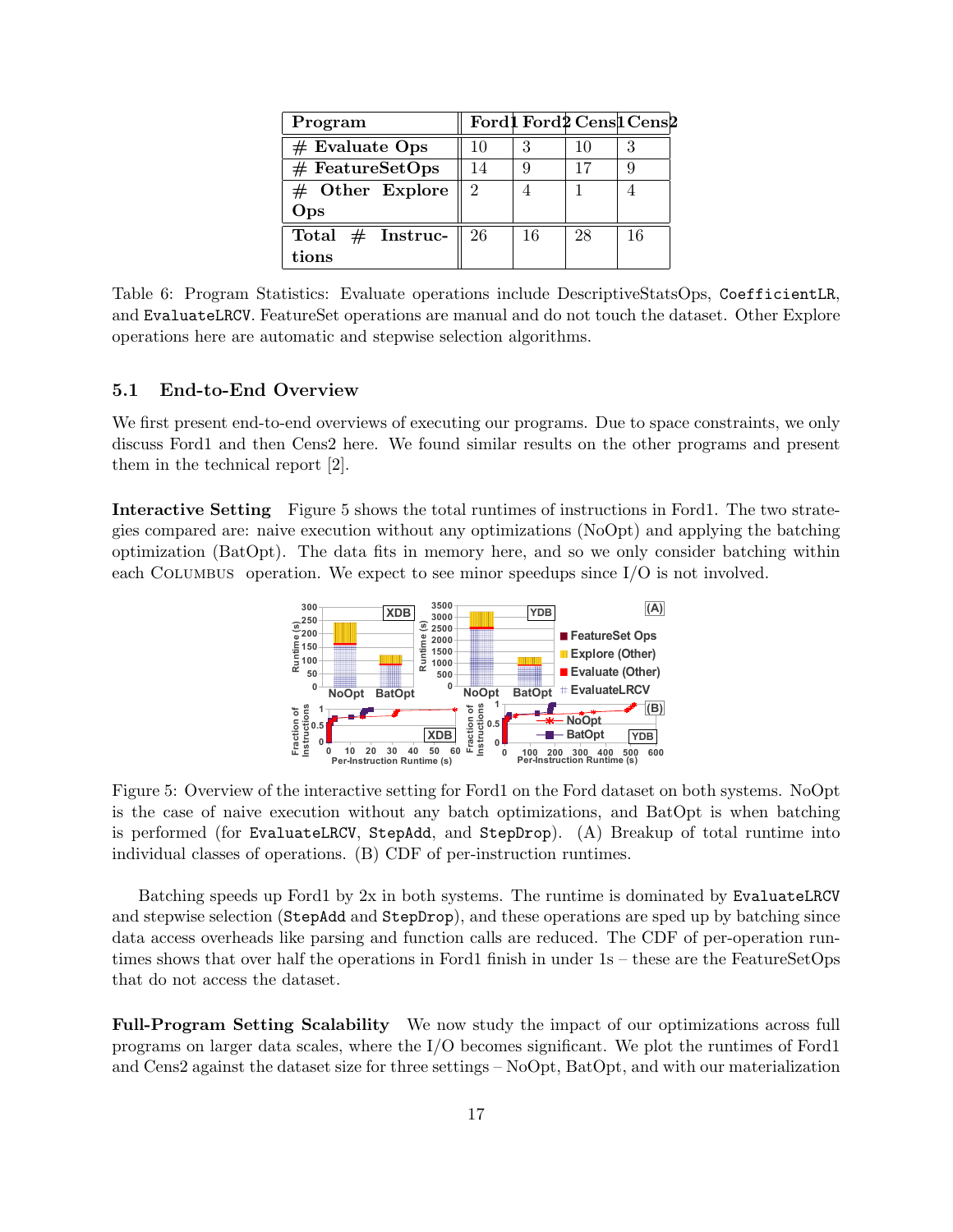

Figure 6: Full-program setting: (A) Ford1 (B) Cens2 on both systems as the dataset size is scaled up. NoOpt is naive execution, BatOpt applies batching, and BatMatOpt applies both batching and materialization optimizations. The speedups achieved by BatOpt and BatMatOpt against NoOpt are also shown.

optimization applied after batching (BatMatOpt). Since Ford1 has many independent accesses to the dataset but accesses most of the features, we expect significant savings primarily from batching alone. But since Cens2 has dependencies across operations and accesses fewer features, we expect that the materialization optimization will also result in significant savings in addition to batching. Figure 14 shows the results (we observe similar results for the other two programs).

We see that overall, our optimizations improve performance across the board. Batching alone yields speedups of up to 7x on Ford1, since it saves scans both within and across Columbus operations. The speedups in PyPG are lower for smaller datasets because the relative cost of I/O against computation is lower since the RDBMS caches larger portions of the datasets. On ROra, the speedups vary less since non-I/O data access overheads dominate the runtime. In addition to batching, performing our materialization optimization increases the speedups to 9x on PyPG. However, the savings on ROra are smaller since non-I/O data access overheads dominate scan savings. On Cens2, we see that batching alone yields 11x speedups on PyPG on 8x on ROra. However, since Cens2 has more repeated accesses of small feature sets, using materialization optimization in addition to batching improves the speedup on both systems. The speedup is up to  $22x$ on PyPG and 12x on ROra. Overall, we see that there are scenarios in such programs where our optimzations can yield speedups of over an order of magnitude. We now perform a detailed study of our performance optimizations to evaluate their impact more precisely.

## 5.2 Performance Optimizations in Detail

We now study our performance optimizations in detail using a synthetic dataset SynFord (70M rows, 16GB). We observed similar results on the other synthetic datasets and skip their results here due to space constraints.

Batching Optimization First, we study the impact of the batching optimization by validating that batching can speed up EvaluateLRCV. The number of folds is set to 10. We measure the runtime of one training iteration of EvaluateLRCV without any batching (NoOpt), and after applying batching (BatOpt). Figure 16 plots the results.

We see that batching speeds up EvaluateLRCV by up to 7x on PYPG and 5.7x on RORA. We do not see 10x speedup for 10 folds because batching saves only scan times, not computation times.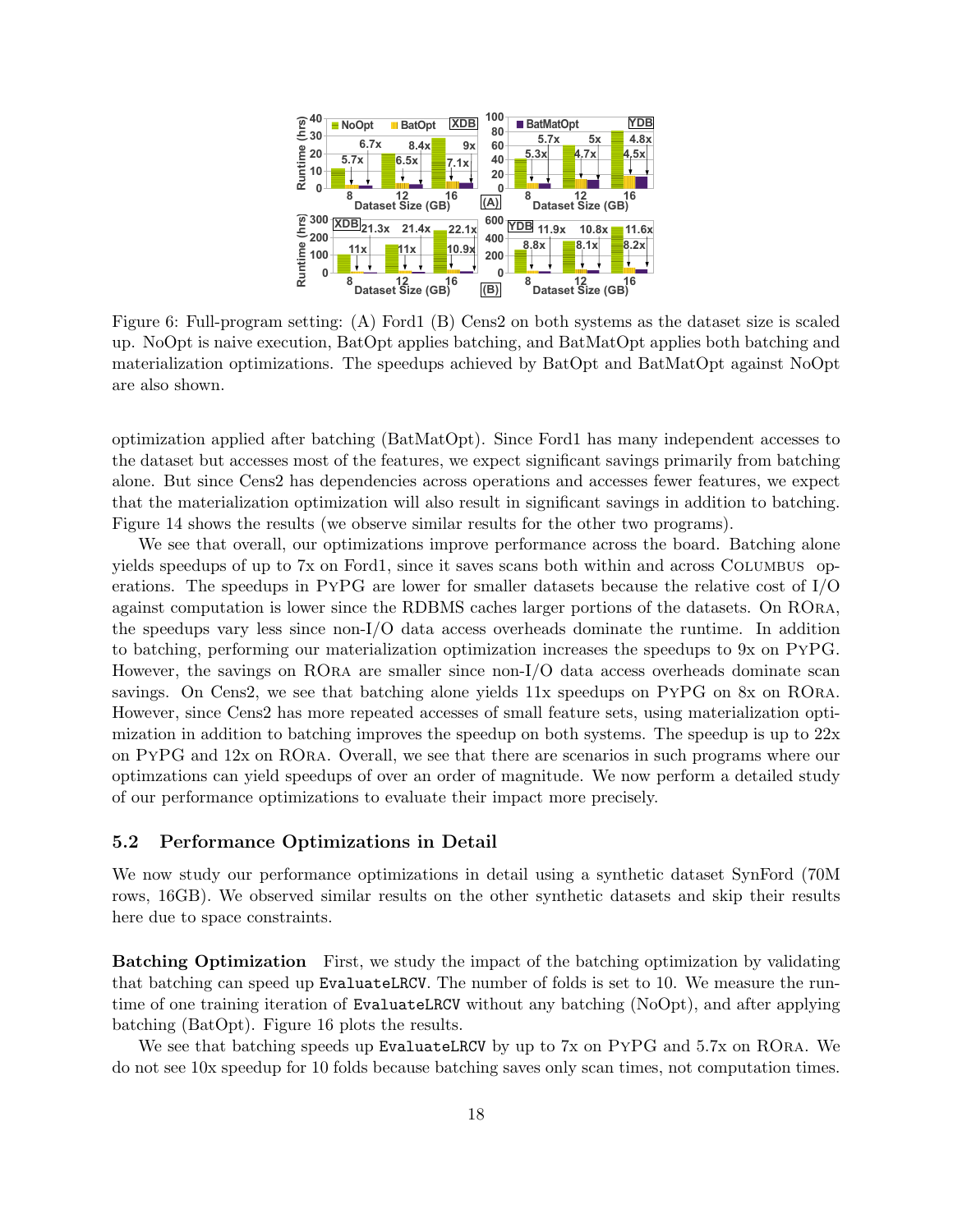

Figure 7: Runtimes of EvaluateLRCV (one training iteration, 10-fold CV). The respective speedups BatOpt against NoOpt are shown above the bars.

For an input set of size 5 for NoOpt in PyPG, we verified that the scan time is about 7x the computation time. Thus, after we batch all folds, the computation times dominate, resulting in a 7x speedup over NoOpt. The speedup obtained by batching is higher for smaller input set size since the relative computation times are smaller. We also verified that batching speeds up operations like StepAdd where multiple feature sets are batched. For the same input set sizes as in Figure 16, we observed speedups of 2x to 9x [2].

Materialization Optimization We now verify that materialization involves optimizing a performance tradeoff and that our optimizer can pick optimal plans. We compare our optimizer's plan (based on the dynamic program in Section 3.2.2) against two naive strategies – not materializing anything (NoMat) and materializing all projections (AllMat). We illustrate the tradeoff by varying the values of repetitions. The input we consider here is a chain of three feature sets of lengths 5, 10, and 15 (out of 30 features) for  $I/O$ -bound operations (CoefficientLR). We fix all three repetitions to be equal, and show the runtimes in Figure  $8<sup>9</sup>$ 



Figure 8: (A) Runtimes of NoMat vs AllMat for different repetition settings for a set of three CoefficientLR operations. The table shows speedups of the optimal materialization strategy against both NoMat and AllMat.

Figure  $8(A)$  shows that neither NoMat nor AllMat is always better – it depends on the repetition value. This motivates our cost-based optimization approach, which takes repetitions into account in order to obtain a materialization plan. The table in Figure 8 shows the speedups achieved by our optimizer's plan against both the naive strategies. When the repetition is low (e.g., 2), the better strategy is to not materialize anything, and our optimal strategy matches NoMat. But when the repetition is high (e.g., 20), the better strategy is to materialize all the feature sets and our optimal strategy matches AllMat. For intermediate values of repetition, our optimal strategy chooses to materialize some (not all) of the feature sets, and finds a plan faster than both NoMat

<sup>9</sup>These numbers are on PyPG, which exhibits materialization trends clearly for exposition sake.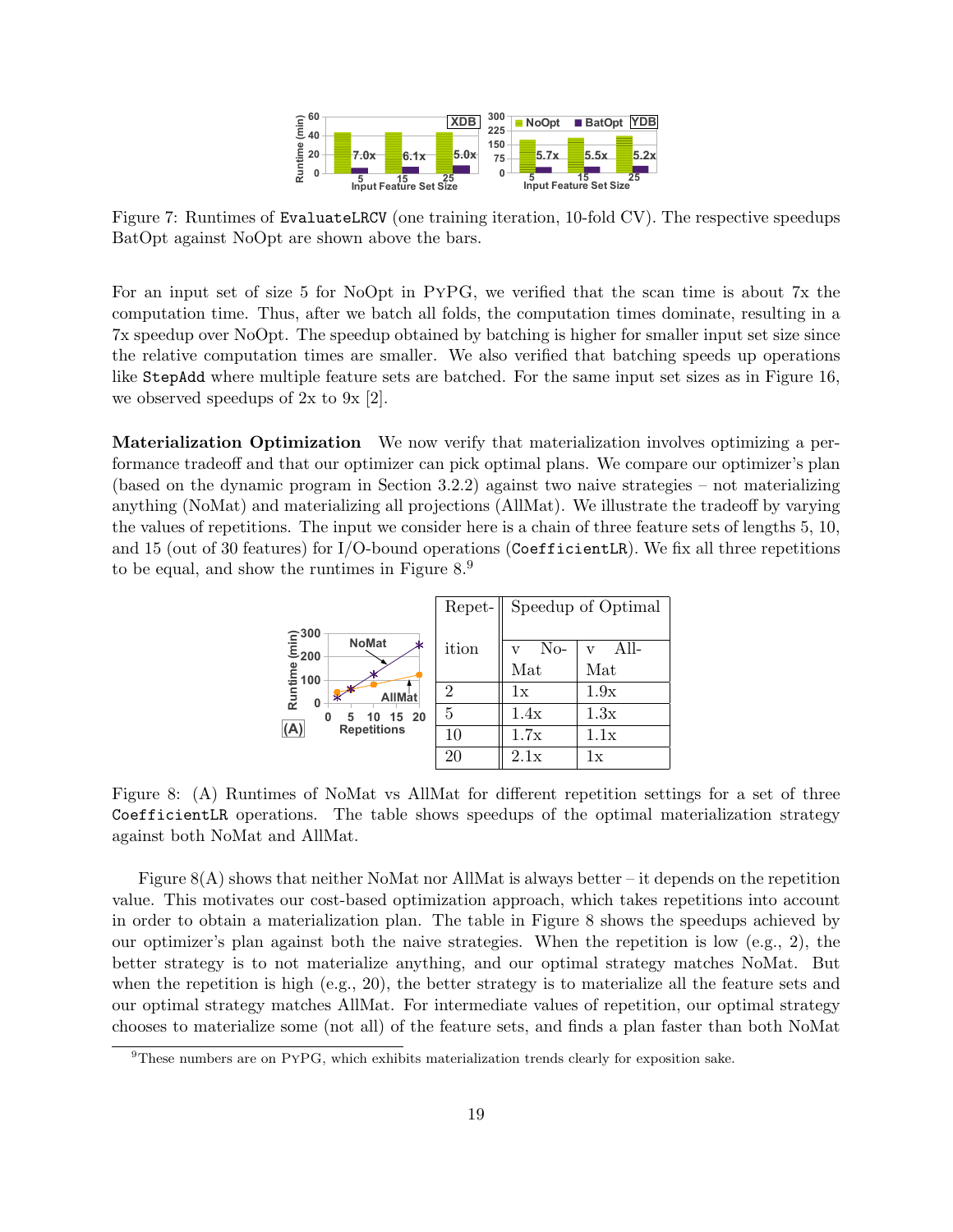

Figure 9: Role of the number of operations in the impact of our performance optimizations. We consider up to 4 CoefficientLR operations here. The speedups of BatOpt, MatOpt, and BatMatOpt against NoOpt are also shown.

and AllMat. We also validated that our cost model is able to capture the scan and materialization times accurately to enable such optimization. More details are discussed in our technical report [2].

Sensitivity to Program Size Finally, we study the role of the number of operations in the program on the impact of our optimizations. The input we consider here is again a set of CoefficientLR operations. The operations all have equal input feature set sizes (5), any pairwise unions results in 10 features. The number of iterations is 25 for each. We plot the runtimes of four strategies – naive execution without any of our optimizations (NoOpt), batching alone (BatOpt), materialization optimization alone (MatOpt), and both batching and materialization optimization (BatMatOpt). Figure 9 plots the runtimes and also shows the speedups achieved by the other strategies against NoOpt.

We see that NoOpt grows proportionately with the number of operations. BatOpt's runtime is largely flat because these operations are all scan-bound, even after batching. Thus, we see linear speedups here. MatOpt chose to materialize everything, and achieves a speedup of 3.5x. It is independent of the number of operations since the same speedup applies to each operation. Bat-MatOpt, which applies both optimizations, is faster than each individually. It achieves a speedup of 6.3x for 4 operations here by combining the benefits of both batching and materialization.

### 5.3 Provenance Management

We now present the storage and runtime overhead for capturing provenance at each of the two granularities – coarse and fine. Table 7 lists the results for all four programs (run on their respective datasets).

We see that the storage overhead is small for capturing results at coarse granularity  $-$  it only stores the inputs and outputs of Columbus operations and so the overhead is only in the order of kilobytes. Storing at fine granularity (internal details of the operations) requires space in the tens of kilobytes. The runtime overhead of capturing provenance at coarse granularity is only 0.1% and that of fine granularity is up to 5%. Thus, the runtime is still dominated by computations on the data. Cens1 and Cens2 have higher overhead (space and runtime) since USCensus has more features, which means more information is captured.

Next, we measure the utility of captured results in answering provenance queries. Without provenance information, we might have to recompute some operations of the program. Table 8 presents the results for three example queries. Note that Q1 and Q3 are about an individual session, while Q2 compares two sessions. We see that reusing captured results (with provenance)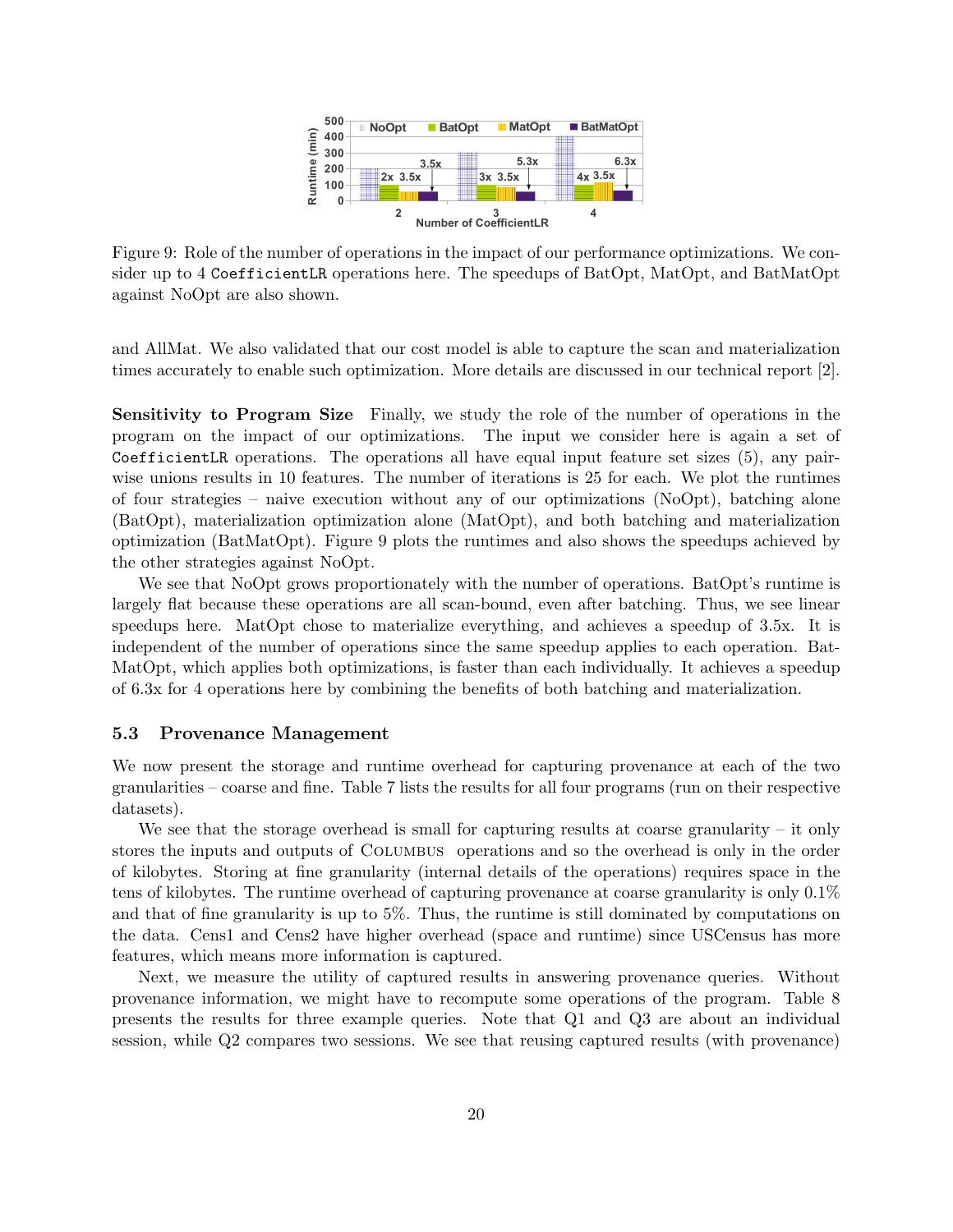| Provenance Program/Dataset     |         |               |       |         |  |
|--------------------------------|---------|---------------|-------|---------|--|
| Granularity Ford1              |         | $\vert$ Ford2 | Cens1 | Cens2   |  |
| Storage Overhead (kB)          |         |               |       |         |  |
| Coarse                         | 2.1     | 5.2           | 4.4   | 11      |  |
| Fine                           | 30      | 58            | 43    | 210     |  |
| Capture Overhead (Extra % Run- |         |               |       |         |  |
| time)                          |         |               |       |         |  |
| Coarse                         | $\,<\,$ | $\,<\,$       | 0.1%  | 0.1%    |  |
|                                | 0.1%    | 0.1%          |       |         |  |
| Fine                           | 0.5%    | $1\%$         | 4.6%  | $3.2\%$ |  |

Table 7: Overhead for capturing provenance.

| Query | $Ford1 + Ford2$             |            | $Cens1 + Cens2$ |            |
|-------|-----------------------------|------------|-----------------|------------|
|       | $\overline{\text{Recomp.}}$ | With Prov. | Recomp.         | With Prov. |
|       | 234                         | $\leq 0.1$ |                 | ⊂ O T      |
|       | 585                         | 0.2        | 178             |            |
| Э3    |                             | $\leq 0.1$ | 39.             |            |

Table 8: Provenance Queries. Q1: "Which feature set has lowest score from EvaluateLRCV?". Q2: "Which feature sets were input to EvaluateLRCV in both sessions?". Q3: "Which feature sets were visited in stepwise selection?". "Recomp." is with recomputations, while "With Prov." reuses captured results. The runtimes are in seconds.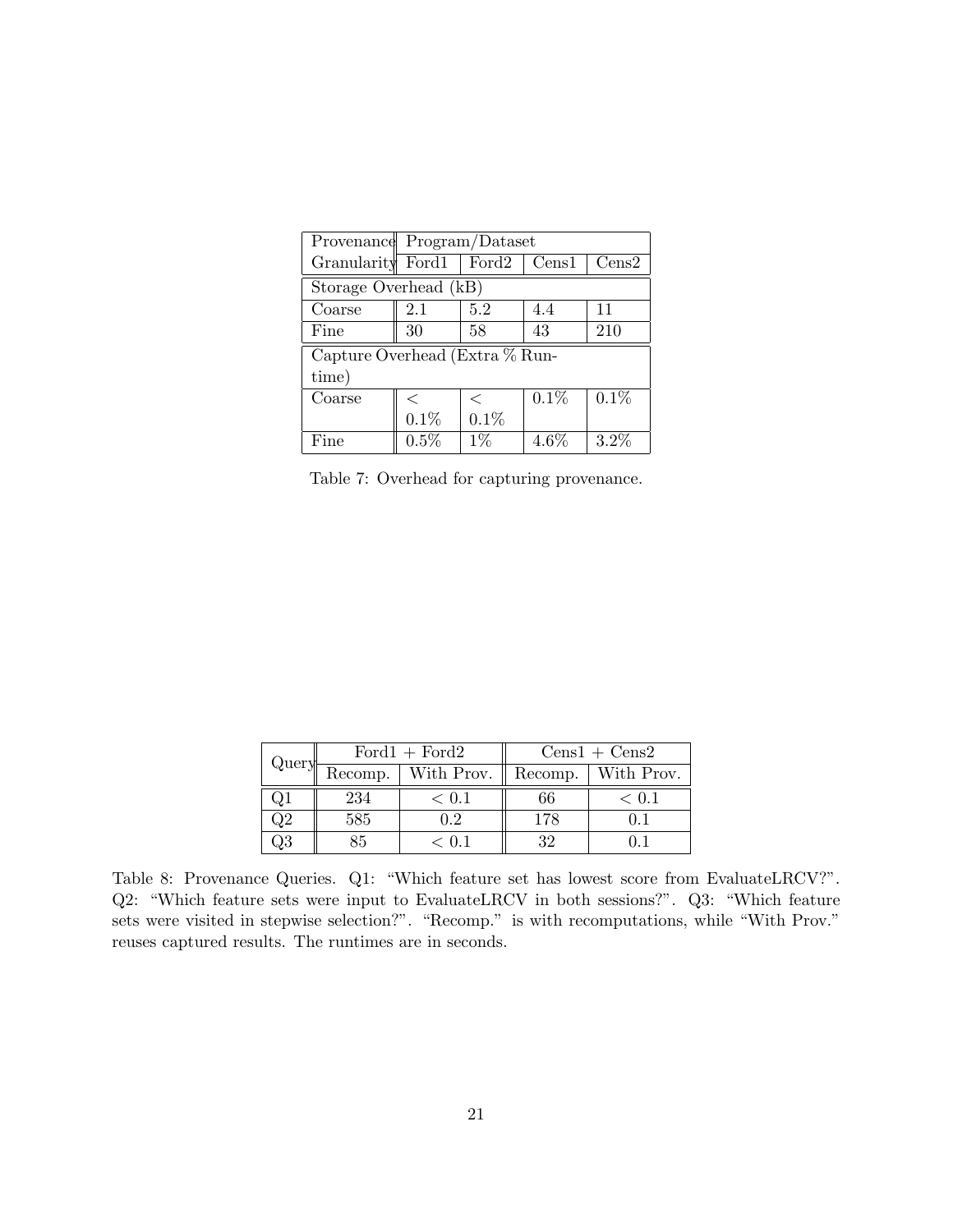avoids the need to recompute and since we currently query provenance in memory, query answering times are low.

In summary, we discussed examples of feature selection processes, and showed how our framework can help an analyst capture them using COLUMBUS operations. We validated that two performance optimizations – batching and materialization – can yield significant performance benefits over large-scale data, without the analyst having to hand-tune the code. We measured the overhead of managing provenance in our system and showed how we can answer provenance queries and reuse results.

# 6 Related Work

Feature Selection Algorithms Algorithms for feature selection have been studied in the statistical and machine learning literature for decades [20, 30–32, 37]. A typical formalization is to obtain one subset of the features of a given dataset, subject to some optimization criteria. Feature selection algorithms are categorized into Filters, Wrappers, and Embedded methods. Filters assign scores to features independent of what statistical model the features are used for. Wrappers are meta-algorithms that score feature sets with a statistical model, primarily using heuristic search. Embedded methods wire feature selection into a statistical model [31]. Our conversations with analysts revealed that feature selection is often a data-rich process with the analyst in the loop, not a one-shot algorithm. Our goal is to take a step towards managing the process of feature selection using data management ideas. We aim to leverage popular selection algorithms, not design new ones.

Scaling Feature Selection Scaling individual feature selection algorithms to larger data has received attention in the past for specific platforms. Oracle Data Mining offers three popular feature selection algorithms over in-RDBMS data [9]. Singh et al. parallelize forward selection for logistic regression on MapReduce/Hadoop [47]. In contrast, our focus is on building a generic framework for feature selection processes, rather than specific algorithms and platforms. So, we can also adopt their techniques for our operations.

Analytics Systems Systems that deal with data management for statistical and machine learning techniques have been developed in both industry and academia. These include data mining toolkits from major RDBMS vendors, which integrate specific algorithms with an RDBMS [9, 33]. Similar efforts exist for other data platforms [1]. More recently, R-based analytics systems have gained popularity [10,12,26,48]. Our work focuses on the data management issues in the process of feature selection, and our ideas can be integrated into these systems. There has also been a massive research push towards identifying higher-level abstractions in analytics as "sweet-spots" between the two streams of specific algorithms and a Turing-complete language, akin to the decoupling in relational systems. Examples include Bismarck [23], GraphLab [40], MLBase [39], ScalOps [21], and Tuffy [42]. Our work is inspired by such efforts, but to the best of our knowledge, ours is the first work that aims to apply such ideas to managing feature selection [18].

Performance Optimizations Batching is a classical performance optimization idea [45, 49], and batching mechanisms have been studied in recent projects as well [25,43,49]. Our contribution is in identifying that batching is critical to improve performance in feature selection settings. We can leverage existing batching mechanisms to implement our batching optimization for feature selection. Our batching formulation also considers memory footprints of operations in addition to performance costs. Automatically selecting materialized views is a classical problem in relational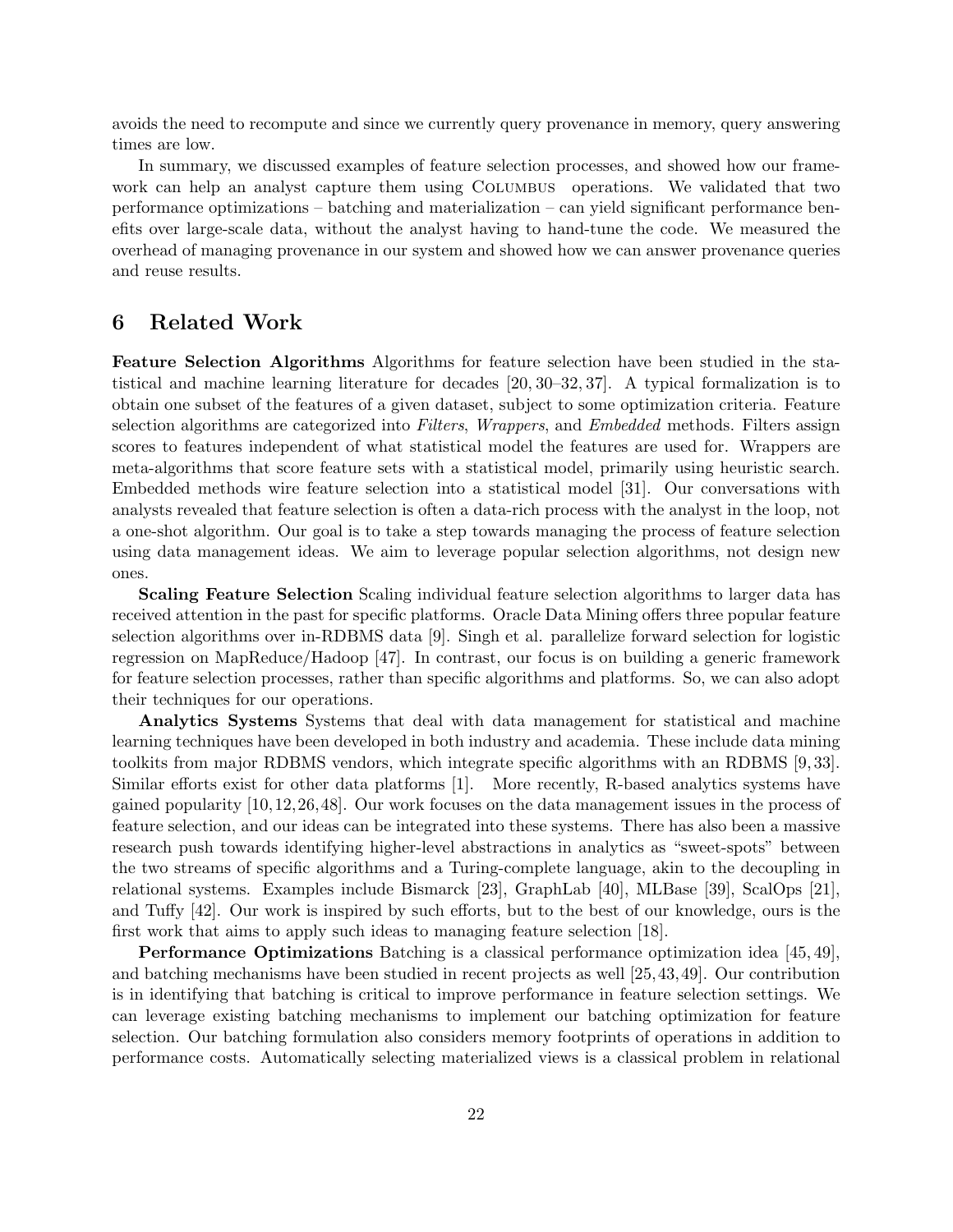query optimization [16, 29, 41, 46]. The problem of choosing an optimal set of views to materialize is motivated by Gupta et al [29]. But our problem focuses specifically on projection views, which we identify as being common in feature selection settings. We present analyses of our problem and show an important special case where our problem can be solved optimally in polynomial time. Our focus on performance optimizations across full programs was inspired by similar efforts in RIOT-DB [48] and SystemML [26]. RIOT-DB optimizes I/O by rearranging page accesses for specific loop constructs in an R program [48]. The optimizations that we focus on  $-$  batching and materialization – are orthogonal to theirs. Our framework also enables us to apply our optimizations automatically across an entire Columbus program. We leave it as future work to see if our optimizations can be applied to general R code. SystemML [26] converts R-style programs to workflows of MapReduce jobs. They describe an optimization called piggybacking, which enables sharing of data access by jobs that follow each other. In contrast, our batching optimization fuses the data accesses of independent jobs. We also study materialization optimization, and demonstrate non-obvious tradeoffs that arise.

Provenance There exists a lot of work in the database literature on provenance models [22,28, 34], querying provenance [38,44], and systems for provenance [8,15,17,35]. Our work applies recent provenance research ideas to manage provenance in feature selection processes. We also discuss how we can detect opportunities to reuse results captured as provenance to improve performance.

# 7 Conclusion and Future Work

Feature selection is a key step in analytics applications. Increasingly, larger datasets are used in feature selection applications. Recent R-based data processing systems aim to address scalability needs, but the level of abstraction at which analysts think of feature selection is not present in current R-based systems. We propose to use a set of common feature selection operations in a framework that we name Columbus . We prototype Columbus over two analytics environments, and study two classical ideas for optimizing performance: batching and materialization. We also show how we can manage and exploit the provenance of feature selection processes for both oversight and improving performance.

Our immediate future work is to continue our investigation into the problem of feature engineering in data analytics systems. We are investigating both how to bring less structured sources of data into the analysis problem, e.g., data from text or physical sensors and techniques to improve the process, e.g., speculative execution of code and feature recommendations in our system to aid the analyst.

# 8 Acknowledgements

We thank Vaishnavi Sashikanth (Oracle), American Family Insurance, and Jim Guszcza (Deloitte/UW-Madison) for invaluable discussions.

# References

- [1] Apache Mahout. mahout.apache.org.
- [2] COLUMBUS: Feature Selection on Data Analytics Systems. hazy.cs.wisc.edu/hazy/papers/fexsel.pdf.
- [3] Feature Selection and Dimension Reduction Techniques in SAS. nesug.org/Proceedings/nesug11/sa/sa08.pdf.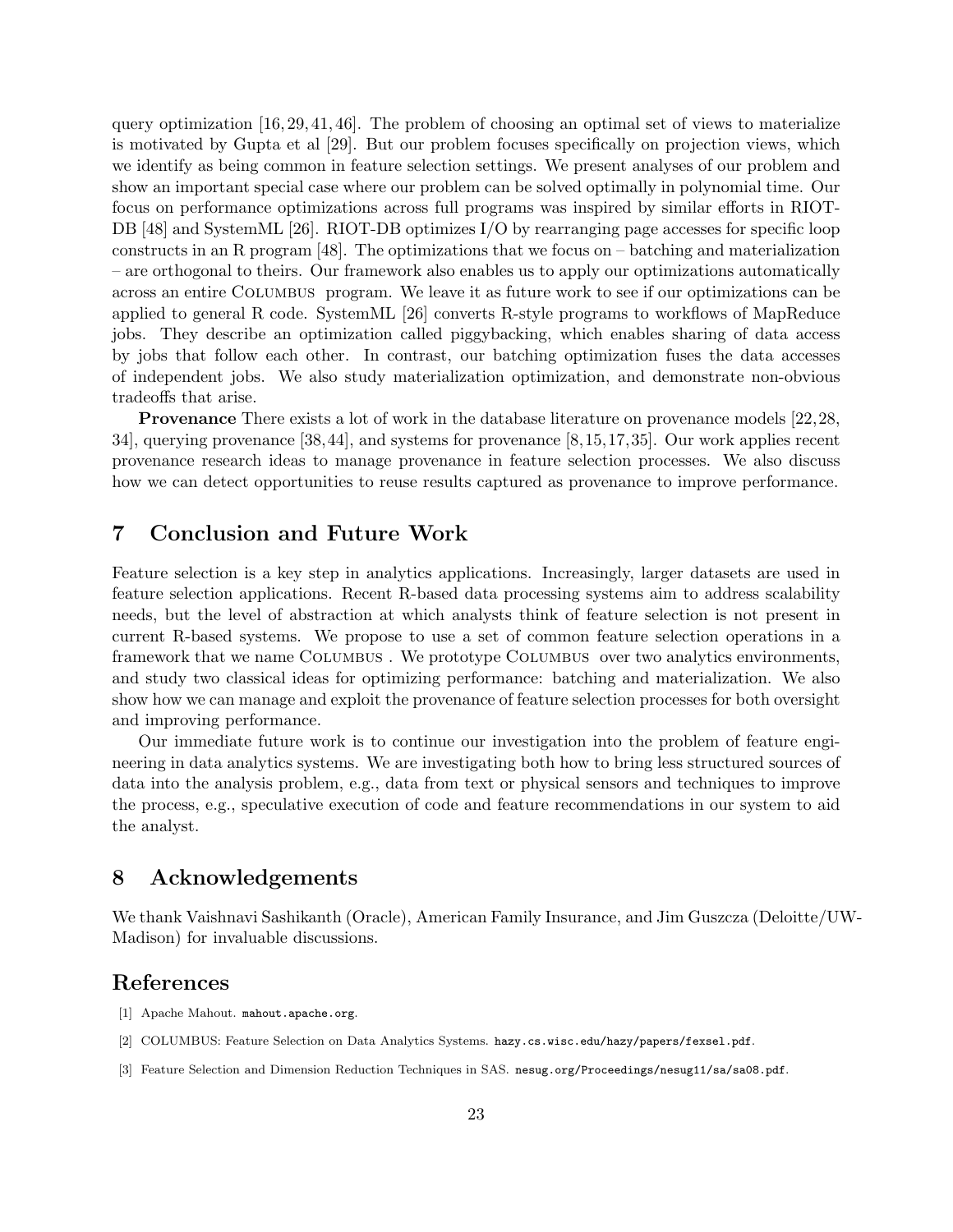- [4] FSelector Package in R. cran.r-project.org/web/packages/FSelector/index.html.
- [5] Gartner Report on Analytics. gartner.com/it/page.jsp?id=1971516.
- [6] IBM Report on Big Data. www-01.ibm.com/software/data/bigdata/.
- [7] IDC Report on Big Data. idc.com/getdoc.jsp?containerId=232186#.UMIO\_FWRxx4.
- [8] Kepler Provenance Framework. kepler-project.org.
- [9] Oracle Data Mining. oracle.com/technetwork/database/options/advanced-analytics/odm.
- [10] Oracle R Enterprise. docs.oracle.com/cd/E27988\_01/doc/doc.112/e26499.pdf.
- [11] Project R. r-project.org.
- [12] SAP HANA and R. help.sap.com/hana/hana\_dev\_r\_emb\_en.pdf.
- [13] SAS Report on Analytics. sas.com/reg/wp/corp/23876.
- [14] Variable Selection in the Credit Card Industry. nesug.org/proceedings/nesug06/an/da23.pdf.
- [15] VisTrails System. vistrails.org.
- [16] S. Agrawal, S. Chaudhuri, and V. R. Narasayya. Automated selection of materialized views and indexes in sql databases. In VLDB, 2000.
- [17] Y. Amsterdamer, S. B. Davidson, D. Deutch, T. Milo, J. Stoyanovich, and V. Tannen. Putting lipstick on pig: Enabling Database-style Workflow Provenance. PVLDB, 5(4):346–357, Dec. 2011.
- [18] M. Anderson, D. Antenucci, V. Bittorf, M. Burgess, M. Cafarella, A. Kumar, F. Niu, Y. Park, C. Ré, and C. Zhang. Brainwash: A Data System for Feature Engineering. In CIDR, 2013.
- [19] O. Biton, S. Cohen-Boulakia, S. B. Davidson, and C. S. Hara. Querying and managing provenance through user views in scientific workflows. In Proceedings of the 24th International Conference on Data Engineering, ICDE 2008, pages 1072–1081, 2008.
- [20] D. E. Boyce, A. Farhi, and R. Weischedel. Optimal Subset Selection. New York: Springer-Verlag, 1974.
- [21] Y. Bu, V. R. Borkar, M. J. Carey, J. Rosen, N. Polyzotis, T. Condie, M. Weimer, and R. Ramakrishnan. Scaling Datalog for Machine Learning on Big Data. CoRR, abs/1203.0160, 2012.
- [22] P. Buneman and W.-C. Tan. Provenance in Databases. In SIGMOD, 2007.
- [23] X. Feng, A. Kumar, B. Recht, and C. Ré. Towards a Unified Architecture for in-RDBMS Analytics. In SIGMOD, 2012.
- [24] M. R. Garey and D. S. Johnson. Computers and Intractability: A Guide to the Theory of NP-Completeness. W. H. Freeman & Co., 1979.
- [25] A. F. Gates, O. Natkovich, S. Chopra, P. Kamath, S. M. Narayanamurthy, C. Olston, B. Reed, S. Srinivasan, and U. Srivastava. Building a high-level dataflow system on top of Map-Reduce: The Pig experience. In PVLDB, 2009.
- [26] A. Ghoting, R. Krishnamurthy, E. Pednault, B. Reinwald, V. Sindhwani, S. Tatikonda, Y. Tian, and S. Vaithyanathan. SystemML: Declarative Machine Learning on MapReduce. In ICDE, 2011.
- [27] J. Gray, S. Chaudhuri, A. Bosworth, A. Layman, D. Reichart, M. Venkatrao, F. Pellow, and H. Pirahesh. Data Cube: A Relational Aggregation Operator Generalizing Group-By, Cross-Tab, and Sub-Totals. Data Min. Knowl. Discov., 1(1):29– 53, Jan. 1997.
- [28] T. J. Green, G. Karvounarakis, and V. Tannen. Provenance semirings. In PODS, pages 31–40, 2007.
- [29] H. Gupta and I. Mumick. Selection of views to materialize in a data warehouse. IEEE TKDE, 17(1):24–43, Jan. 2005.
- [30] I. Guyon and A. Elisseeff. An introduction to variable and feature selection. JMLR, 3:1157–1182, Mar. 2003.
- [31] I. Guyon, S. Gunn, M. Nikravesh, and L. A. Zadeh. Feature Extraction: Foundations and Applications. New York: Springer-Verlag, 2001.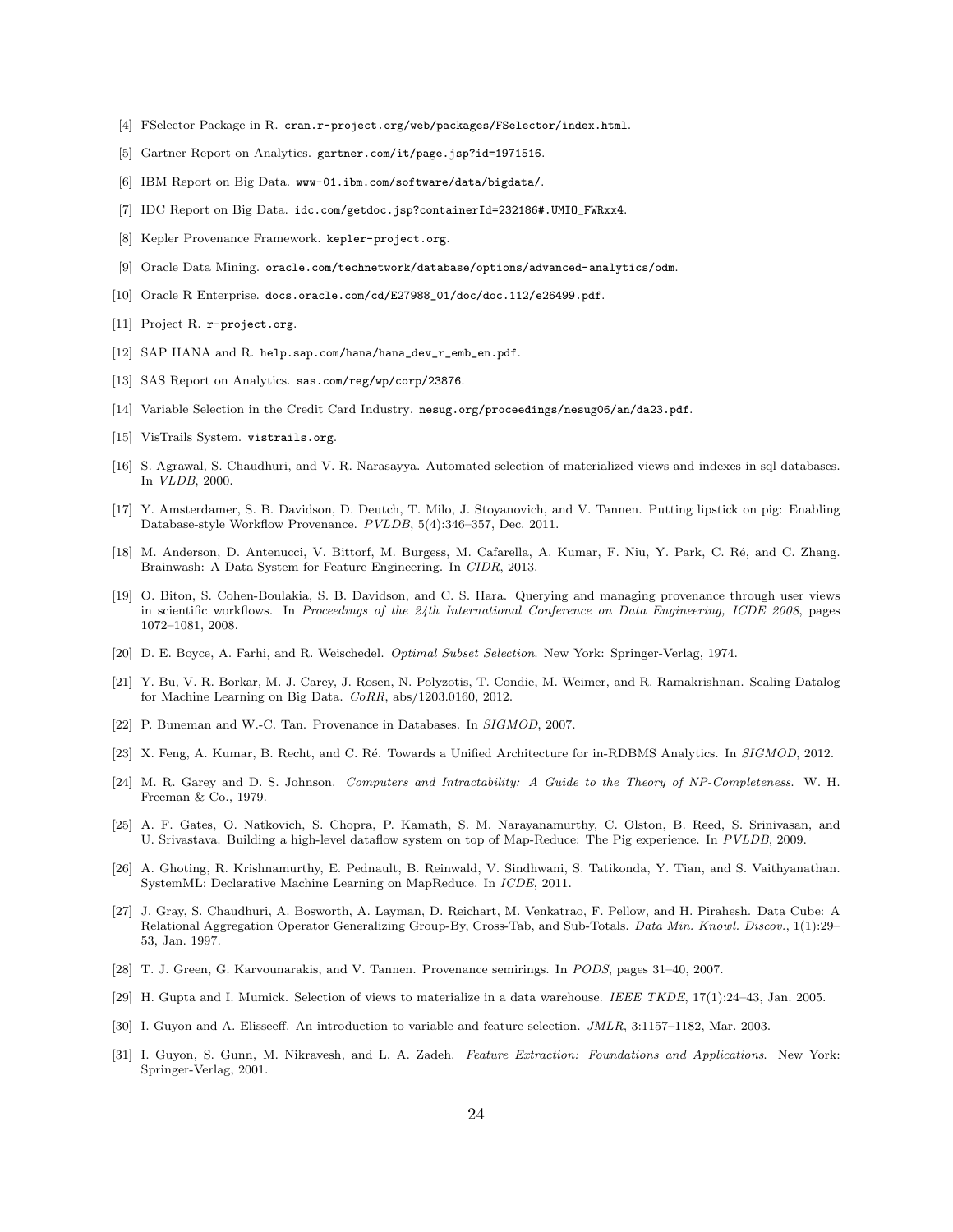- [32] T. Hastie, R. Tibshirani, and J. H. Friedman. The Elements of Statistical Learning: Data mining, inference, and prediction. New York: Springer-Verlag, 2001.
- [33] J. Hellerstein, C. Ré, F. Schoppmann, D. Z. Wang, E. Fratkin, A. Gorajek, K. S. Ng, C. Welton, X. Feng, K. Li, and A. Kumar. The MADlib Analytics Library or MAD Skills, the SQL. In PVLDB, 2012.
- [34] R. Ikeda, A. D. Sarma, and J. Widom. Logical Provenance in Data-Oriented Workflows. In ICDE, 2013.
- [35] R. Ikeda and J. Widom. Panda: A System for Provenance and Data. In TAPP. USENIX Association, 2010.
- [36] T. S. Jayram, P. G. Kolaitis, and E. Vee. The containment problem for real conjunctive queries with inequalities. In PODS, 2006.
- [37] G. H. John, R. Kohavi, and K. Pfleger. Irrelevant Features and the Subset Selection Problem. In *ICML*, pages 121–129, 1994.
- [38] G. Karvounarakis, Z. G. Ives, and V. Tannen. Querying Data Provenance. In SIGMOD, 2010.
- [39] T. Kraska, A. Talwalkar, J. Duchi, R. Griffith, M. Franklin, and M. Jordan. MLbase: A Distributed Machine-learning System. In CIDR, 2013.
- [40] Y. Low, J. Gonzalez, A. Kyrola, D. Bickson, C. Guestrin, and J. M. Hellerstein. GraphLab: A New Framework For Parallel Machine Learning. In UAI, 2010.
- [41] I. Mami and Z. Bellahsene. A survey of view selection methods. SIGMOD Rec., 41(1):20–29, Apr. 2012.
- [42] F. Niu, C. Ré, A. Doan, and J. W. Shavlik. Tuffy: Scaling up Statistical Inference in Markov Logic Networks using an RDBMS. PVLDB, 4(6):373–384, 2011.
- [43] T. Nykiel, M. Potamias, C. Mishra, G. Kollios, and N. Koudas. MRShare: Sharing Across Multiple Queries in MapReduce. PVLDB, 3(1-2):494–505, Sept. 2010.
- [44] A. D. Sarma, A. Jain, and D. Srivastava. I4E: Interactive Investigation of Iterative Information Extraction. In SIGMOD, 2010.
- [45] T. K. Sellis. Multiple-query optimization. ACM Trans. Database Syst., 13(1):23–52, Mar. 1988.
- [46] A. Shukla, P. Deshpande, and J. F. Naughton. Materialized view selection for multidimensional datasets. In VLDB, 1998.
- [47] S. Singh, J. Kubica, S. Larsen, and D. Sorokina. Parallel Large Scale Feature Selection for Logistic Regression. In SDM, 2009.
- [48] Y. Zhang, W. Zhang, and J. Yang. I/O-Efficient Statistical Computing with RIOT. In ICDE, 2010.
- [49] M. Zukowski, S. Héman, N. Nes, and P. Boncz. Cooperative Scans: Dynamic Bandwidth Sharing in a DBMS. In VLDB, 2007.

# A Operations in Columbus

As discussed in Section refsec:system, the operations can be categorized as Explore, Evaluate and Data-Transform operations. In the following, we shall eloborate on the operations in each of the categories.

## A.1 Explore Operations

These operations enable an analyst to traverse a lattice.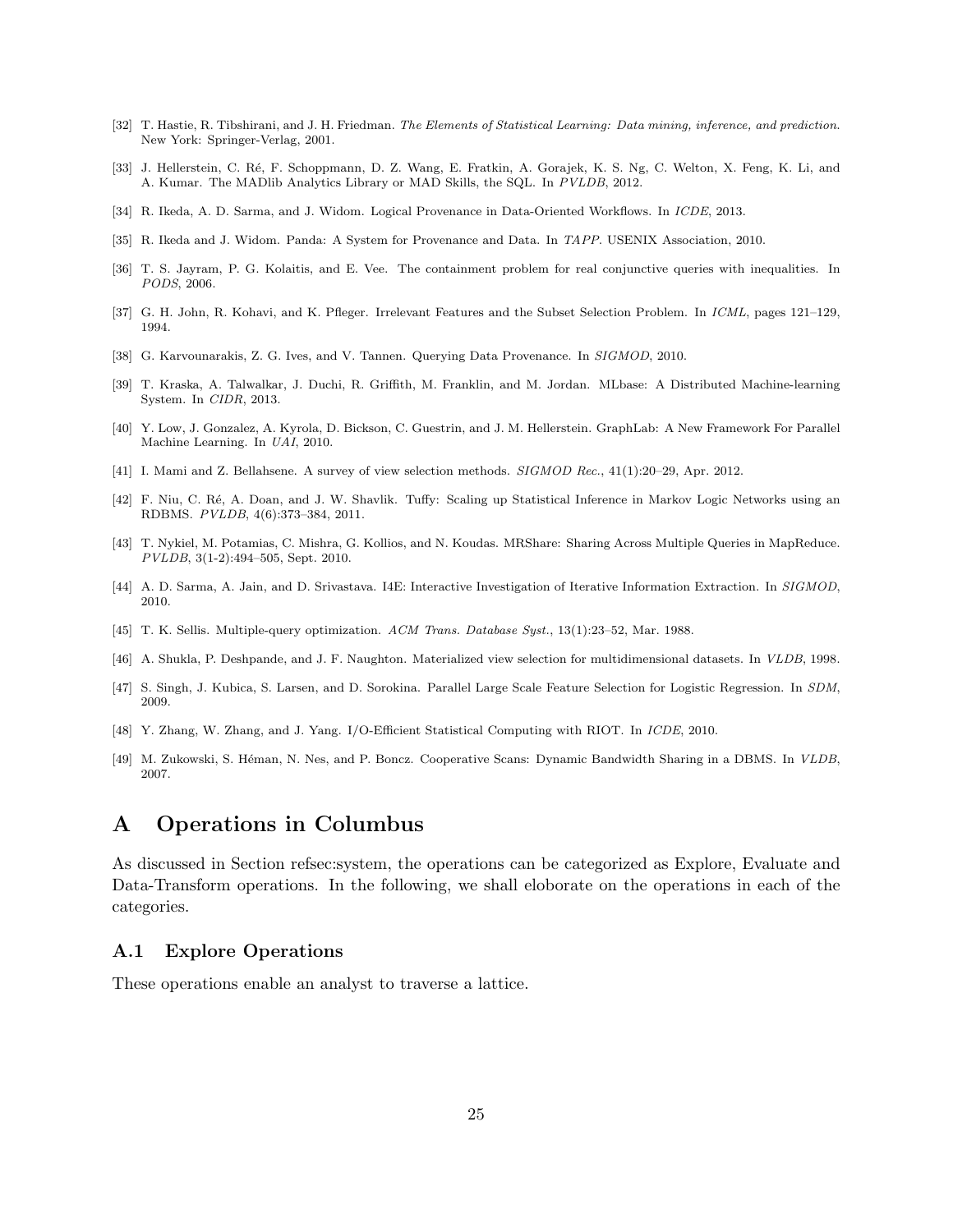## A.1.1 Feature Set Operations

## Feature Set Union:

- Input:
	- Feature set relation  $F_{in1}(f)$ ,  $F_{in2}(f)$
- *Output* : Feature set relation  $F_{out}(f)$ 
	- Feature set relation  $F_{out}(f)$
- Operation :  $t_{in1}$  and  $t_{in2}$  denote the set value in the input relations, and let  $t_{out}$  denote the set value in the output relation. Then  $t_{out} = t_{in1} \cup t_{in2}$ .
- Condition:
	- If  $F_D$  is the set of attributes of the data/feature vector relation. Then  $t_{in1} \subseteq F_D$ ,  $t_{in2} \subseteq$  $F_D$  and  $t_{out} \subseteq F_D$ .

#### Feature set Intersection:

- Input:
	- Feature set relation  $F_{in1}(f)$ ,  $F_{in2}(f)$
- $\bullet$  Output :
	- Feature set relation  $F_{out}(f)$
- Operation :  $t_{in1}$  and  $t_{in2}$  denote the set value in the input relations, and let  $t_{out}$  denote the set value in the output relation. Then  $t_{out} = t_{in1} \cap t_{in2}$ .
- Condition:

– If  $F_D$  is the set of attributes of the data/feature vector relation. Then  $t_{in1} \subseteq F_D$ ,  $t_{in2} \subseteq$  $F_D$  and  $t_{out} \subseteq F_D$ .

#### Feature set Difference:

- Input:
	- Feature set relation  $F_{in1}(f)$ ,  $F_{in2}(f)$
- Output :
	- Feature set relation  $F_{out}(f)$
- Operation :  $t_{in1}$  and  $t_{in2}$  denote the set value in the input relations, and let  $t_{out}$  denote the set value in the output relation. Then  $t_{out} = t_{in1} - t_{in2}$ .
- Condition:
	- If  $F_D$  is the set of attributes of the data/feature vector relation. Then  $t_{in1} \subseteq F_D$ ,  $t_{in2} \subseteq$  $F_D$  and  $t_{out} \subseteq F_D$ .

## A.1.2 Automatic operations

### Exploratory Operations : Automatic (Lasso):

• Input: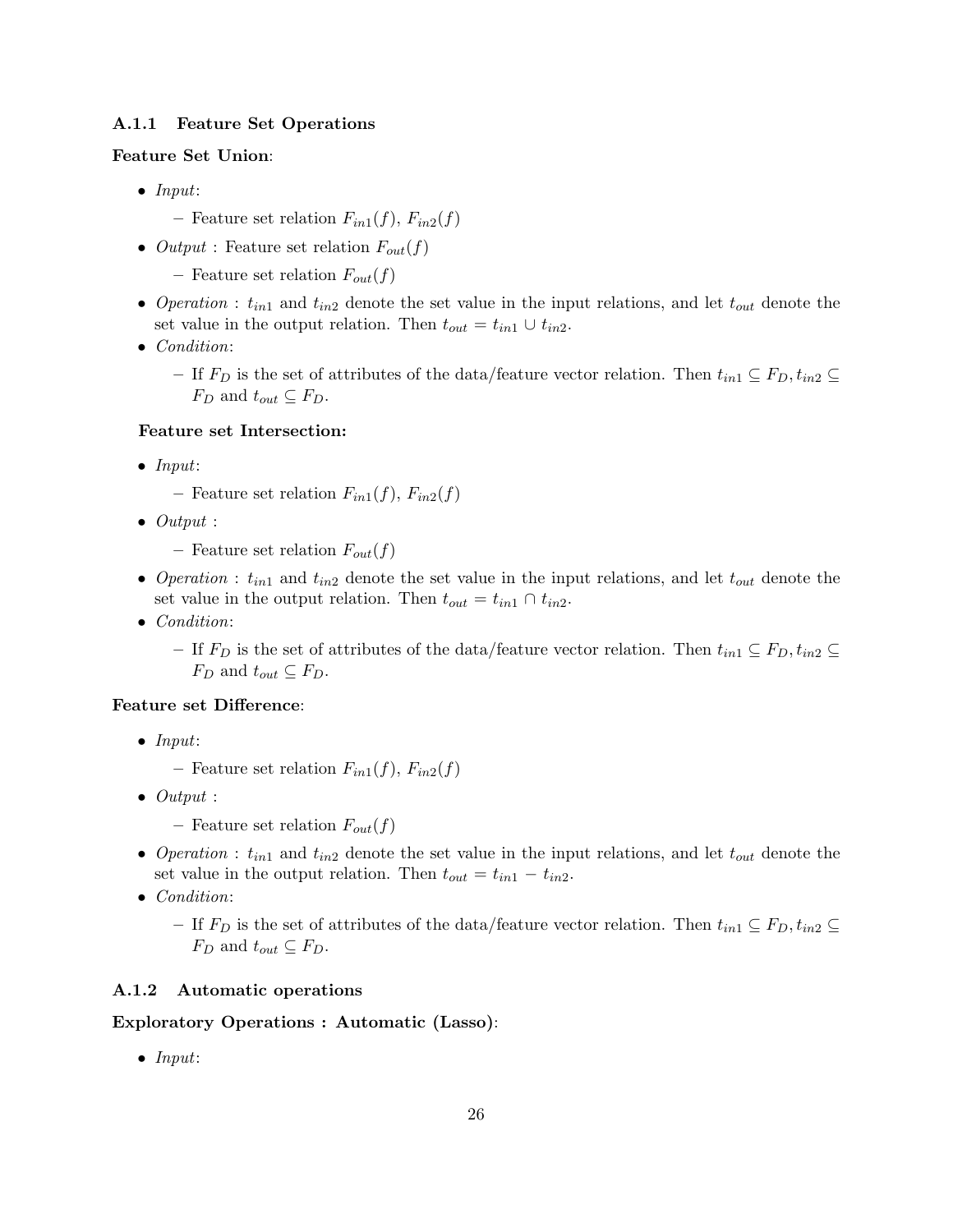- Dataset relation  $D(F_D, ID)$
- Output :
	- Feature set relation  $F_{out}$
- Condition:
	- If  $F_D$  is the set of attributes of the data/feature vector relation. Let  $t_{out}$  denote the tuple in  $F_{out}$ . Then  $t_{out} \subseteq F_D$ .

### A.2 Evaluate Operations

## A.2.1 CoefficientLearner

The operations compute coefficients (or weights) over the features, given a dataset. An example of CoefficientLearner is CoefficientLR, which computes the coefficents for the technique of logistic regression. This operations is given a input feature set, input state (the initial values of the coefficents), learner-specific parameters. It returns the output state (the learned values of the coefficents).

- Input:
	- Coef Parameters  $\{P\}$
	- Data  $D(F_D, ID)$
	- Initial state  $S_{in}(FV_{in} = (F_{in}, I_{in}))$ , where  $F_{in} \subseteq F_D$ . The state contains initial values of coefficents.
- $\bullet$  Output :

- Output State 
$$
S_{out} = (F_{out}, I_{out})
$$
)

• Condition :

 $-F_{in} = F_{out}$ 

Scorer The scorers compute standard scores over the dataset, given learned coefficents. Examples of scorers include *prediction error* (say, classification error for logistic regression) and cross-validation error (discussed next). We are given an input state (of coefficient) values and input parameters and the operation returns a numeric score. It is formally represented as,  $S =$  $Op_{score}(S_{in}, {P}, D)$ .  $S \in \mathbb{R}$ .  $S_{in}$  represent the input state(coefficient values) and  ${P}$  represent the input parameters (for instance, the scoring method to used) and D represents the dataset relation.

- Input :  $S_{in}$ ,  $\{P\}$ , D
- Output: S

EvaluateLRCV EvaluateLRCV is a scorer that computes the cross-validation error and is a workflow of learners and scorers. It is formally denoted as  $S = Op_{evallrcv}(F_{in}, {P}, D)$ , where  $F_{in}$ represents the input feature set and  $\{P\}$  represent the input parameters (for instance the number of folds) and D represent the input dataset relation. It is an work flow of atomic operations and can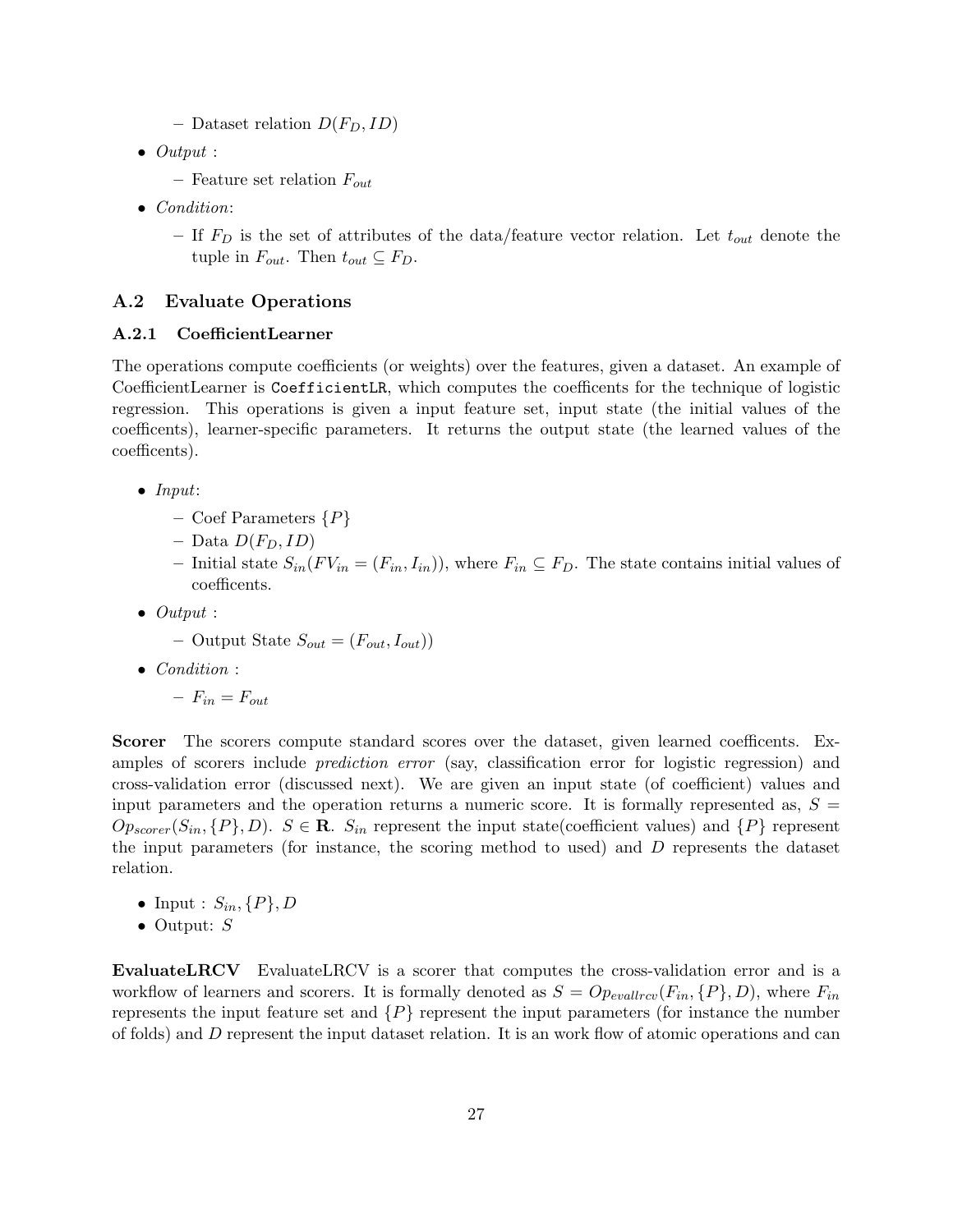be denoted as the the composition of atomic operators for one fold is given as  $Op_{score} \circ Op_{learner} \circ$  $\sigma \circ \pi(F_{in}, D, \{P\})$ . <sup>10</sup>

In the case of multiple folds, the output scores are averaged and the result is returned.

- Input :  $F_{in}$ ,  $\{P\}$ , D
- Output:  $S$
- Structure:  $Op_{score} \circ Op_{learner} \circ \sigma \circ \rightleftharpoons \circ \pi(F_{in}, D, \{P\})$

**EvaluateAIC** EvaluateAIC is similar to EvaluateLRCV, where given a feature set  $F_{in}$ ,  $\{P\}$ , and dataset relation D, it computes the Akaike Information Criterion (AIC) score. It is denoted as follows  $S = Op_{evalaic}(F_{in}, {P}, D)$ , where  $F_{in}$  represents the input feature set and  ${P}$  represent the input parameters and D represent the input dataset relation. It is a workflow of atomic operation and can be denoted as a sequence of atomic operations. It can be represented as  $S =$  $Op_{Scorer} \circ Op_{learner}(F_{in}, {P}, D).$ 

- Input :  $F_{in}$ ,  $\{P\}$ , D
- Output: S
- Structure :  $S = Op_{Scorer} \circ Op_{learner}(F_{in}, {P}, D)$ .

**Correlation** Correlation operation takes 2 input features  $F_1, F_2$  and returns a correlation value C, it is represented as  $C = Op_{corr}(F_1, F_2, \{P\}, D)$ 

### SemiAutomatic operations StepAdd/Drop

- Input :  $F_{in}$ ,  $D$ ,  $\{P\}$
- Ouput :  $F_{out}$ .
- Condition : StepAdd:  $|F_{out}| = 1 + |F_{in}|$ StepDrop:  $|F_{out}| = |F_{in}| - 1$ .
- Structure :  $argmin_{F_s}$  (EvaluateLRCV( $F_s$ ,  $D$ ,  $\{P\})$ ),  $F_s$  is obtained by adding/deleting one feature to the  $F_{in}$  and then each such feature is evaluated independently (stepwise selection).

## A.3 Data transformation operations

These operations, modify the data set that can be given as inputs to the Explore and Evaluate operations of our framework. It can be denoted as  $D^i = Q(D)$ . We consider *SPJUA* queries Q for our data transformations.

 $10$ The shuffling of the dataset, which is required for sampling without replacement, is performed once a priori and the shuffled dataset is assumed to be used subsequently for the full program.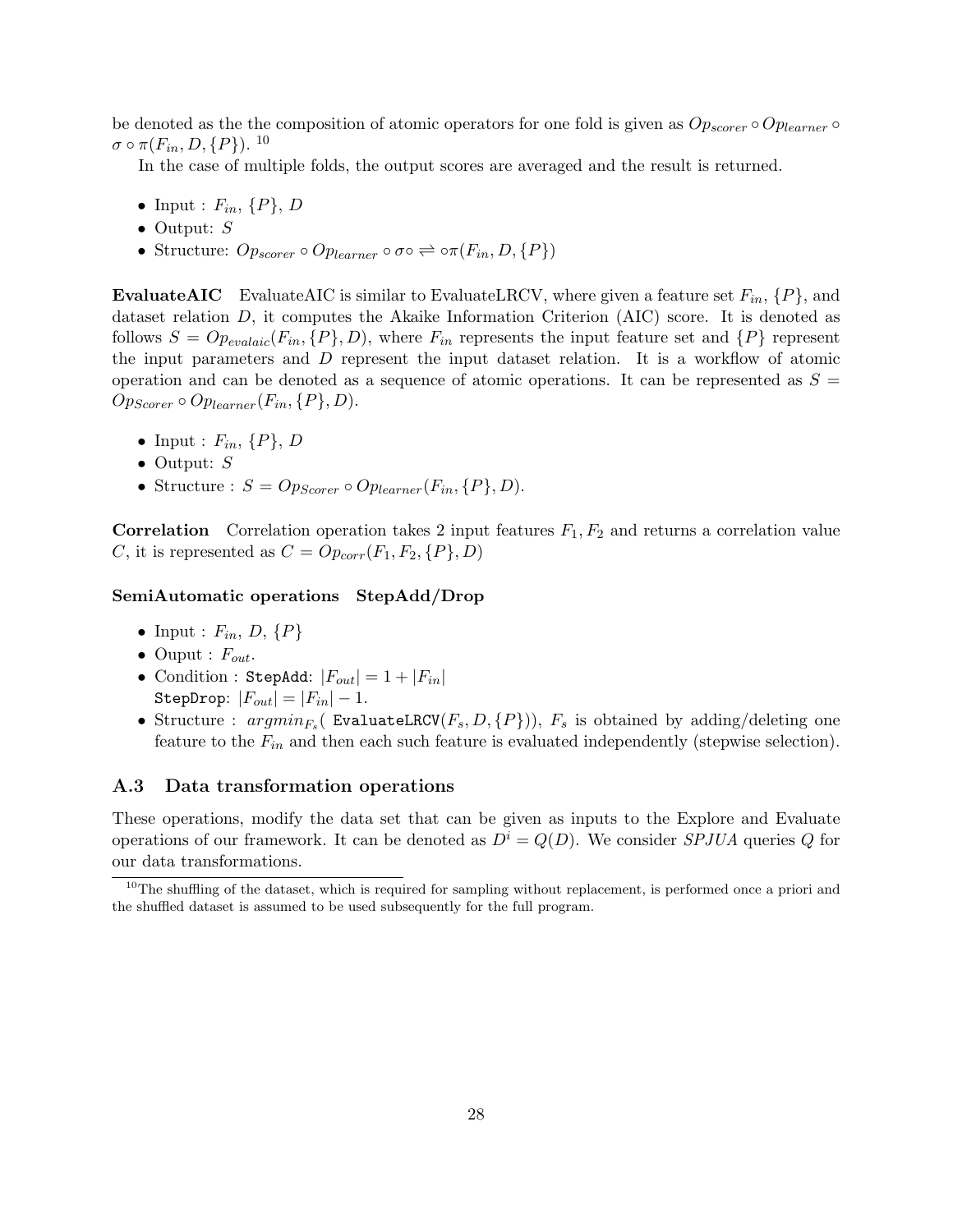# B Batching Optimization

We now present the extended problem statements, and algorithms for batching optimization, as mentioned in Section 3.2.1.

# B.1 BatOptCPU: Batching with CPU costs

We now consider both scan costs and CPU costs of nodes when assigning nodes to batches. Direct-Memory-Access (DMA) will now impact which nodes get assigned to which batch. It will try to force each batch to become CPU-bound. We formulate the BatOptCPU problem as an ILP.

## Entities:

- Given dataset  $R(F)$  with full feature set  $\mathcal F$
- DAG of scan-based nodes  $G(V, E), |V| = N$ . E imposes a dependency partial order  $\leq$  on V, and the height of the partial order is H.
- Feature sets of the nodes,  $f: V \to 2^{\mathcal{F}}$ .
- A *batch* is a set of nodes,  $b \subseteq V$  juxtaposed onto the same scan of R.
- Clearly, the minimum number of batches is  $H$ . The problem is to choose an allocation of nodes to batches that minimizes the overall cost.

### Inputs:

- *S*, scan cost of  $R(F)$ .
- $c: V \to \mathbf{R}^+$ , CPU costs of each node

### Variables:

•  $X: V \times \{1 \dots H\} \rightarrow \{0, 1\}$ , indicators to assign a node to a batch

Objective: Minimize: Sum of each batch's MAX(Scan, total CPU)

$$
\sum_{h=1}^{H} \max\{S, \sum_{v \in V} X(v, h)c(v)\}
$$

#### Constraints:

- $\sum_{i=1}^{h} X(v, h) = 1$ ,  $\forall v \in V$ , i.e., a node is assigned to exactly 1 batch
- $X(u, h) + X(v, h) \leq 1$ ,  $\forall (u, v) \in E$ ,  $\forall h = 1 \dots H$ , i.e., connected nodes cannot be in the same batch
- $\sum_{i=1}^{h} X(u, i) \geq \sum_{j=1}^{h} X(v, j)$ ,  $\forall (u, v) \in E$ ,  $\forall h = 1...H$ , i.e., prevent reordering

Note that when  $H = 1$  (i.e.,  $E = \phi$ ), the problem becomes trivial – just assign all nodes in V to a single batch. For  $H > 1$  (i.e,  $E \neq \phi$ ), it appears like a classical resource allocation problem.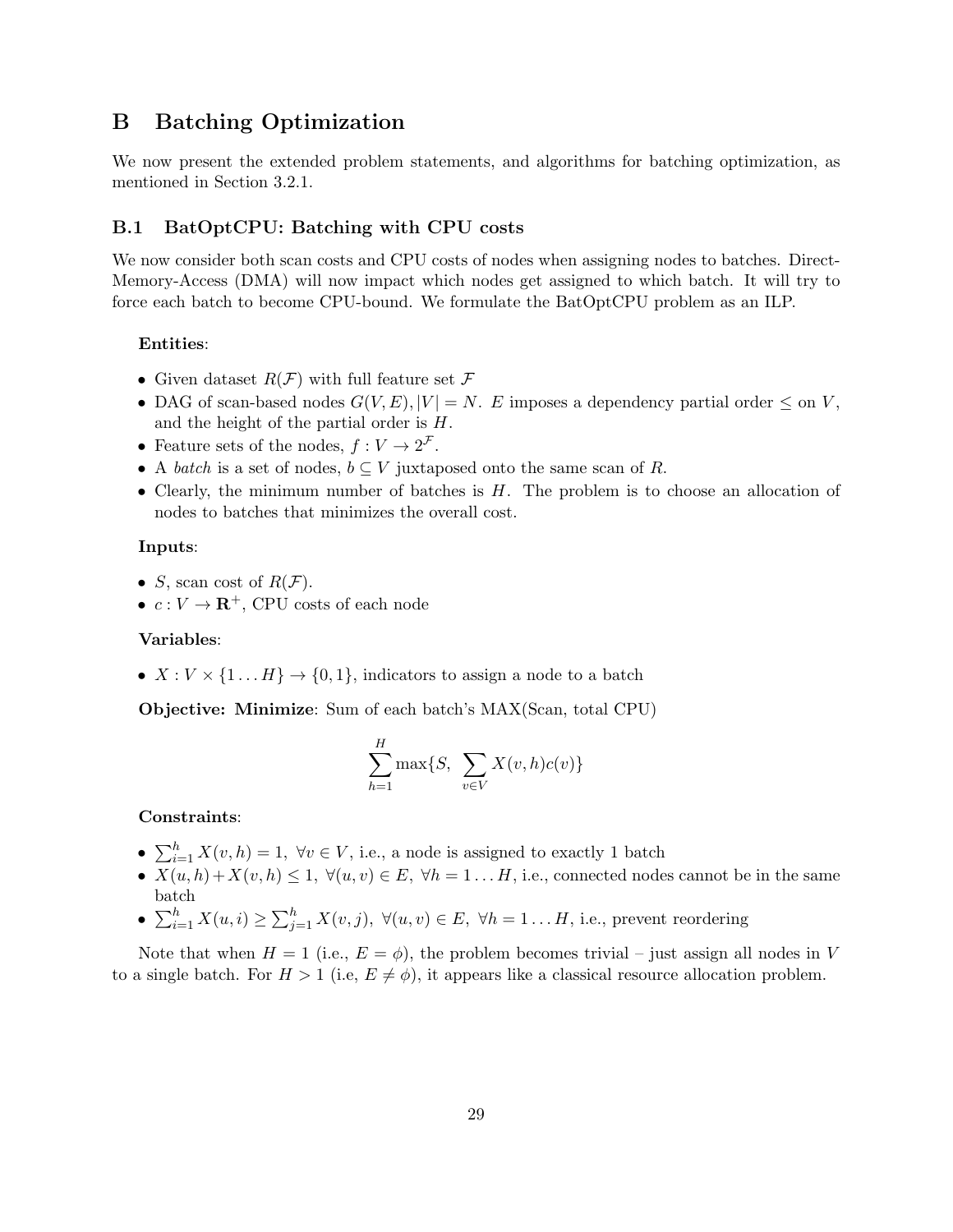**Theorem B.1.** Given  $G(V, E)$  with  $E \neq \phi$ , the scan cost S, and CPU costs of each node in V,  $BatOptCPU$  is NP-Hard in the width of the partial order imposed by  $E$  on  $V$ .

**Proof:** We prove by reducing the NP-Hard problem of SETPARTITION to our problem. Given an instance of SETPARTITION, i.e. a multiset of positive integers  $T = \{a_1, a_2, \ldots, a_N\}$ , partition it into two subsets  $T_1$  and  $T_2$  such that  $\sum_{x \in T_1} x = \sum_{y \in T_2} y = \frac{1}{2}$  $\frac{1}{2}\sum_{z\in T}z=w$  (say). We now construct an instance of BatOptCPU as follows.  $G(V, E)$  has  $N + 2$  nodes, with two special nodes  $v_1, v_2$  satisfying  $v_1 < v_2$ . Set the CPU cost of  $c(v_1) = c(v_2) = b$ , where  $b \in \mathbb{Z}^+$  is some constant. The remaining  $N$  nodes have no dependencies, which means the width of the partial order in  $G$  is  $N+1$ . These N nodes correspond to the elements of T – their CPU costs are set as the elements from T. Set the scan cost  $S = b + w$ . Clearly, the height of the partial order on G is 2, which means the optimal number of batches is 2. Wlog, let  $v_1$  be in batch 1 (so  $v_2$  is in batch 2).

We now claim that the given SETPARTITION instance has a solution if and only if the optimal cost of our problem instance is 2S. Suppose there is a solution  $(T_1, T_2)$  to the SETPARTITION instance. Then, simply read the elements in  $T_1$ , and assign its corresponding nodes in G to batch 1. Repeat for 2. So the cumulative CPU cost in each batch is  $w + b = S$ , which means we now have the optimal solution cost of 2S for our problem instance. Conversely, if our problem instance has a solution with cost 2S, then by the pigeonhole principle, it means that the CPU costs of the independent N nodes were1 split evenly across the two batches. Simply read the nodes in batch 1 (other than  $v_1$ ) and assign its corresponding elements in T to  $T_1$ . Repeating for 2, we get a solution to the given SETPARTITION instance.  $\Box$ 

#### B.2 Batching under Memory Constraints

Our batching problem as formulated before packs the nodes of the DAG  $G(V, E)$  into a chain of nodes  $G'(V', E')$ . We now consider a memory-constrained setting, where we cannot batch nodes indefinitely. More precisely, we are given a system memory budget  $M$ , and memory footprints of each node in G as  $f: V \to \mathbf{R}^+$  (we assume  $f(v) \leq M, \forall v \in V$ ). Our goal is now to pack the nodes of G into a sequence of batches such that we minimize the number of batches.

**Theorem B.2.** Given  $G(V, E)$ , a memory limit M, and the memory footprints of all nodes in V, batching optimization is NP-Hard in the width of the partial order imposed by  $E$  on  $V$ .

**Proof:** The problem can easily be reduced from BINPACKING. Given a bin size B, objects to pack  $\{x_i\}$  with sizes  $\{s_i\}$ , we construct an instance of our problem as follows: set  $M = B$ . Create  $G(V, E)$  such that V corresponds exactly to  $\{x_i\}$ , and  $E = \phi$ . Set the memory footprints of the nodes in V as the the corresponding sizes in  $\{s_i\}$  The problem instances are now equivalent, and thus an optimal solution to our instance will be an optimal solution to the given instance of BinPacking.  $\Box$ 

First-Fit Heuristic: Consider nodes from V that form an *antichain*, i.e., no pair among them is comparable with respect to the partial order imposed by  $E$  on  $V$ . There are no dependencies among the nodes in an antichain and so they can all go into the same batch. Note that the length of the longest such antichain is by definition the width of the partial order on G. Our heuristic algorithm is given in Algorithm 2. Since E imposes a partial order on V, our DAG  $G(V, E)$  we will have at least as many antichains as the height of this partial order. We simply apply Algorithm 2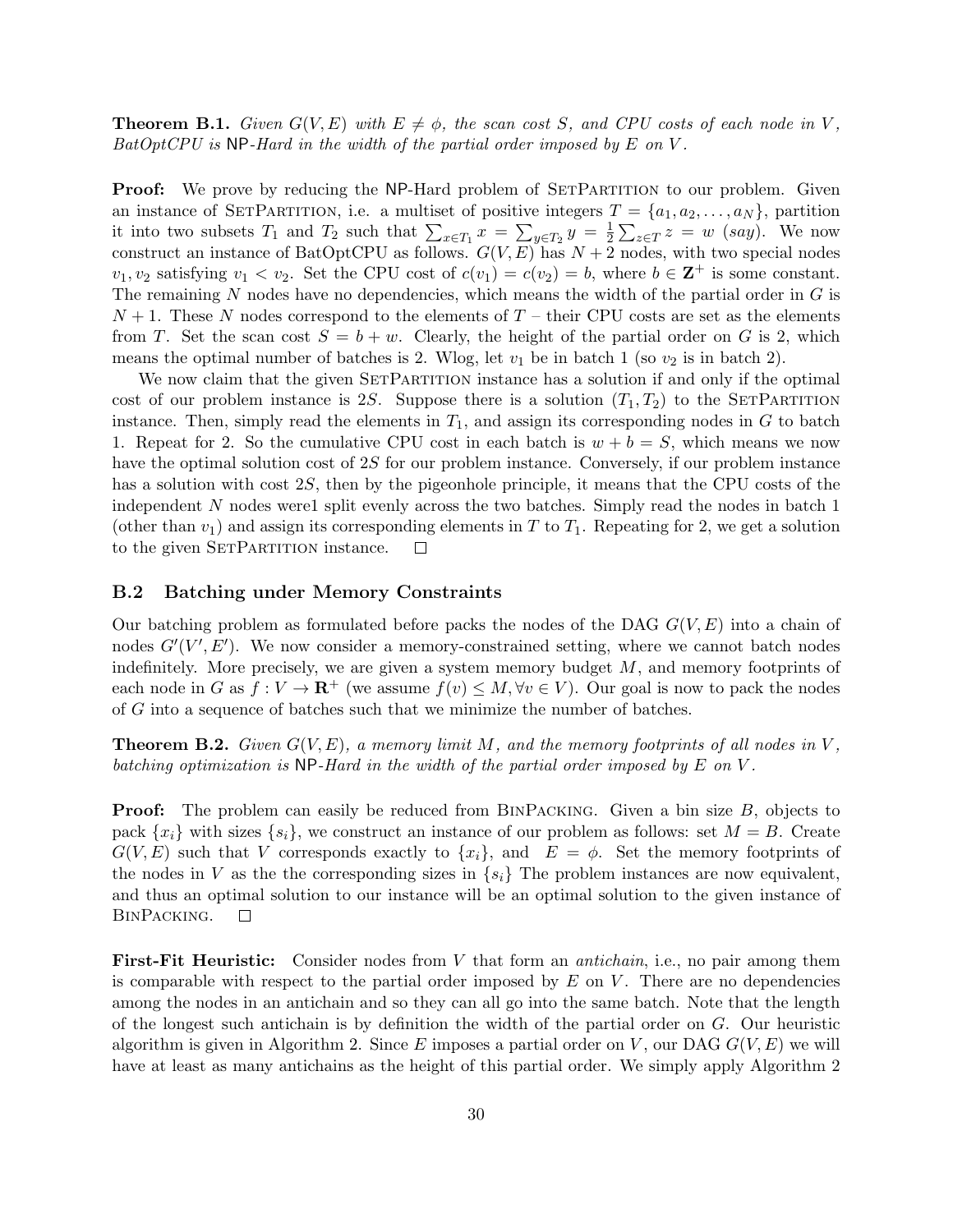to each antichain individually. We construct the antichains in time  $O(|V| + |E|)$  using a topological sort of  $G(V, E)$ . Since the antichains need not be unique, we use the following technique to obtain a unque set of antichains – We simply assign a node in V to an antichain  $k$  if  $k$  is the earliest possible occurrence of that node in any topological order on V (i.e., how "far" is that node from the "start" of the DAG).

## Algorithm 2: First-Fit Heuristic used for Batching under Memory Constraints

**Data:** Antichain of nodes  $W \subseteq V$ , Memory footprints  $f : W \to \mathbb{R}^+$ , Memory limit M **Result:** Number of batches X, and allocation  $a: W \to \{0, 1, \ldots, X\}$  $X \leftarrow 1$  $a(w) \leftarrow 0, \forall w \in W \text{ //initialization}$ for each  $w \in W$  do for  $x = 1$  to X do if  $f(w) + \sum_{u \in W: a(u) = x} f(u) \leq M$  then  $a(w) \leftarrow x$ break end end  $//\boldsymbol{w}$  is still not alloted to any batch if  $a(w) = 0$  then  $X \leftarrow X + 1$  $a(w) = X$ end end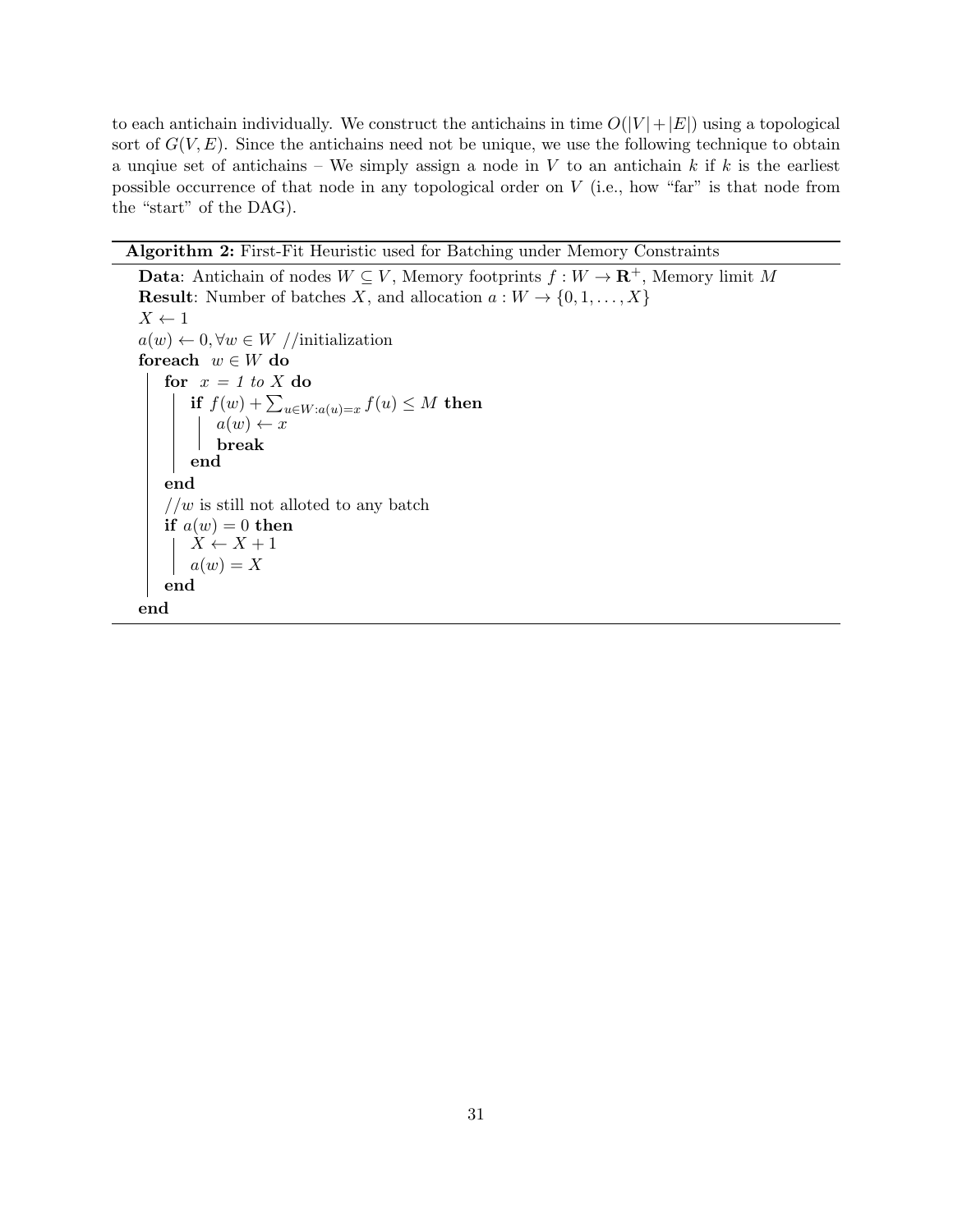# C Materialization Optimization

We first restate Theorem 3.1 from the body, and give its proof.

**Theorem C.1.** Our dynamic program solves MatOpt for chains in time  $O(N^2)$ , with space  $O(N^2)$ .

**Proof:** With N input feature sets, the dynamic program fills the lower triangular part of the  $N \times N$  memo (excluding diagonal elements) in time  $\Theta(N(N-1)/2)$ . Filling the diagonal elements requires referring to each row above (upto the diagonal element), is in time  $\Theta(N(N-1)/2 + N)$ . Reading the backpointers is in time  $\Theta(N)$ . Thus, the overall algorithm is in time  $O(N^2)$ . The memo of time costs in in space  $\Theta(N(N-1)/2+N)$ , while the backpointers are in space  $\Theta(N)$ . Thus, the overall space complexity is also  $O(N^2)$ .  $\Box$ 

### C.1 Materialization with Computation Costs

We now consider CPU costs in addition to scan and materialization costs for the formulation of MatOpt from Section 3.2. The CPU cost of an atomic operation op that accesses a feature set  $F \subseteq \mathcal{F}$  is denoted  $Compute_{op}(F)$ . We assume that each feature set in  $\mathcal{S} = \{F_1, \ldots, F_N\}$ is associated with a unique CPU cost. Thus, we drop the subscript  $op$  in  $Compute_{op}$  for notational convenience. This means we can have some feature sets  $F_i, F_j \in \mathcal{S}$  such that  $F_i = F_j$ , but  $Compute(F_i) \neq Compute(F_j)$ . Note that the chain assumption still holds, i.e.,  $\mathcal{F} \supseteq F_1 \cdots \supseteq F_N$ . We define  $Access(x, y) = max(Compute(x), Scan(y)),$  where  $x, y \in S \cup \{F\}$  and  $x \subseteq y$ . Our problem MatOpt now has a slight change.

$$
\min_{S' \subseteq S} Cost(S'),
$$
\n
$$
where \; Cost(S') = \sum_{s \in S'} \min_{t \in S' \cup \{\mathcal{F}\} \backslash \{s\}:} \sum_{s \subseteq t} Store(t, s)
$$
\n
$$
+ \sum_{s \in S} r(s) \min_{t \in S' \cup \{\mathcal{F}\}:} \sum_{s \subseteq t} Access(s, t)
$$

**Dynamic Program** The dynamic program for  $T(i, j)$  is modified slightly as in Algorithm 3. Since only the access cost inputs (which are constants) are different here, the algorithm's complexity is unaffected.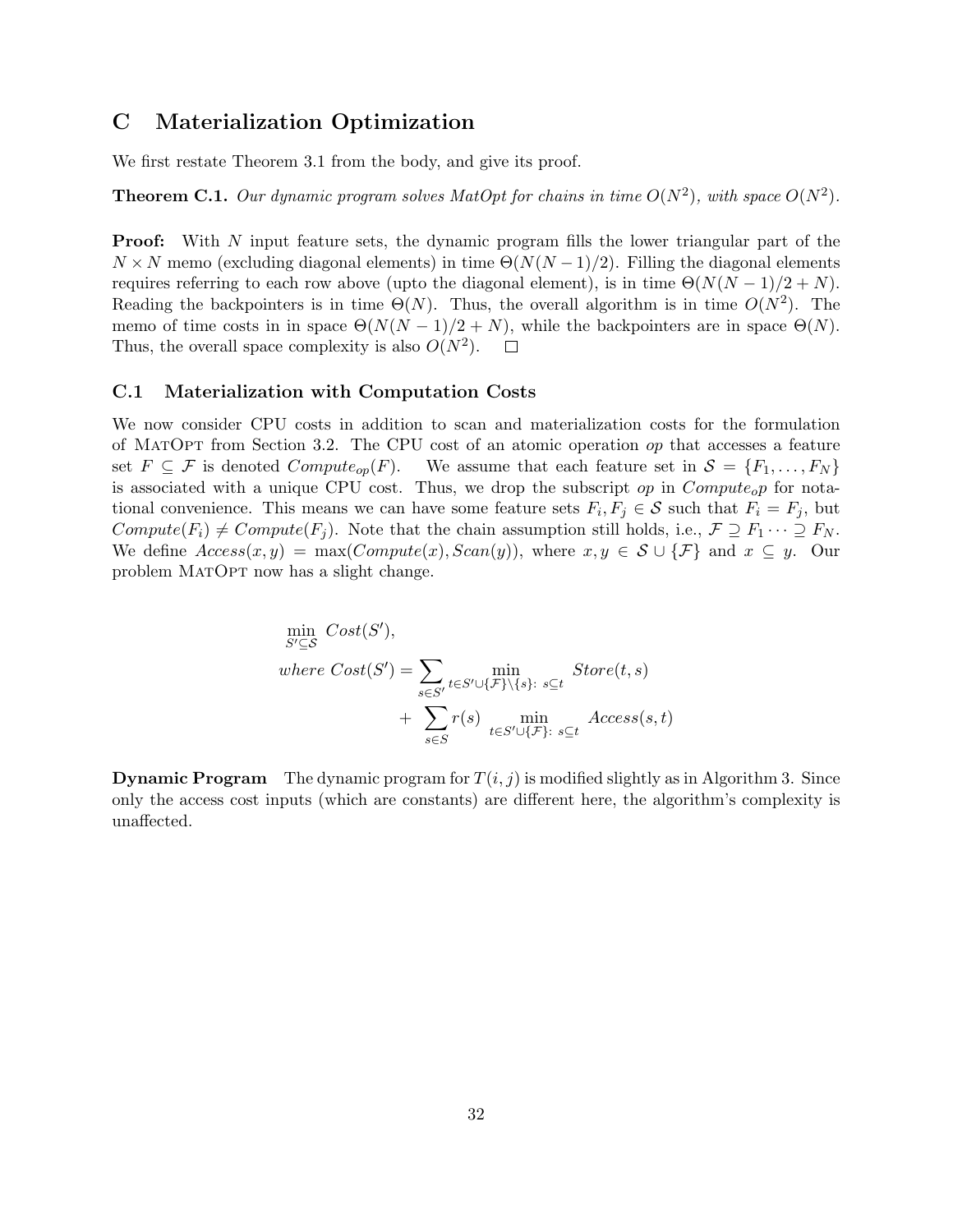Algorithm 3: Dynamic Program for MATOPT with chain input and computation cost.

 $//\forall i \geq 0$ , entries using full dataset  $T(i + 1, 0) = r(F_{i+1})$   $Access(F_{i+1}, \mathcal{F}) + T(i, 0)$ 

 $1/\forall j \leq i$ , entries using last materialization  $T(i + 1, j) = r(F_{i+1}) \; Access(F_{i+1}, F_j) + T(i, j)$ 

 $1/|\forall i \geq 1$ , diagonal entries with materialization costs  $T(i,i) = \min_{j=1...i-1} (Store(F_i, F_j) + T(i-1,j)) + r(F_i) Access(F_i, F_i)$ 

Algorithm 4: Dynamic Program for MATOPT on a k-width Lattice.

$$
f(i + 1, \mathbf{0}) = T(i, \mathbf{0}) + \sum_{j=1...k} r(F(i + 1, j))Scan(\mathcal{F})
$$
  
\n
$$
f(i + 1, \mathbf{0}) = T(i, \mathbf{0}) + \sum_{j=1...k} r(F(i + 1, j))Scan(\mathcal{F})
$$
  
\n
$$
f(i + 1, \mathbf{v}) = T(i, \mathbf{v}) + [\sum_{j=1...k} r(F(i + 1, j))] \min_{l=1...k} Scan(F(v_l, l))
$$
  
\n
$$
f(i \geq 1; \mathbf{v} s.t. \forall j = 1...k, v_j \leq i, \text{ and } \exists j = 1...k, \text{ s.t. } v_j = i:
$$
  
\n
$$
T(i, \mathbf{v}) = \sum_{j: v_j = i} (r(F(i, j))Scan(F(i, j))) + \sum_{j: v_j < i} r(F(i, j)) \min_{l=1...k} Scan(F(v_l, l)) + \sum_{j: v_j < i} \min_{l=1...k} Store(F(i, j), F(w_l, l))
$$
  
\n
$$
\mathbf{w}: w_j < i, \forall j: v_j = i, \text{ and } w_j = v_j, \forall j: v_j < i
$$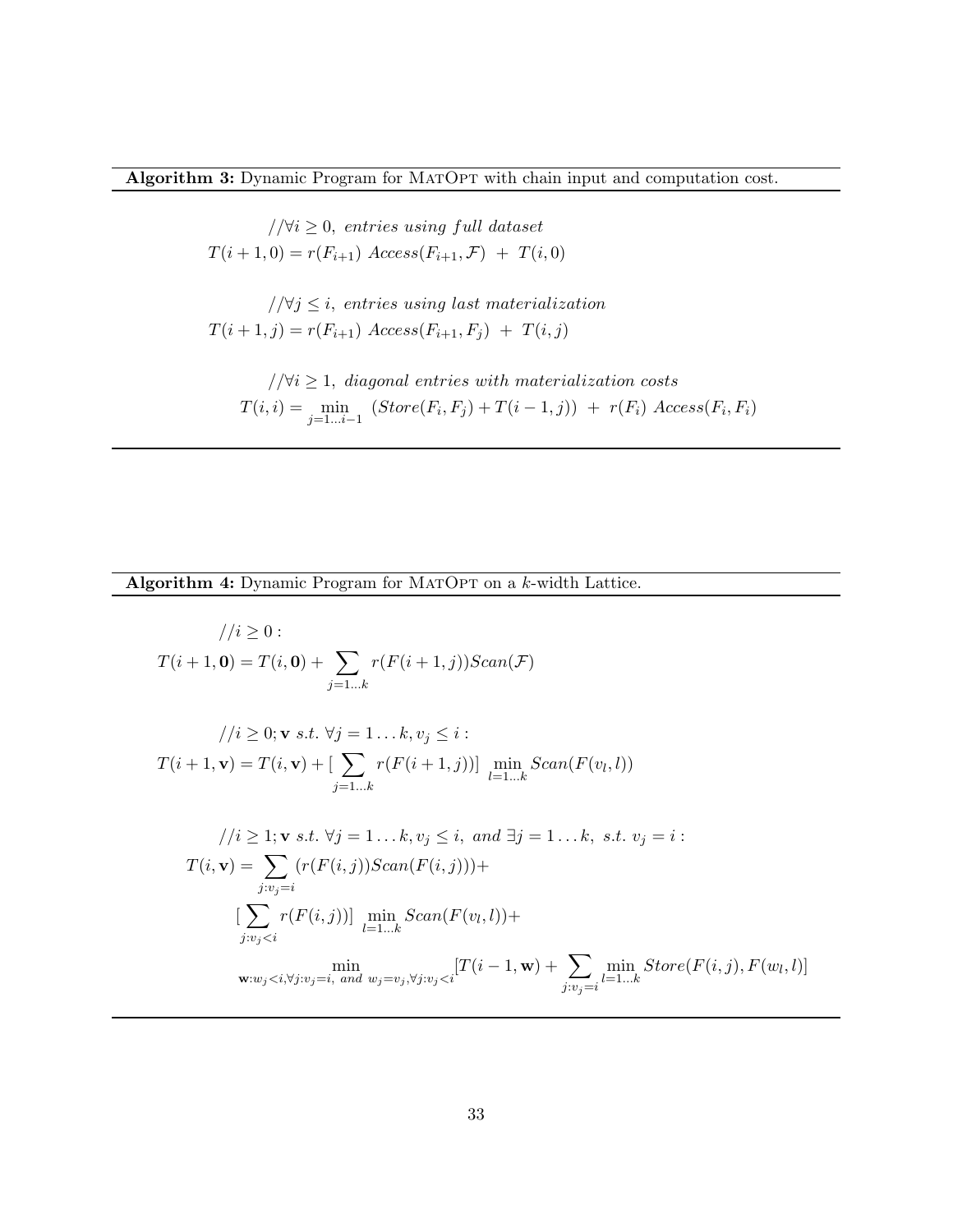### C.2 Materialization with Bounded-width Lattice

We now study MATOPT for the input feature sets existing in a bounded-width lattice. We will then prove Theorem 3.2 from Sec 3.2 in the body. Recall the setup: the feature sets in  $S$  have a lattice ordering  $L : (S, \subseteq)$ . Let the height of L be N (i.e., we have N levels  $L_1 \dots L_N$ ). The width of L is a given constant k (i.e., k sets at each level). Sets in  $L_1 \ldots L_{N-1}$  have k children each, and sets in  $L_2 \ldots L_N$  have k parents each. In this case, our dynamic program's memo is richer and has k entries per slot, corresponding to the width of the lattice. In this scenario, we can still compute an optimum in time polynomial in  $N$  (but exponential in the constant  $k$ ).

We introduce a convenient "grid" notation for the feature sets in  $S$  that we will use in the rest of this section. We write  $S = \{F(i, j)\}, i \in \{1, \ldots, N\}$  and  $j \in \{1, \ldots, k\}$ . A level is thus a set of feature sets with the same  $i$ , while we call a set of feature sets with the same  $j$  as a "column".

**Dynamic Program:** Our memo is changed to  $T(i, v)$ , which is the cumulative Cost upto level i, and  $\mathbf{v} = (v_1, \ldots, v_k)$  is a k-length vector of indices, each of which refers to the level at which the last materialization was done in its respective column ( $0 \le v_i \le N, \forall j = 1 \dots k$ ). We define  $T(i, \mathbf{v})$ recursively (considering only scan and materialization costs) as given in Algorithm 4.

**Theorem C.2.** Our dynamic program solves MATOPT for bounded-width lattices in time  $O(k^2 2^k N^{k+1})$ with space  $O(N^{k+1})$ .

**Proof:** The proof is along the lines of that for Theorem 3.1. In our memo  $T(i, v)$ , i can take N values, and v is a k-length vector in which each entry  $v_i$  can take one of N values. Thus the size of the memo is  $O(N \times N^k)$ . The backpointers require a space of only  $\Theta(N)$ , making the overall space complexity  $O(N^{k+1})$ .

Fixing i, there is 1 entry of the form  $T(i, 0)$ , computing which is in time  $\Theta(k)$ . So we get total time  $O(Nk)$  here.

Fixing i, there are  $i^k - 1$  entries of the form  $T(i, v)$ , s.t.  $\forall j, v_j \leq i - 1$ , and  $v \neq 0$ . Computing each is in time  $\Theta(k)$ . So we get total time  $k\sum_{i=1}^{N} (i^k - 1) = O(N^{k+1})$  here.

Finally, fixing i, the entries of the form  $T(i, v)$ , s.t.  $\forall j, v_j \leq i$ , and  $\exists j$ , s.t.  $v_j = i$  and their total time can be computed using a z to count how many  $v_i$  exist such that  $v_j = i$ . So the time spent for a fixed  $i$  is:

$$
t(i) = \sum_{z=1}^{k} {k \choose z} i^{k-z} (z + (k - z)k + i^{z}zk)
$$
  
=  $ki^{k} \sum_{z=1}^{k} {k \choose z} z + k^{2} \sum_{z=1}^{k} {k \choose z} i^{k-z} - (k - 1) \sum_{z=1}^{k} {k \choose z} i^{k-z} z$   
 $\leq ki^{k} (k2^{k-1}) + k^{2} i^{k} [(1 + i^{-1})^{k} - 1]$   
 $\leq k^{2} 2^{k} i^{k} + k^{2} [(i + 1)^{k} - i^{k}]$ 

So the total time we get here is  $\leq \sum_{i=1}^{N} t(i) \leq k^2 2^k N^{k+1} + k^2 (N+1)^k \leq c k^2 2^k N^{k+1}$ , for some constant c. Thus, the time here is  $O(k^2 2^k N^{k+1})$ . So the overall time is also  $O(k^2 2^k N^{k+1})$ .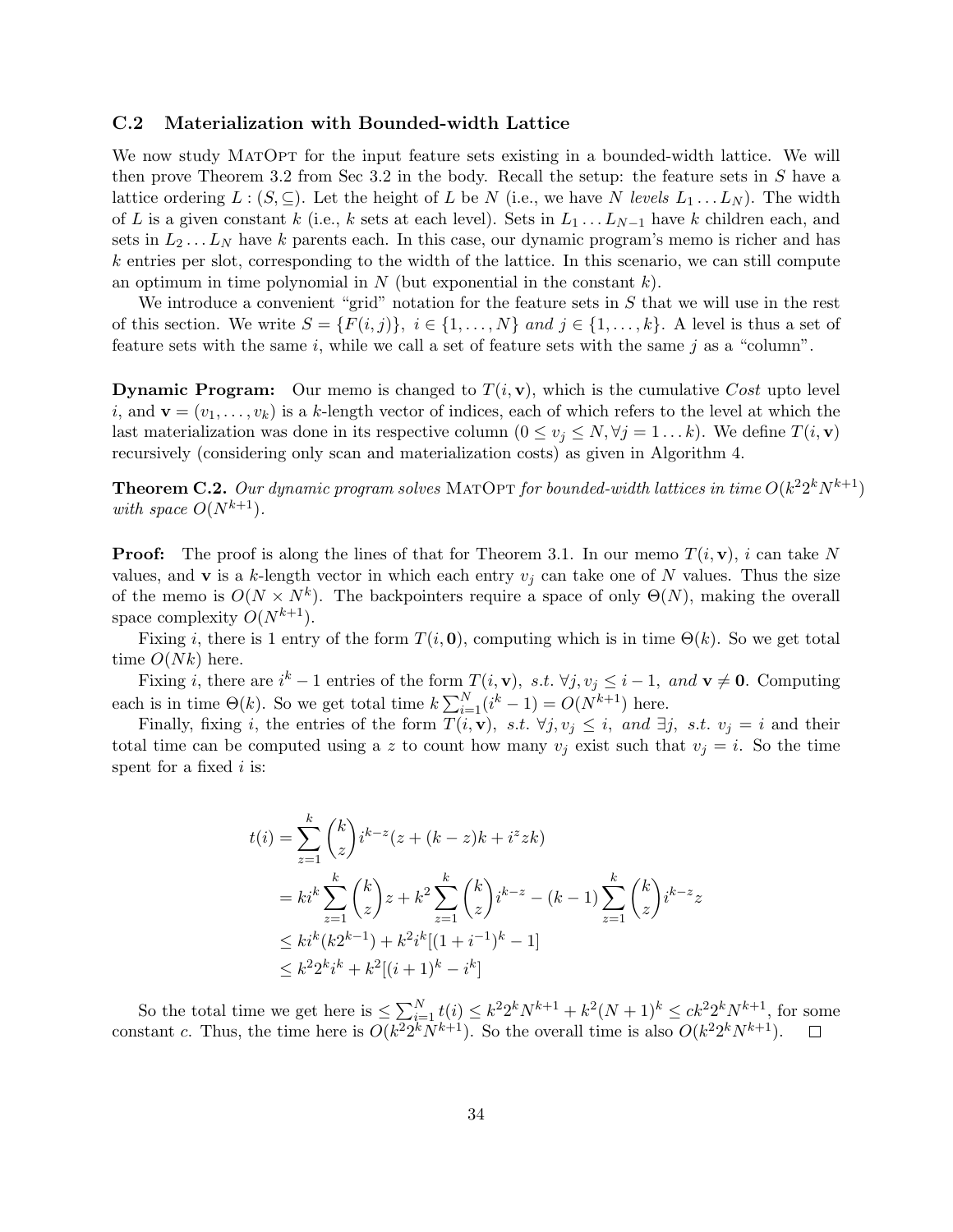### C.3 General set of sets

We now prove Theorem 3.3 from Section 3.2 of the body.

**Theorem C.3.** MATOPT is NP-Hard in the width of the lattice on  $S$ , the set of input feature sets.

**Proof:** We prove by reduction from the NP-Hard problem of SETCOVER-EC We are given a universe of elements F, and a family S of subsets of F that covers F, i.e.,  $\cup_{s\in\mathcal{S}}s=\mathcal{F}$ , such that  $s \in S$  has equal cardinality L. The optimization version of SETCOVER-EC asks for a sub family  $S' \subseteq S$  of minimum  $|S'|$  that covers F. We reduce an instance of SETCOVER-EC to an instance of our problem as follows:

F is the treated as the full set of features. Let  $|\mathcal{S}| = N$ . Create N feature set inputs  ${F_s|F_s \subseteq \mathcal{F}}$ , one for each  $s \in \mathcal{S}$ . We use  $\mathcal{S}$  for  ${F_s}$  as well. All  $F_s$  equal cardinality L. Create |F| additional feature singleton set inputs  $\{x_i\}$ , representing singleton feature sets from F. We use X to denote  $\{x_i\}$ . We now construct other inputs to our problem conforming to our cost model:

Firstly, make CPU costs negligible so that data access (scan) times are linear only in the number of features in the dataset. It is given by  $Scan(F_i) = \alpha |F_i|$ , where  $\alpha$  is a free parameter. Note that it does not depend on  $F_i$ , which is the input for computations.

Secondly, materialization costs are also linear, and given by  $Store(F_i) = Scan(\mathcal{F}) + Write(F_i)$  $\alpha|\mathcal{F}| + \beta|F_i|$ , where  $\beta$  is also a free parameter. It is reasonable to assume that only  $\mathcal F$  is used for materialization since we can always make  $S$  an antichain by dropping a set contained in another within  $S$  in the given SET COVER-EC instance.

Thirdly, set the repetitions of all  $F_s$  to be equal to  $\gamma$ , another free parameter. Set the repetitions of every  $x_j$  to 1.

The idea is that members of X will never be materialized since their individual materialization costs are higher than just accessing  $\mathcal{F}$ , or any member of  $\mathcal{S}$ . So, we set the parameters of our problem instance in such a way that our optimal solution will materialize a subset of  $S$  to use both for serving those feature sets covers all of  $X$ . This optimal materialized subset will be an optimum for the given SETCOVER-EC instance.

Recall that we have 3 free parameters –  $\alpha$ ,  $\beta$ , and  $\gamma$ . The given instance of SETCOVER-EC gives us F (the universe of features), S (the family of subsets of F),  $N (= |\mathcal{S}|)$ , and L (cardinality of each member of S). Our problem's objective function  $(S' \subseteq S)$  is given by: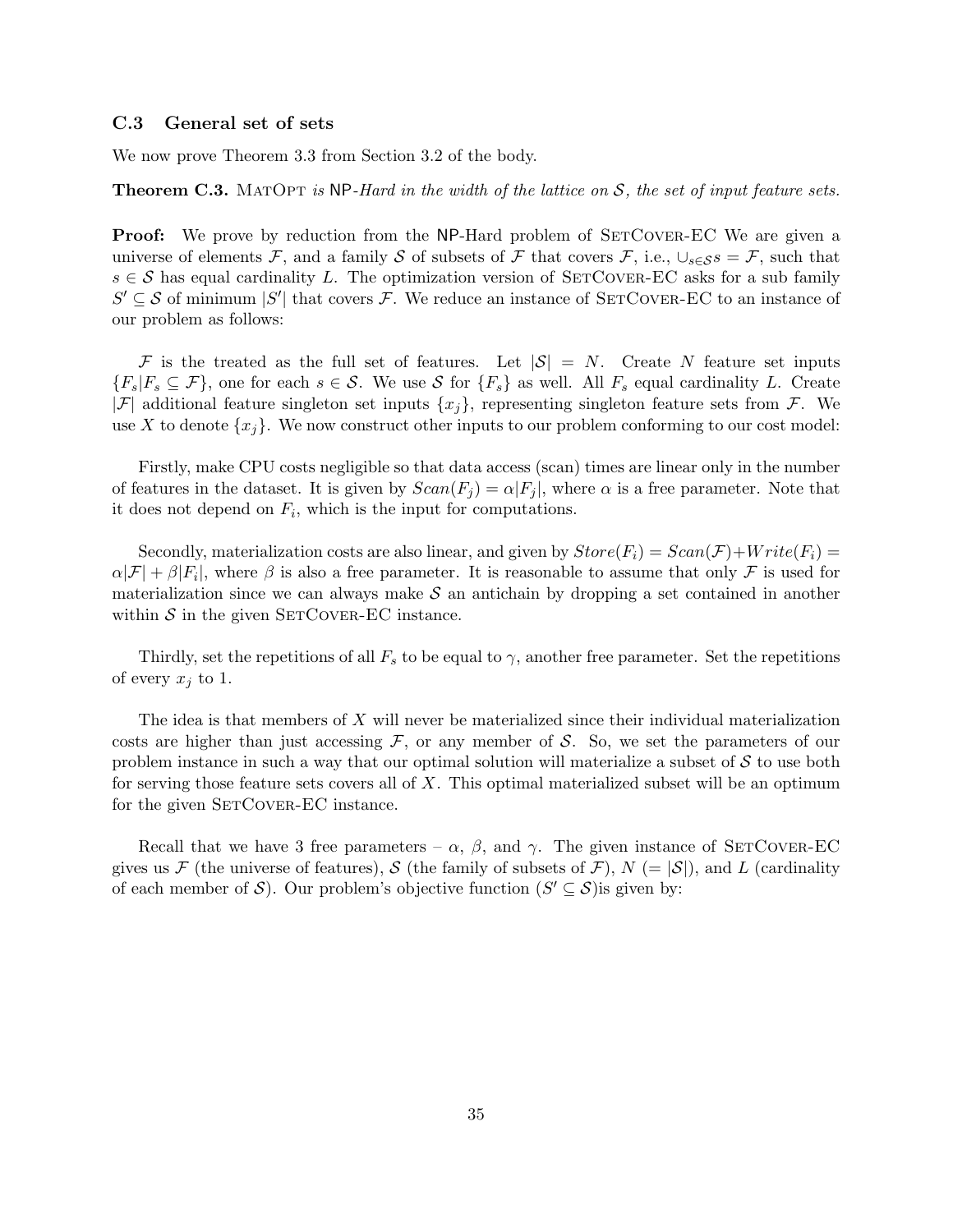$$
Cost(S') = \sum_{s \in S'} (Store(s) + \gamma Scan(F_s)) + \sum_{s \in S \setminus S'} \gamma Scan(\mathcal{F})
$$
  
+ 
$$
\sum_{x \in X : \exists s \in S', x \subseteq s} Scan(F_s) + \sum_{x \in X : \forall s \in S', x \not\subseteq s} Scan(\mathcal{F})
$$
  
= 
$$
|S'|((\alpha|\mathcal{F}| + \beta L) + \gamma \alpha L) + (|\mathcal{S}| - |S'|)\gamma \alpha|\mathcal{F}|
$$
  
+ 
$$
\alpha L(\#x_j \ covered \ by \ S') + \alpha |\mathcal{F}|(\#x_j \ not \ covered \ by \ S')
$$
  
= 
$$
|S|\gamma \alpha|\mathcal{F}| + |S'|(-\gamma \alpha|\mathcal{F}| + \alpha|\mathcal{F}| + \beta L + \gamma \alpha L)
$$
  
+ 
$$
\alpha L|X| + \alpha (|\mathcal{F}| - L)(\#x_j \ not \ covered \ by \ S')
$$

The terms  $|S|\gamma\alpha|\mathcal{F}|$  and  $\alpha L|X|$  above are constants independent of S', and so we can drop them from the optimization. Thus, we rewrite as :

$$
Cost(S') = |S'|(\alpha|\mathcal{F}| + \beta L - \gamma \alpha(|\mathcal{F}|-L)) + \alpha(|\mathcal{F}|-L)(\#x_j \ not \ covered \ by \ S')
$$

Now,  $|\mathcal{F}|$ , L, and  $N(= |\mathcal{S}|)$  are given by the instance. We demonstrate a choice of  $\alpha, \beta, \gamma$  such that the optimal solution to the above gives the optimal to the SETCOVER-EC instance:

Firstly, we want the coefficient of  $|S'|$  above (call it p) to be positive, i.e.,  $p = \alpha |\mathcal{F}| + \beta L \gamma \alpha(|\mathcal{F}| - L) > 0$ . This can be done by fixing any positive value for  $\alpha$ . Then fix any positive integer value for  $\gamma$ . Then, we choose a positive  $\beta$  s.t.  $\beta > \alpha(\gamma(|\mathcal{F}|-L) - |\mathcal{F}|)/L$ . Call the RHS d (say), i.e.,  $d := \alpha(\gamma(|\mathcal{F}| - L) - |\mathcal{F}|)/L$ , and  $\beta > d$ .

Secondly, we need to see if the maximum value of the first term (which is  $Np$ , when  $S' = S$ ) is outweighed by an occurrence of the second term (i.e., when at least one  $x_j$  is not covered). In other words, we check if  $Np < \alpha(|\mathcal{F}| - L)$ . Expanding p, it becomes if  $N(\alpha|\mathcal{F}| + \beta L - \gamma \alpha(|\mathcal{F}| - L))$  $\alpha(|\mathcal{F}| - L)$ . Rearranging in terms of  $\beta$ , it becomes if  $\beta < \alpha(\gamma(|\mathcal{F}| - L) - |\mathcal{F}|)/L + \alpha(|\mathcal{F}| - L)/(LN)$ , i.e., if  $\beta < d + \alpha(|\mathcal{F}| - L)/(LN)$ . Since the second term is positive (as  $|\mathcal{F}| > L$ ), we only have to choose  $\beta$  such that  $d < \beta < d + \alpha(|\mathcal{F}| - L)/(LN)$ .

Since not covering even one  $x_j$  raises the cost more than choosing all the sets, a minimum cost solution to our problem instance will always cover all  $x_j$ , and will minimize among the chosen subsets of S. Thus, an optimal solution to our problem instance as constructed above will be an optimal solution to the given instance of SETCOVER-EC.  $\Box$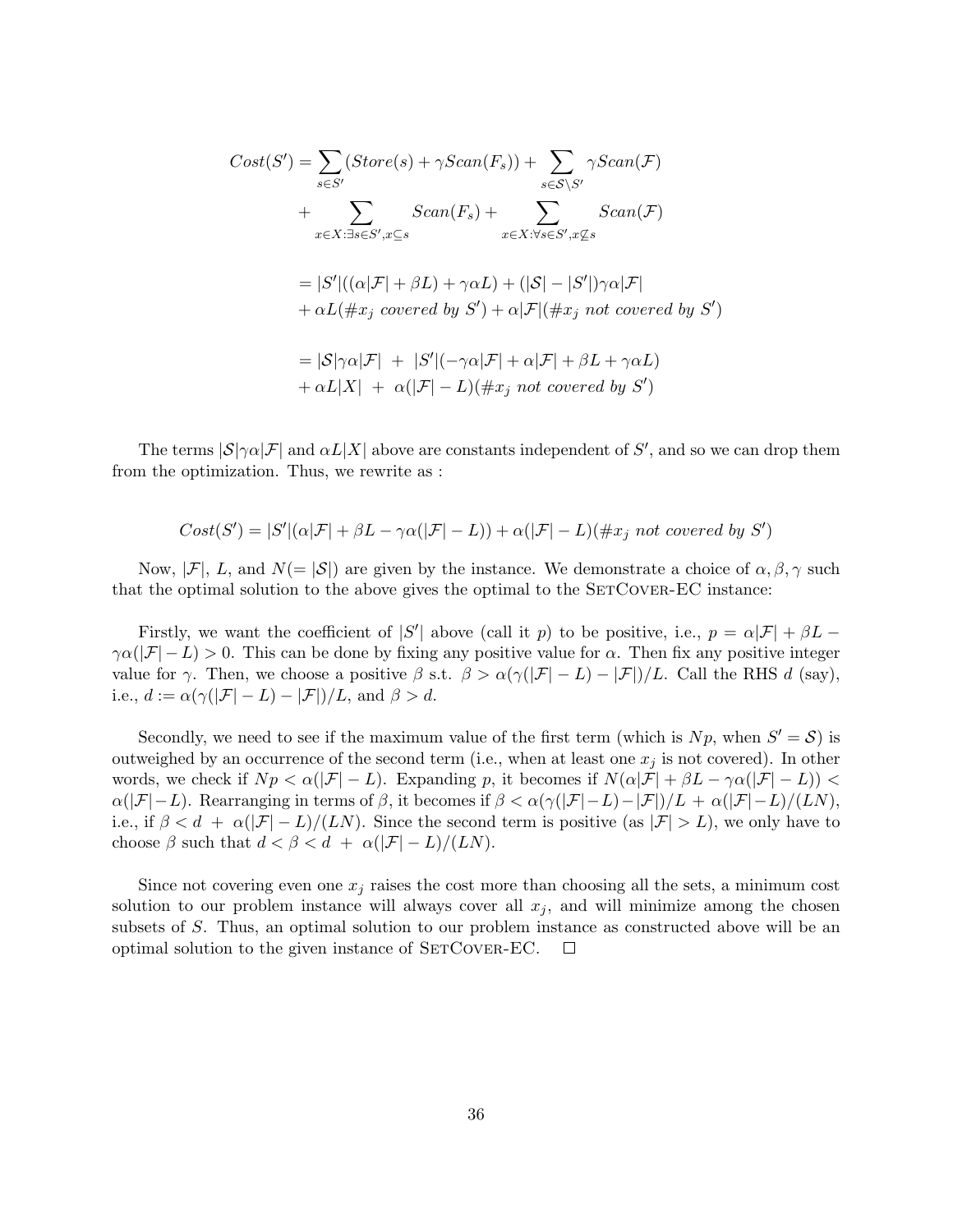## C.4 Online optimization

We now make one simple relaxation to introduce the online setting – not all repetitions,  $\{r(F_i)\}_{i=1}^N\}$ , are known up front. The motivation is that the number of iterations for an operation (e.g., a coefficient learner) is not known up front due to its stopping conditions.

Notation and Problem Description We see a *sequence* (in time) of feature sets  $F(t)$ ,  $t =$ 1, 2, ..., where at iteration t, we have a data access with feature set input  $F(t)$ . Our assumption of chain structure among the feature sets is unchanged, i.e.,  $\mathcal{F} \supseteq F(t_1) \supseteq F(t_2)$ .... The problem is to devise a strategy that decides online whether or not to materialize a feature set with the aim of improving overall performance. We solve it by adapting the standard "break-even" algorithm for the ski-rental problem. We count the *waste*  $W(t)$  accurued across iterations, tracking the potential performance savings lost by not taking the optimal decision (which could have been done had we known the iterations a priori).The waste evolves with the iterations, and helps decide the materialization of  $F_i$ , as explained in Algorithm 5.

Algorithm 5: Online Algorithm for materialization optimization.

Initialize  $W(0) = 0$ Before beginning some  $t \geq 1$ :  $\mathbf{if}\,\,\pi_{F(t)}(R)\,\,is\,\,present\,\,\mathbf{then}$ //no waste incurred here: use  $\pi_{F(t)}(R)$  $W(t) = W(t-1)$ else  $p/F^*$  is the last materialized dataset (could be  $\mathcal F$  originally): use  $\pi_{F^*}(R)$  $W(t) = W(t-1) + Scan(F^*) - Scan(F(t))$ After some  $t \geq 1$ : if  $W(t) \leq Store(F(t+1))$  and  $W(t) + Scan(F^*) - Scan(F(t+1)) > Store(F(t+1))$  then Materialize  $\pi_{F(t+1)}(R)$ , and replace  $F^* \leftarrow F(t+1)$ 

**Theorem C.4.** The Online Algorithm yields a solution whose cost is  $\leq 2 \times$  the cost of the optimal (i.e., optimization with repetitions known a priori).

**Proof:** Consider the period from the start upto a  $t^*$  when the first feature set is materialized by the Online Algorithm. Thus, we have our waste:

$$
W(t^*) = t^*Scan(\mathcal{F}) - \sum_{t=1}^{t^*}Scan(F(t)
$$
\n(1)

$$
W(t^*) \le Store(F(t^*+1)), \ and \tag{2}
$$

$$
W(t^*) + Scan(\mathcal{F}) - Scan(F(t^* + 1)) > Store(F(t^* + 1))
$$
\n(3)

Since we will materialize  $F(t^* + 1)$ , our cost upto and including  $t^* + 1$  will be:

$$
OnlineCost(t^* + 1) = \left[\sum_{t=1}^{t^*} Scan(\mathcal{F})\right] + Store(F(t^* + 1)) + Scan(F(t^* + 1))
$$
\n(4)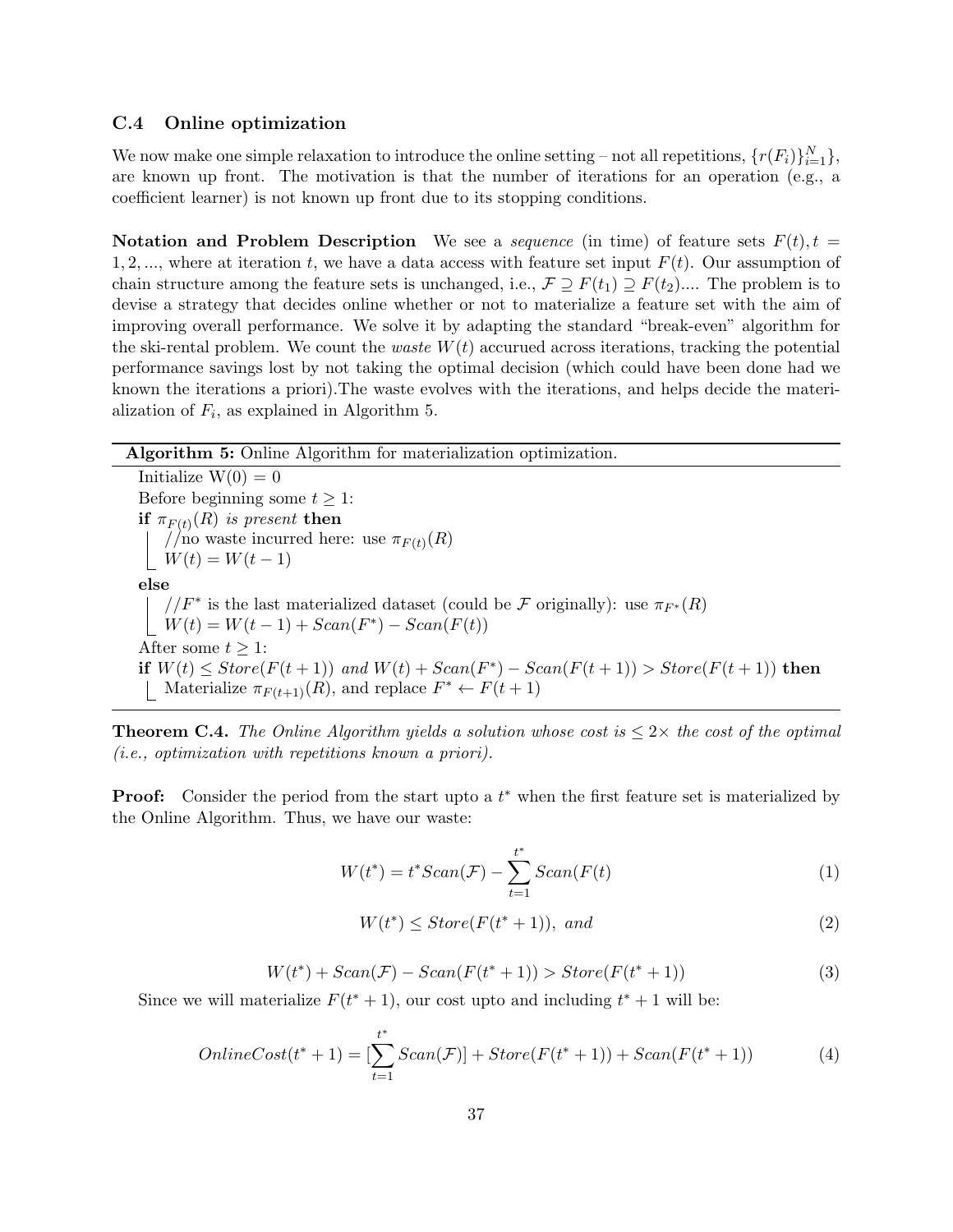Now, we claim that the Optimal must have materialized at least one feature set at or before  $t^* + 1$ . Using the claim, we provide the following lower bound on its cost:

$$
OptimalCost(t^* + 1) \ge \sum_{t=1}^{t^*} Scan(F(t)) + Store(F(t^* + 1))
$$
\n<sup>(5)</sup>

Clearly, the first part of the lower bound is the cumulative scan cost, which is inevitable. The claim to prove is that the materialization cost of  $F(t^* + 1)$  is admissible in the lower bound. We show that it is admissible because the Optimal must have materialized some feature set  $F(t')$ , where  $t' \leq t^* + 1$ . Recall that since  $F(t') \supseteq F(t^* + 1)$ ,  $Store(F(t^* + 1))$  is a lower bound on the materialization cost of any feature set that came before. We now prove the lower bound claim by contradiction. Assume the Optimal did not materialize anything till and including  $t^* + 1$ . So, it would have used F to serve all feature sets upto and including  $t^* + 1$ . But since Optimal yields a minimum cost, the following should hold:

$$
(t^* + 1)Scan(\mathcal{F}) \le \sum_{t=1}^{t^* + 1}Scan(F(t)) + Store(F(t^* + 1))
$$
\n(6)

Substituting the waste from Inequality 1 into the above, we get:

$$
W(t^*) + Scan(\mathcal{F}) - Scan(F(t^*+1)) \le Store(F(t^*+1)
$$
\n<sup>(7)</sup>

The above inequality contradicts Inequality 3. Hence, the lower bound in Inequality 5 holds. Now, we subtract Inequality 5 and Equation 4, and then use Inequalities 2 and 5.

$$
OnlineCost(t^* + 1) - OptimalCost(t^* + 1) \le W(t^*) + Store(F(t^* + 1)) +
$$
  
\n
$$
Scan(F(t^* + 1)) - Store(F(t^* + 1)) - Scan(F(t^* + 1))
$$
  
\n
$$
= W(t^*)
$$
  
\n
$$
\le Store(F(t^* + 1))
$$
  
\n
$$
\le OptimalCost(t^* + 1)
$$

Thus, we get the 2-approximation for this interval.

$$
OnlineCost(t^* + 1) \le 2 \times OptimalCost(t^* + 1)
$$
\n(8)

We can repeat the same argument as above for the next internal, i.e., between the first and second materialized feature sets of the Online Algorithm. For the second interval,  $F(t^*+1)$  will play the role of  $\mathcal F$  above, and we will again get the 2-approximation. Since the 2-approximation holds in each interval, adding them all up means the Online Algorithm yields an overall 2-approximation to the Optimal.  $\square$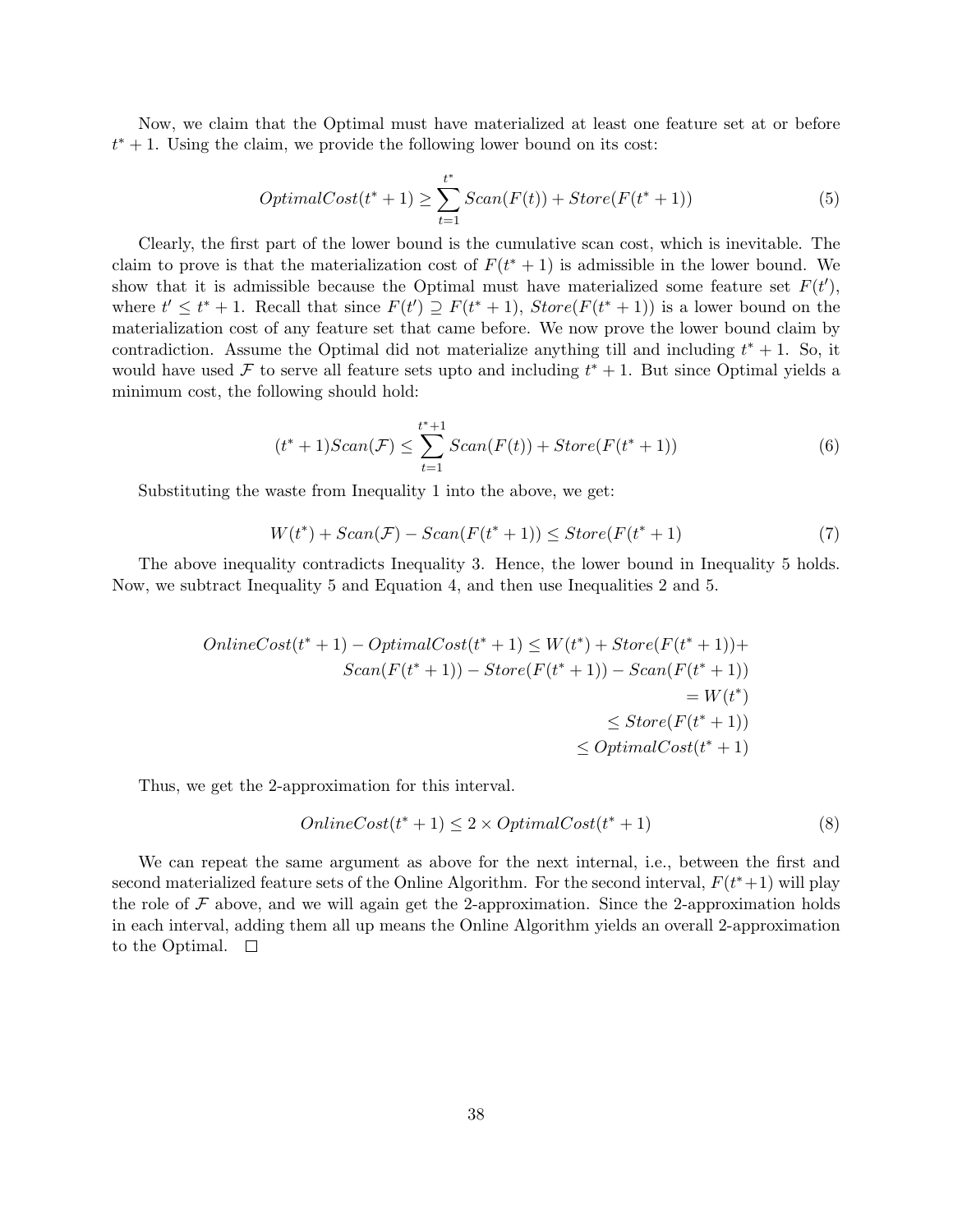# D Provenance Management

For the explore and evaluate operations defined in our frame work, provenance information can be maintained at different level of granularities. Let us define an operation  $Op$  as  $O = Op({I})$ , where I is the set of inputs and O is the output. The operation  $Op$  can be either *atomic* or work flow of atomic operations as in EvaluateLRCV. We now define coarse and fine grained level of workflow provenance.

**Definition D.1.** Coarse grained : Let  $W = Op_1 \circ Op_2 \circ D_p$ . Consider an instance of logical operation W as  $(op_1 \circ Op_2 \circ .Op_n)(I_1, I_2, ..., I_n) = O$ , with initial input  $\{I_1, I_2, ..., I_n\}$ . The coarse grained provenance of W, denoted  $P_W(O)$ , is given by  $\{I_1, I_2, ..., I_n\}$ .

**Definition D.2.** Fine grained : Let  $W = Op_1 \circ Op_2 \circ D_n$ . Consider an instance of logical operation W as  $(op_1 \circ Op_2 \circ ... Op_n)(I_1, I_2, ..., I_n) = O$ , with initial input  $\{I_1, I_2, ..., I_n\}$ . If e is the initial input element then  $P_W(e) = \{e\}$ . If e is any intermediate output, let  $P_{Op}(e)$  denote the one level provenance of e with respect Op. Then  $P_W(e) = \bigcup_{e' \in P_{Op}(e')} P_W(e')$ 

# D.1 Provenance for each Operation

In this section, we shall define coarse and fine grained provenance for the operations defined in our framework.

### D.1.1 Atomic Operations

**Feature Insert and Delete** The add and delete are atomic operations, that enable the user to incoporate the domain knowledge. The operation is given by  $F_{out} = Op(F_{in1}, F_{in2})$ , where  $F_{in1}$ ,  $F_{in2}$  denote the input feature sets and  $F_{out}$  denote the output feature set. The provenance is given by  $P_{op}(F_{out}) = \{F_{in1}, F_{in2}\}\$ 

Automatic selection algorithms Automatic selection algorithms are considered as off-the shelf algorithms where the internals of the algorithm is assumed to be unknown.

**Lasso** Let  $F_{in}$  denote the input feature set,  $\{P\}$  denote the input parameters and R denote the data set relation. Then the operation is denoted as  $F_{out} = Op(F_{in}, \{P\}, R)$ . The provenance is given by  $P_{Op}(F_{out}) = \{F_{in}, \{P\}, R\}$ 

**Learners** Let  $F_{in}$  denote the input feature set,  $\{P\}$  denote the input parameters.  $S_{in}$  denote the input state and R denote the data set relation. Then the operation is denoted as  $S_{out}$  $= Op(F_{in}, {P}, S_{in}, R)$ , where  $S_{out}$  represents the output state. The provenance is given by  $P_{Op}(S_{out}) = \{F_{in}, \{P\}, S_{in}, R\}.$ 

**Scorers** Let  $S_{in}$  denote the input co-efficients,  $F_{in}$  denote the input feature set  $\{P\}$  denote the input parameters and let  $R$  denote the input data set relation. Then the scoring operation is denoted as  $S = Op(F_{in}, \{P\}, S_{in}, R)$ . The provenance is given by  $P_{Op}(S) = \{F_{in}, \{P\}, S_{in}, R\}$ .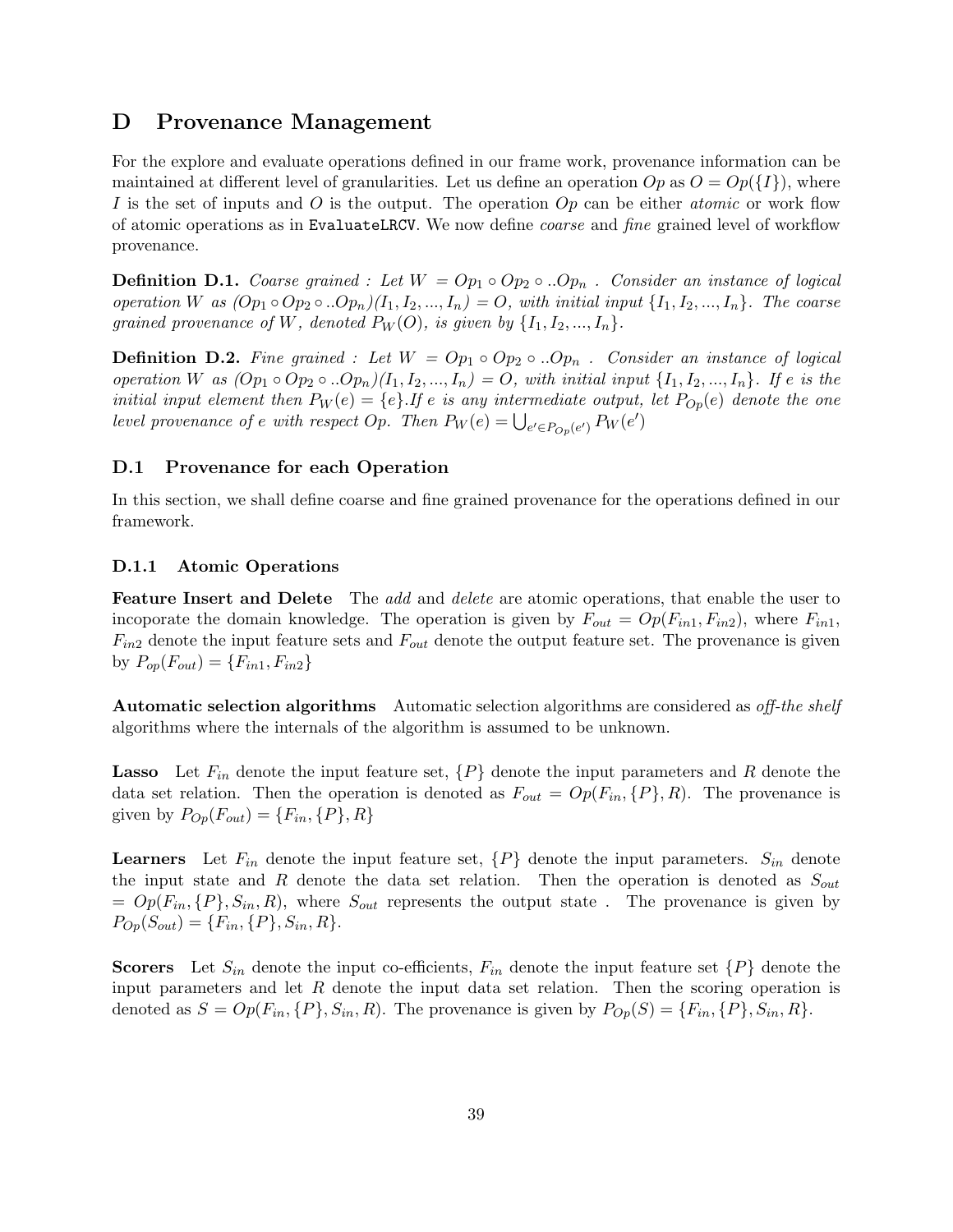### D.1.2 Columbus Operations

Operations in Columbus are workflows of atomic operations. Recall that EvaluateLRCV and EvaluateAIC are workflows of atomic learners and scorers and stepwise selection operations (StepAdd and StepDrop) are workflows of EvaluateLRCV or EvaluateAIC. The coarse grained workflow provenance of COLUMBUS operations records the all of inputs and output of each operation, i.e., feature set input values, dataset identifiers, and parameters. For example, for EvaluateAIC, we will record the feature set input and output AIC score alone. The fine grained workflow provenance records the provenance for each of the atomic operation in the workflow of the Columbus operation. For example, for EvaluateAIC, we will record the coefficent values after each iterations as well. And for a StepAdd with AIC scores, we will record the AIC scores (and coefficents) of each feature set visited inside the workflow of that StepAdd.

Data transforming operations We consider Select, Project, Join, Union, and Aggregation transformations in our framework. All composite SPJ transformations T can be transformed in to a sequence of algebraic transformations. And the transformations are maintained logically in terms of attribute mappings and filters as menitioned in [34]. For atomic operations like Shuffle, Sort we record the input dataset and its input paramters.

# D.2 Matching workflows

Recall that Explore and Evaluate operations are workflows of atomic operations. In our framework we identify equivalence among operations simply using a syntactic subexpression matching. Thus, an operations of type CoefficientLR can only match with another CoefficientLR. The purpose of identifying such subexpression matches is to reuse the results (captured as provenance) of prior computations on the dataset, thus improving performance. We describe a simple algorithm that identifies such subexpression matches in the absence of any data transforming operations in Algorithms 6 and 7. Two COLUMBUS programs are represented as workflows  $W_1, W_2$ , which are DAGs of Columbus operations.

Algorithm 6: Subwork flow equivalence in the absence of data transform operators **Data:** Workflows  $W_1(V_1, E_1)$ ,  $W_2(V_2, E_2)$ **Result:** Returns True if  $W_2$  is contained in  $W_1$ initialization:  $C_1 = \text{head}(W_1), C_2 = \text{head}(W_2);$ if  $type(C_1) = type(C_2)$  then return subFlowMatch $(C_1, C_2)$  $\overline{\phantom{a}}$ else return False;

The above algorithm has time complexity  $O(NM)$ , where N is the number of nodes in  $W_1$ and M is the number of nodes in  $W_2$ . In our system, all provenance information for COLUMbus operations are stored as relational tables (or equivalent forms) in memory. To check if a given Columbus operation instance can reuse prior computations, a simple lookup of the operation (along with its inputs and parameters) is done. If the operation was computed earlier, the results are used and the computation is suppressed. Note that our workflows can have Data-Transform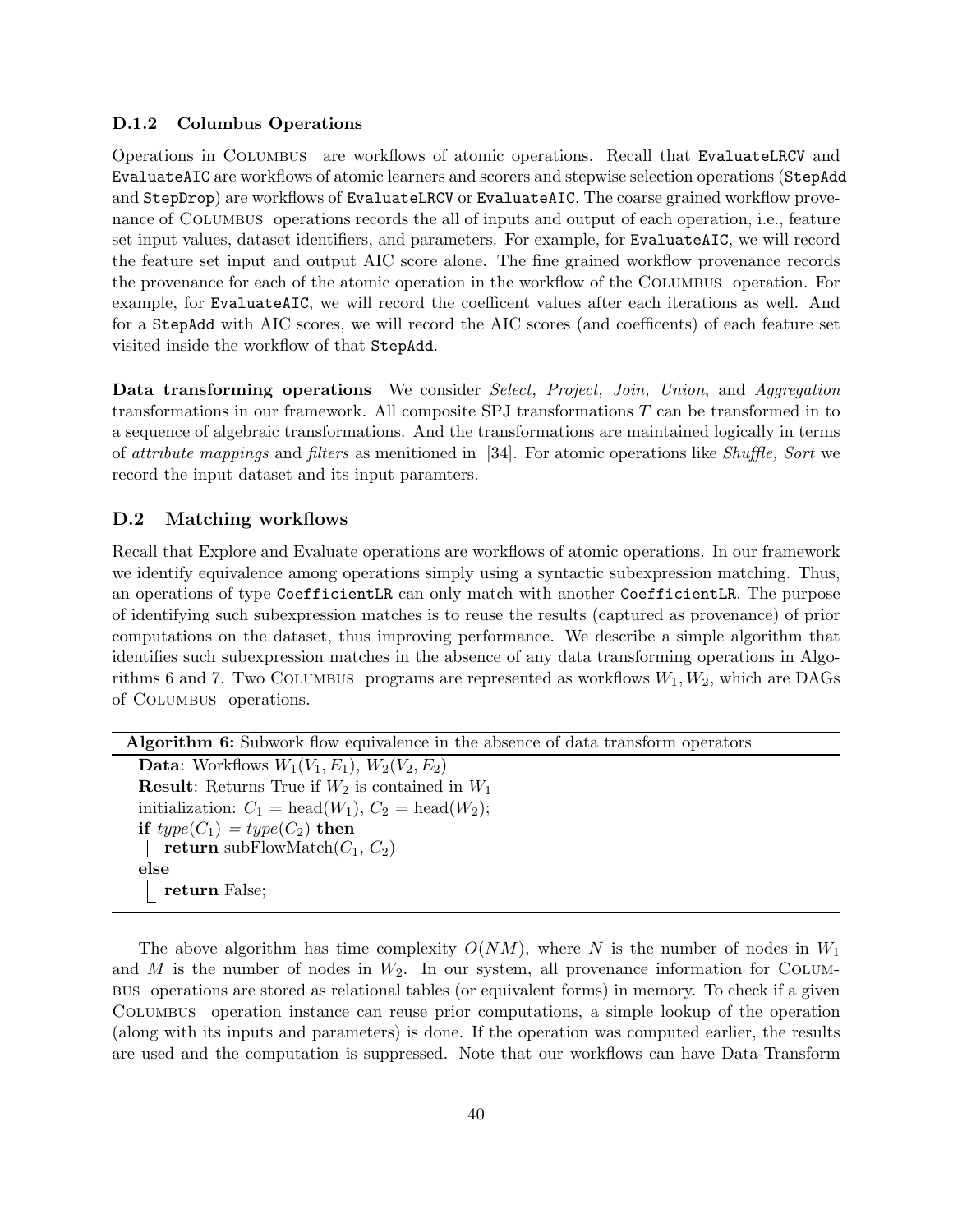Algorithm 7: SubFlowMatch

**Data:** Logical nodes  $v_1$ ,  $v_2$  from the work flows  $W_1$  and  $W_2$ **Result:** Returns True if dag with root  $v_2$  is contained in dag with root  $v_1$ initialization:  $C_1 \leftarrow \text{children}(v_1), C_2 \leftarrow \text{children}(v_2), \text{res} \leftarrow \text{False};$ if  $C_2 = \phi$  then return True if  $C_1 = \phi$  then return False for each child  $c_2$  in  $C_2$  do doneFlag ←− False res ←− False for each child  $c_1$  in  $C_1$  and doneFlag =False do if input and types of  $c_1$  and  $c_2$  match then res ← SubFlowMatch $(c_1, c_2)$ if  $res = True$  then doneFlag ←− True if  $res = False$  then return False return res

operations that represent relational SPJUA queries. We currently use a syntactic subexpression match to detect equivalence among the relational queries as well.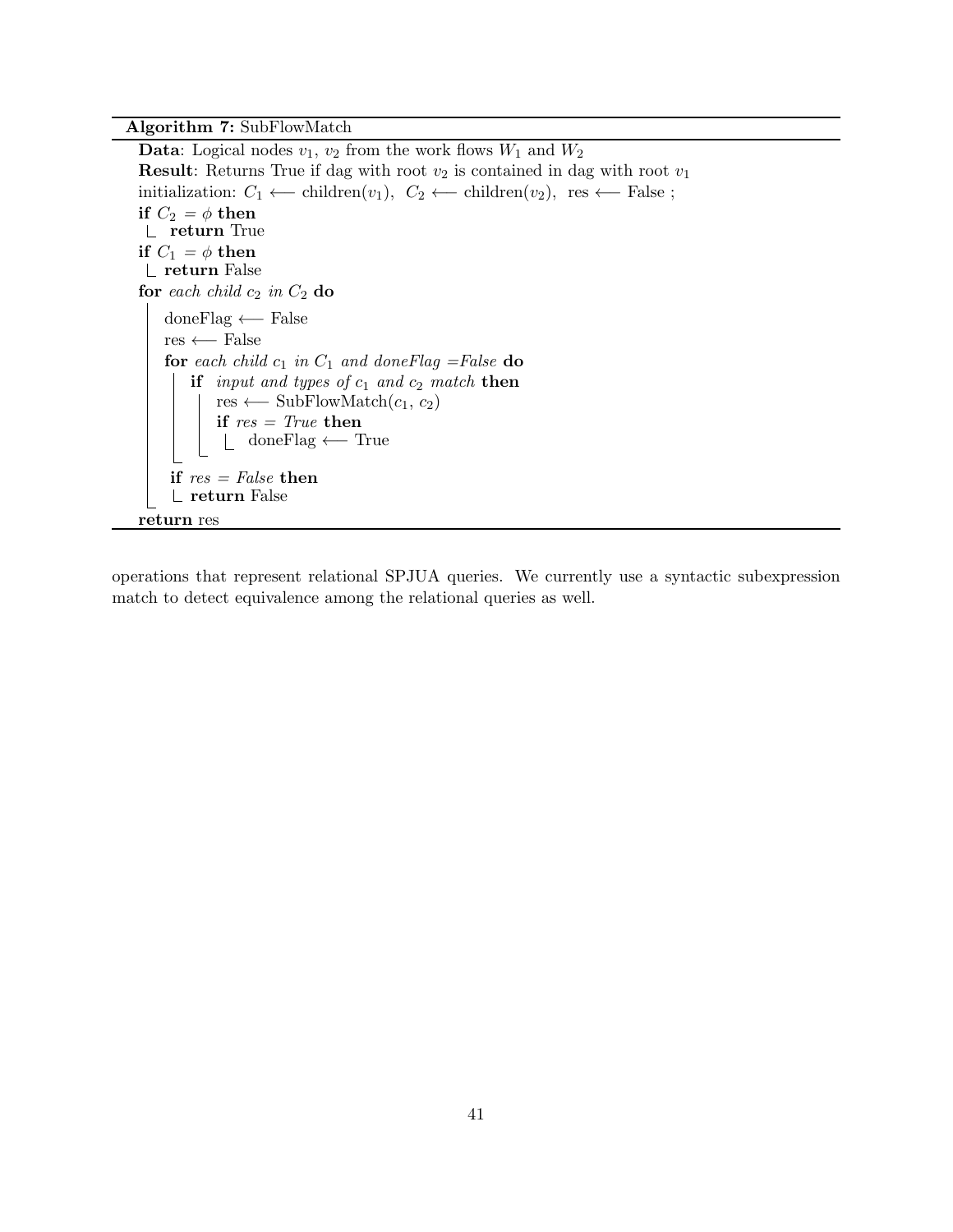# E OptBatMat: Joint Optimization of Batching and Materialization

We now discuss an improvement to our BatMatOpt strategy, which performs batching, followed by materialization optimization. In some scenarios, we can get faster plans by considering batching and materialization optimizations jointly. This is because batching enforces unions of feature sets to make them larger, while materializations takes advantage of small feature sets. This sets up a tradeoff with competing properties of the two optimizations. Since the materialization optimization is already NP-Hard, jointly optimizing for batching and materialization is clearly at least NP-Hard. We formulate the joint optimization as an ILP. Note that our strategy of BatMatOpt in Section 5 mitigates the hardness of joint optimization by performing batching first, followed by materialization optimization.

#### Assumptions:

- The only difference with the previous formulation is that here, we do not assume that all nodes at the same iteration are always batched. Instead, we assign nodes to batches, and batches to datasets.
- Thus, we start with a DAG (actually a forest of chains) of nodes, each representing one scan.

### Entities:

- Given dataset  $R(F)$  with full feature set F
- DAG of dependencies among nodes  $G(V, E), |V| = N$ . Let T be the length of the longest path in G (i.e., maximum number of iterations among operations)
- Feature sets of the nodes,  $f: V \to 2^F$ .
- $C = Distinct{f(v)|v \in V}$  be the distinct input feature sets. The set of candidates for materialization are  $D = \{\cup_{c \in C_S} c | C_S \subseteq C\}$ , i.e., each element of D is the union of the elements from a subset of C. Note that  $C \subseteq D \subseteq 2^F$ . Let  $D' = D \cup \{F\}$  to add in the full dataset.
- Let  $Q \subseteq V \times D'$  be the set of pairs obtained using feature set containments among nodes and candidates, i.e.,  $Q = \{(v, d) | v \in V, d \in D', f(v) \subseteq d\}.$
- A batch is a set of nodes,  $b \subseteq V$  juxtaposed onto the same scan of a  $d \in D'$  called a batched data access. Note that this requires  $(v, d) \in Q, \forall v \in b$ .

#### Inputs:

- $m: C \to \mathbf{R}^+$ , projection materialization costs (assuming only  $R(F)$  is used as input)
- $p: V \to \mathbf{R}^+$ , computation costs of each node
- $s: D' \to \mathbf{R}^+$ , data access costs (of projected datasets)

# Variables:

- $I: D' \rightarrow \{0, 1\}$ , indicators to choose which candidates to materialize.
- $B: D' \times \{1...T\} \rightarrow \{0,1\}$ , indicators to choose batched data accesses; each dataset in D' could have  $T$  sequential accesses, labeled  $1..T$ .
- $X: Q \times \{1...T\} \rightarrow \{0,1\}$ , indicators to assign feasible node-candidate pairs to a sequence number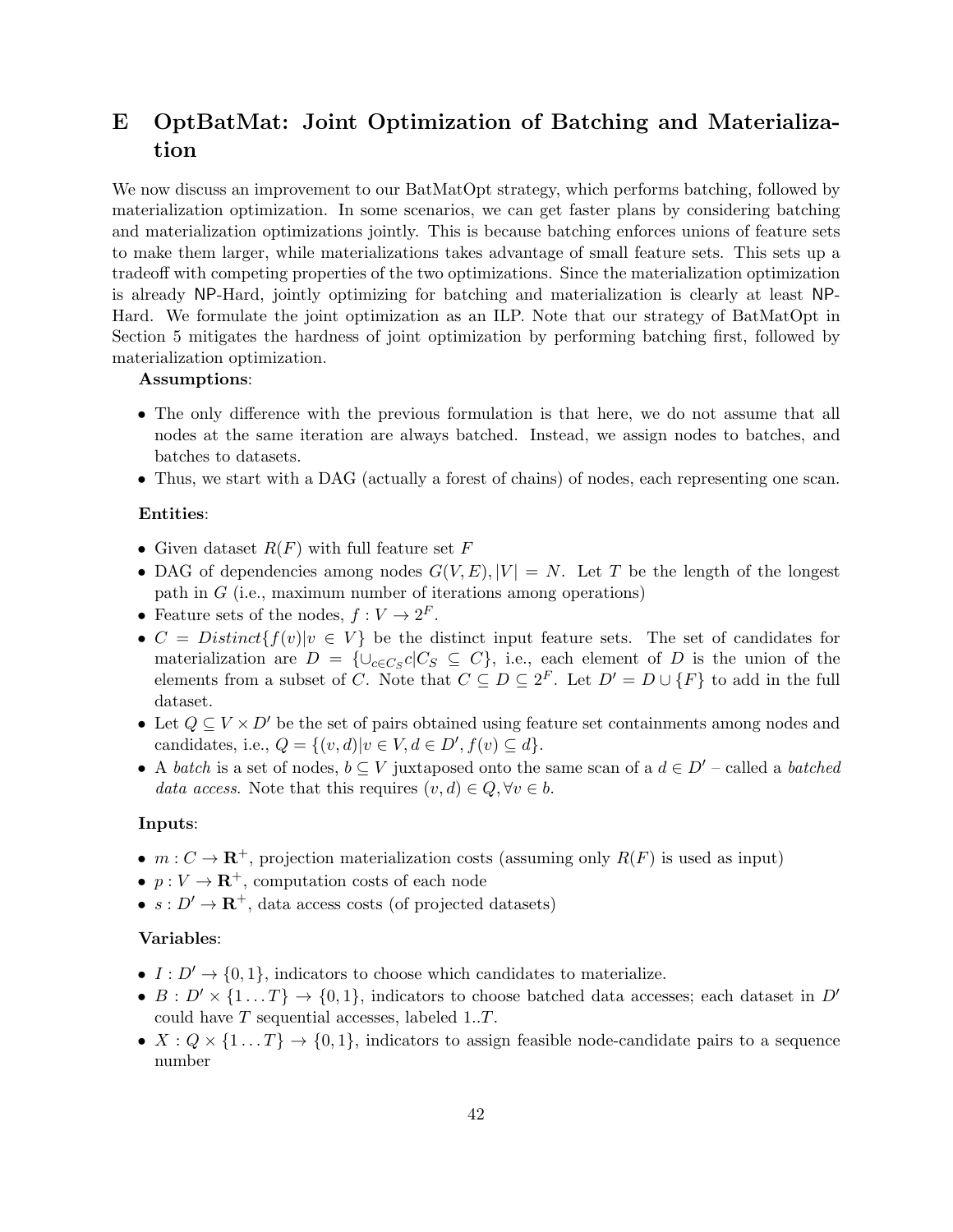# Objective:

$$
\min_{I,B,X} \sum_{d \in D} I(d)m(d) + \sum_{d \in D'} \sum_{t=1..T} B(d,t) MAX\{s(d), \sum_{(v,d) \in Q} X((v,d),t) p(v)\}
$$
  
(i.e., materializations + each batch's max(Scan, CPU))

# Constraints:

- $\bullet \sum_{(v,d)\in Q} \sum_{t=1..T} X((v,d),t) B(d,t) I(d) = 1, \forall v \in V$ , a node is assigned to exactly 1 batched data access on a dataset that is present/materialized.
- $\sum_{(i,d)\in Q} X((i,d), t) + \sum_{(j,d)\in Q} X((j,d), t) \leq 1,$  $\forall (i, j) \in E, \ \forall t = 1..T,$

nodes connected in  $G(V, E)$  cannot be assigned the sequence number.

- $\sum_{(i,d)\in Q} \sum_{t=1..T'} X((i,d), t) \ge \sum_{(i,d)\in Q} \sum_{t=1} X(t,d,t)$  $_{(j,d)\in Q}\sum_{t=1..T'} X((j,d),t),$  $\forall (i, j) \in E, \ \forall T' = 1..T$ , assigned sequence numbers have to preserve
- the ordering of nodes in  $G$  (to prevent "deadlocks").
- $I(F) = 1$ , full dataset is always present.

## Notes:

- The problem is a QP, since the objective has a product of variables (the MAX can be replaced with a variable, and more constraints).
- The first set of constraints are cubic, but they can be replaced with five sets of linear constraints:

 $\forall v \in V, \sum_{(v,d) \in Q} \sum_{t=1..T} X((v,d), t) = 1$ i.e., each node goes to only 1 batched data acccess.

 $\forall (d, t) \in D' \times \{1..T\},\$  $\sum$  $\sum$  $_{(v,d)\in Q}X((v,d),t)\leq M1*B(d,t),$  and  $(v,d) \in Q X((v,d),t) - 1 \ge M2 * (B(d,t) - 1)$ i.e. each batched data access exists if and only if at least one node uses it.

 $\forall d \in D,$  $\sum$  $\sum$  $t=1..T B(d,t) \leq M3 * I(d)$  $t=1..T B(d,t) - 1 \geq M4 * (I(d) - 1),$ i.e. each dataset is materialized if and only if it has at least one batched data access.

where M1..M4 are large  $(>|Q|T)$  positive constants.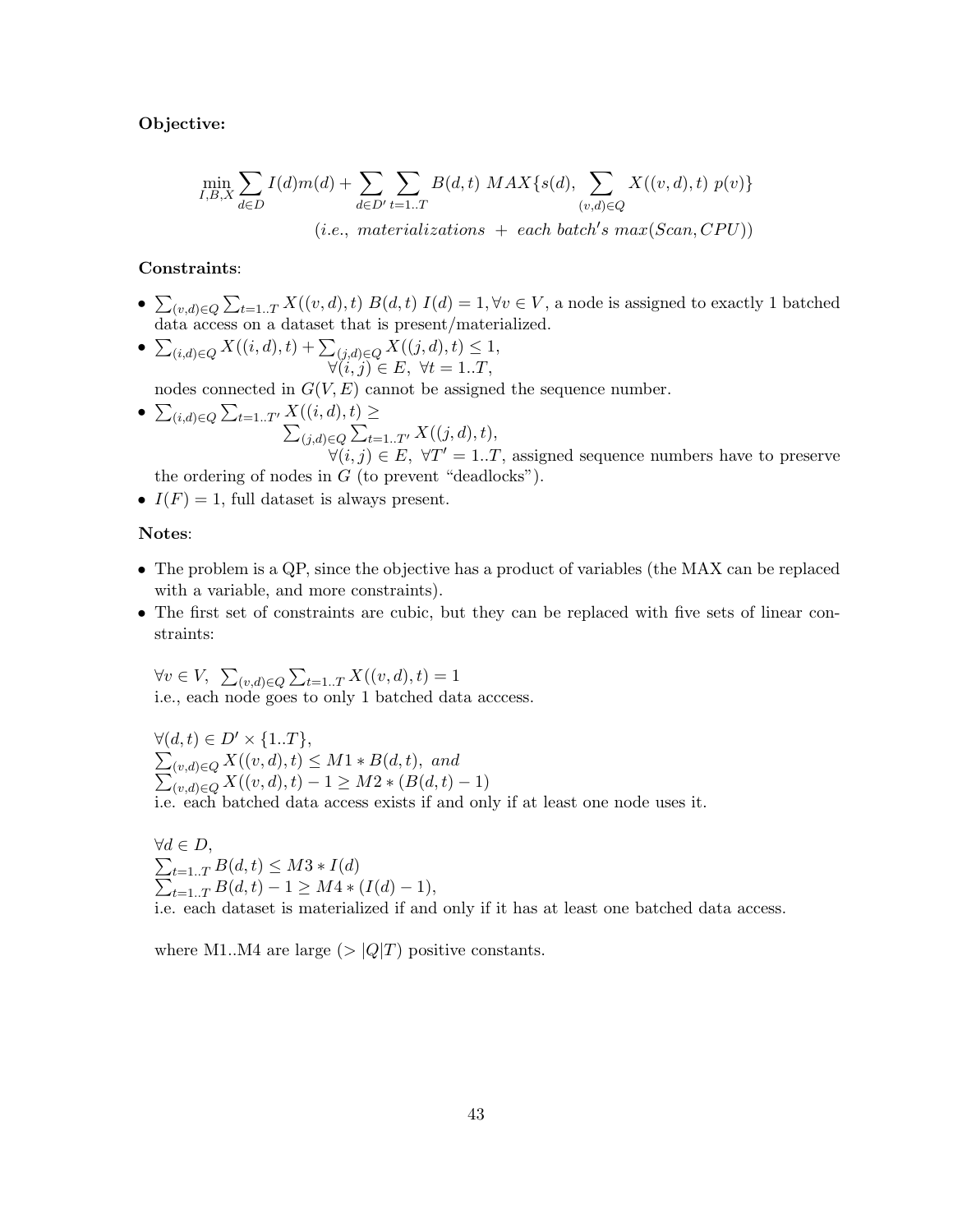# F Experiments

# F.1 Columbus Programs

# F.1.1 Ford1

For the simplicity of exposition, we shall refer each feature by its index and the index starts from 0 (and goes up to 29 on the Ford dataset). The number of training iterations for CoefficientLR, EvaluateLRCV, StepAdd, and StepDrop is by default 5, unless otherwise indicated.

```
1. d1 = Dataset(c("Ford")) #Register the dataset
2. s1 = FeatureSet(c(0.9))3. 11 = \text{CorrelationX}(s1, d1)4. s2 = FeatureSet(c(1, 3, 5, 6))5. l2 = EvaluateLRCV(s2, d1)
6. s3 = FeatureSet(c(4))7. s4 =Union(s2, s3)
8. 14 = EvaluateLRCV(s4, d1)
9. s5 = FeatureSet(c(10:29))10. s6 = StepAdd(s4, s5, d1, "AIC") #AIC score; exclude s5
11. s7 = FeatureSet(c(3, 4, 5, 6))12. 15 = EvaluateLRCV(s7, d1)
13. s8 = FeatureSet(c(10:19))14. 18 = \text{CorrelationX}(s8, d1)15. s9 = FeatureSet(c(11, 14, 15, 16))16. l9 = EvaluateLRCV(s9, d1)
17. sl0 = FeatureSet(c(20))18. s11 = Union(s9, s10)
19. s12 = FeatureSet(c(19:29))20. s13 = Union(s7, s9)
21. l10 = CoefficientLR(s13, d1) //\#default parameters
22. 111 = \text{CorrelationX}(s12, d1)23. s14 = FeatureSet(c(27, 28))24. s15 = Union(s11, s14)
25. 112 = CoefficientLR(s15, d1)26. l13 = EvaluateLRCV(s15, d1)27. s16 = FeatureSet(c(11, 14, 15, 16, 28))28. s17 = StepDrop(s16, d1, "AIC", 20) #AIC score; 20 iterations
```
Figure 10: Program Ford1.

## F.1.2 Ford2

For the simplicity of exposition, we shall refer each feature by its index and the index starts from 0 (and goes up to 29 on the Ford dataset). The number of training iterations for CoefficientLR, EvaluateLRCV, StepAdd, and StepDrop is by default 50, unless otherwise indicated.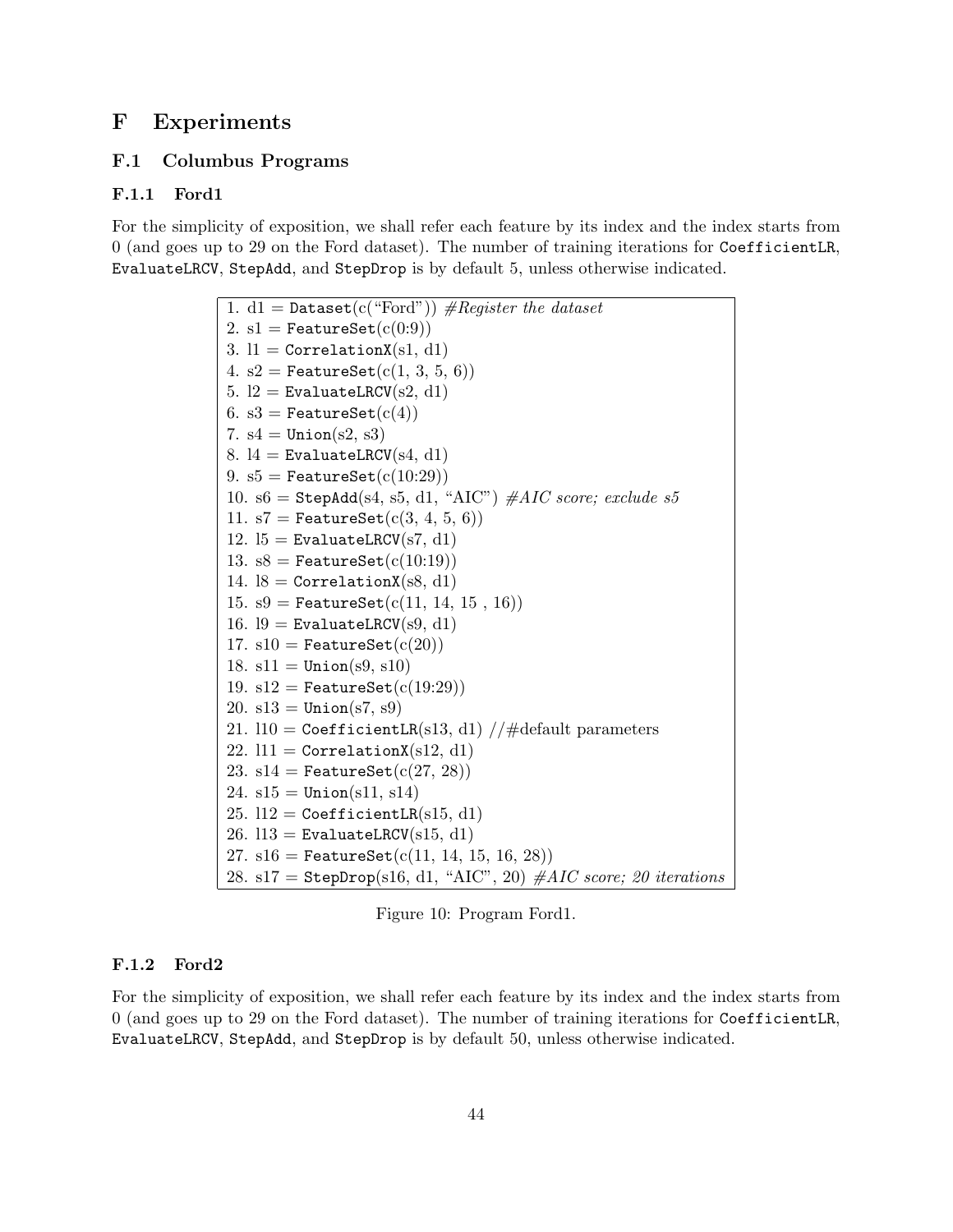1. d1 = Dataset(c("Ford"))  $# Register the dataset$ 2. s1 = FeatureSet $(c(0:4), d1)$ 3. s2 = FeatureSet $(c(9:29), d1)$ 4.  $s3 = Union(s1, s2), d1)$ 5.  $11 = CoefficientLR(s3, d1)$ 6. s4 = BestK(11, 6)  $\#Top\ 6\ features$ 7.  $s5 =$  StepDel(s4, d1, "AIC")  $\#AIC$  score 8.  $s6 =$  StepDel(s5, d1, "AIC")  $#AIC$  score 9. s7 = StepDel(s6, d1, "AIC")  $#AIC$  score 10. s8 = FeatureSet $(c(5:8), d1)$ 11.  $s9 = Union(s7, s8)$ 12.  $l2 = CoefficientLR(s9, d1)$ 13. s10 = BestK(12, 5)  $#Top 5 features$ 14.  $B = \text{CorrelationX}(s10, d1)$ 15. s11 = FeatureSet $(c(8:29))$ 16. s12 = StepAdd(s10, s11, d1, "AIC")#AIC score; exclude s11

Figure 11: Program Ford2.

## F.1.3 Census1

For the simplicity of exposition, we shall refer each feature by its index and the index starts from 0 (and goes up to 160 on the Census dataset). The number of training iterations for CoefficientLR, EvaluateLRCV, StepAdd, and StepDrop is by default 5, unless otherwise indicated.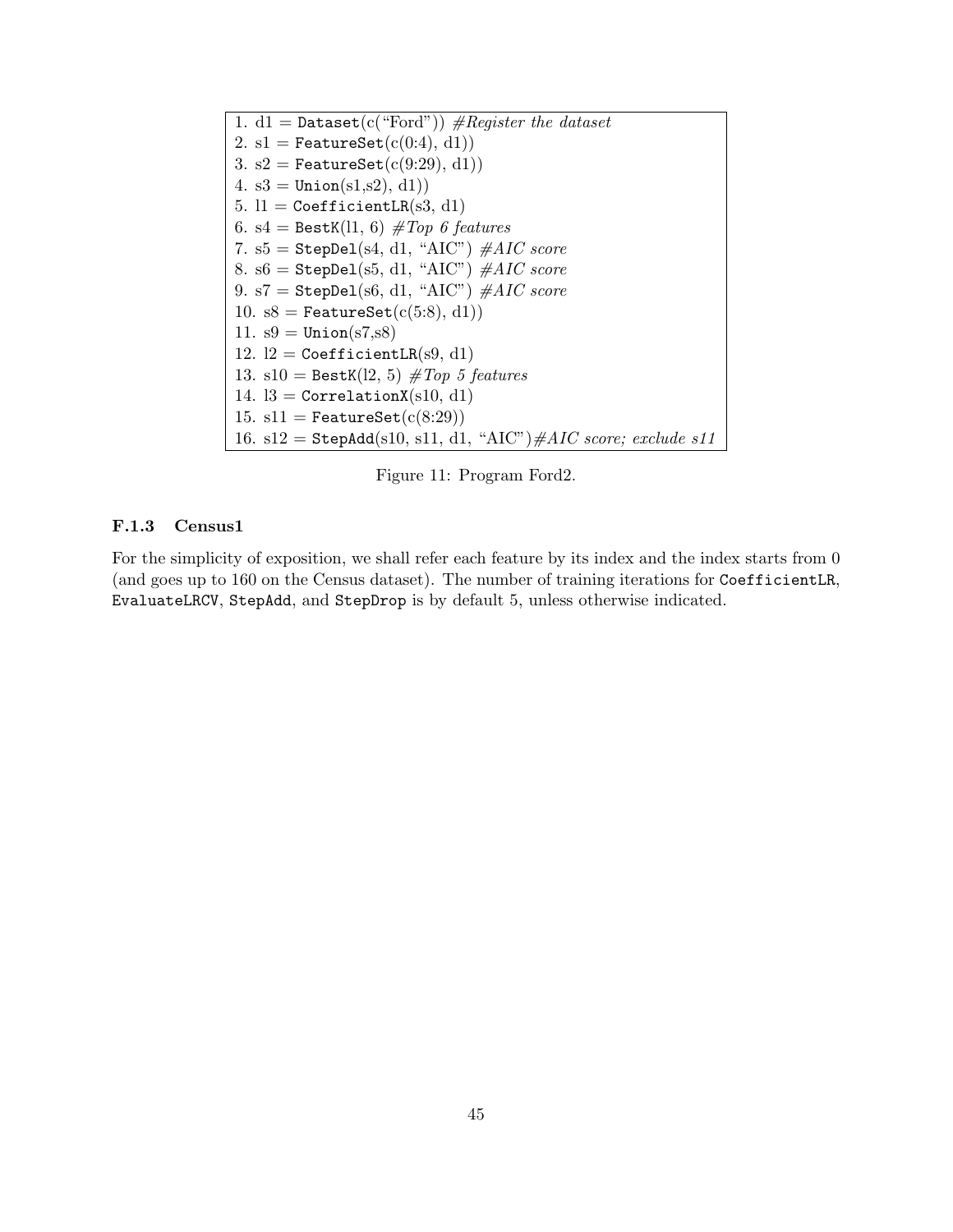1. d1 = Dataset(c("Census"))  $#Request$ 2.  $s1 =$  FeatureSet $(c(6:13))$ 3.  $11 = \text{CorrelationX(s1, d1)}$ 4. s2 = FeatureSet $(c(6, 8, 10, 12))$ 5.  $l2 =$  EvaluateLRCV(s2, d1) 6. s3 = FeatureSet $(c(15.82))$ 7.  $s3p =$  FeatureSet $(c(14))$ 8.  $3 =$  CorrelationL $(s3p,s3)$ 9. s4 = FeatureSet $(c(15:24))$ 10.  $14 =$  EvaluateLRCV(s4, d1) 11.  $s5 =$  FeatureSet $(c(44:58))$ 12.  $15 =$  EvaluateLRCV(s5, d1) 13. s6 = FeatureSet $(c(84:128))$ 14.  $s6p =$  FeatureSet $(c(129))$ 15.  $16 =$  CorrelationL $(s6p, s6)$ 16. s7 = FeatureSet $(c(84:93))$ 17.  $17 =$  EvaluateLRCV(s7, d1) 18.  $s8 =$  FeatureSet( $c(131-161)$ ) 19.  $s8p =$  FeatureSet( $c(130)$ 20.  $18 =$  CorrelationL $(s8p, s8)$ 21.  $s9 =$  FeatureSet( $c(131:140)$ ) 22.  $19 =$  EvaluateLRCV(s9, d1) 23.  $s10 =$ Union( $s2, s4$ ) 24.  $s11 =$ Union( $s10, s7$ ) 25.  $s12 =$  Union( $s11, s9$ ) 26.  $10 = CoefficientLR(s12, d1)$ 27. s13 = BestK(110, 11)  $#Top$  11 features 28. s14 = StepDrop(s13, d1, "AIC", 20)  $#AIC score$ ; 20 iterations

Figure 12: Program Census1.

# F.1.4 Census2

For the simplicity of exposition, we shall refer each feature by its index and the index starts from 0 (and goes up to 160 on the Census dataset). The number of training iterations for CoefficientLR, EvaluateLRCV, StepAdd, and StepDrop is by default 50, unless otherwise indicated.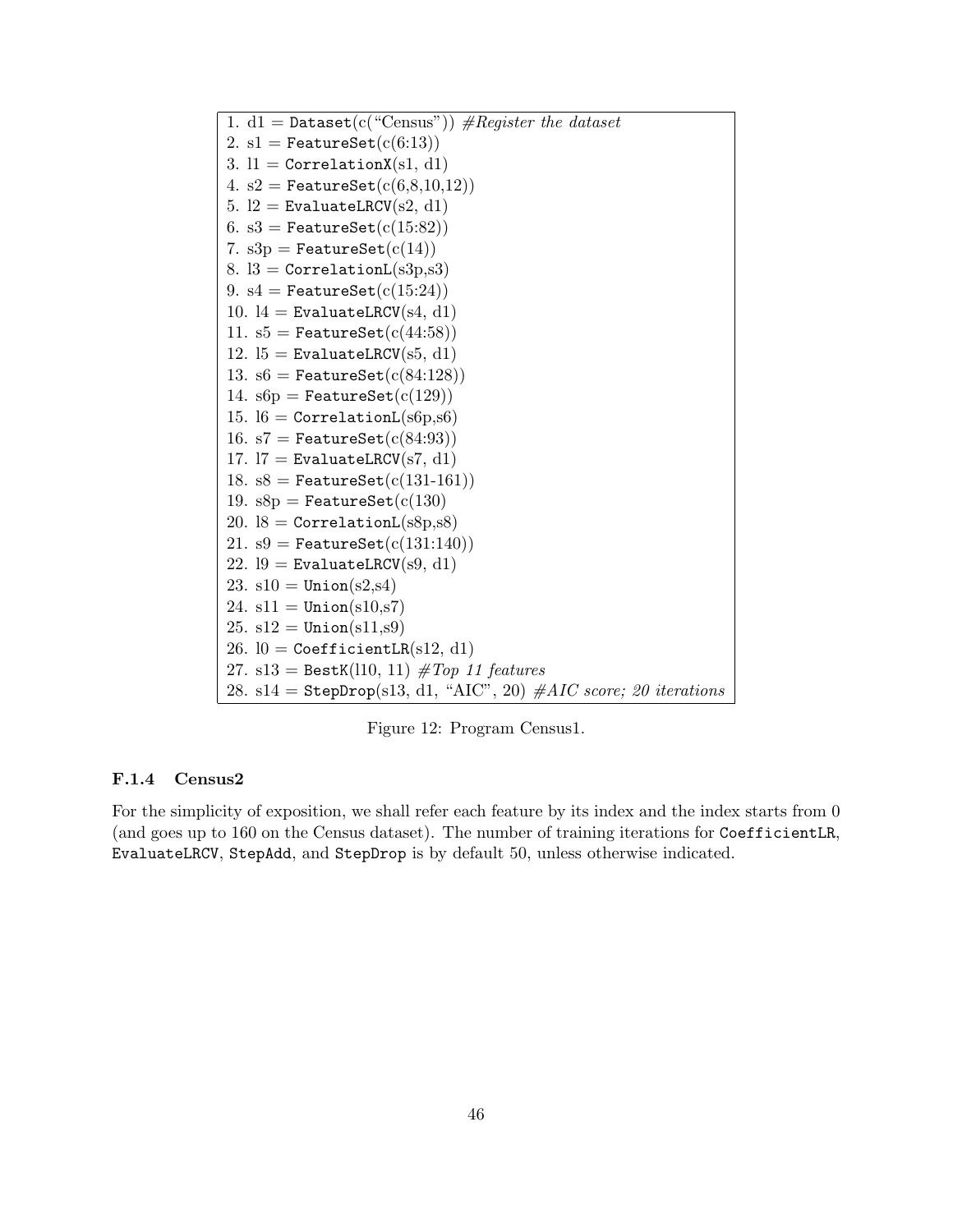1. d1 = Dataset(c("Census"))  $# Register the dataset$ 2. s1 = FeatureSet $(c(0:9), d1)$ 3. s2 = FeatureSet $(c(13:160), d1))$ 4.  $s3 = Union(s1, s2), d1)$ 5.  $11 = CoefficientLR(s3, d1)$ 6. s4 = BestK(11, 20)  $\#Top$  20 features 7.  $s5 =$  StepDel(s4, d1, "AIC")  $#AIC$  score 8. s6 = StepDel(s5, d1, "AIC")  $#AIC$  score 9. s7 = StepDel(s6, d1, "AIC")  $#AIC$  score 10. s8 = FeatureSet $(c(10:12), d1)$ 11.  $s9 = Union(s7, s8)$ 12.  $l2 = CoefficientLR(s9, d1)$ 13. s10 = BestK(12, 10)  $#Top$  10 features 14.  $13 =$  CorrelationX(s10, d1) 15. s11 = FeatureSet $(c(15:161))$ 16. s12 = StepAdd(s10, s11, d1, "AIC")#AIC score; exclude s11

Figure 13: Program Census2.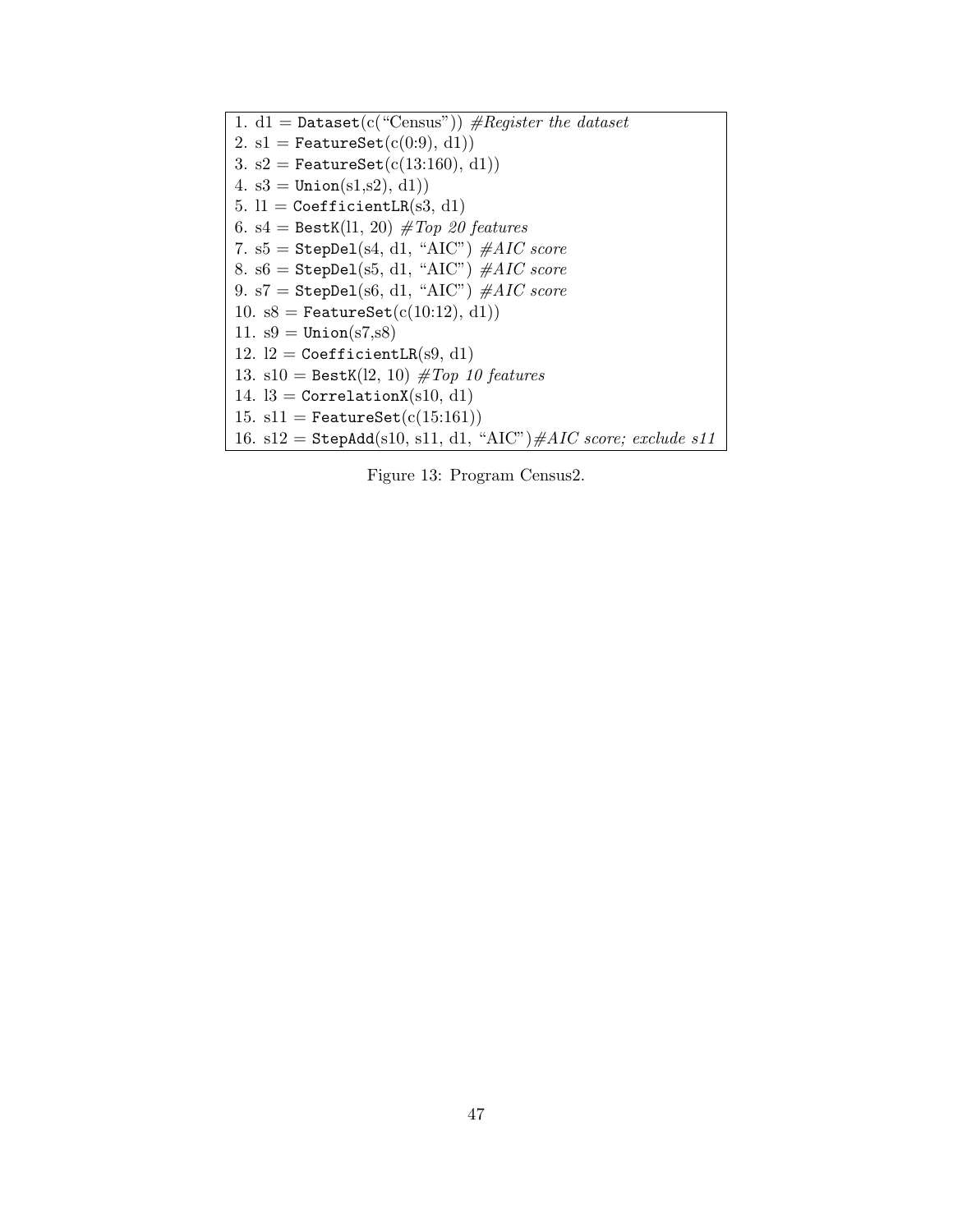# F.2 Batch Setting Scalability: Other Programs

Figure 14 plots the runtimes of the full programs Ford2 and Cens1 on their respective datasets. As with Cens2 in Figure 6 of Section 5, materialization in addition to batching yields more significant speedups than batching alone on Ford2. And similar to Ford1 in Figure 6 of Section 5, batching alone yields significant speedups on Cens1. However, materialization optimization increases the speedups significantly here because subsequent operations in Cens1 access less than half the features, even after batching.



Figure 14: Batch setting for (A) Ford2 and (B) Cens1 on both systems as the dataset size is scaled up. NoOpt is naive execution, BatOpt applies batching, and BatMatOpt applies both batching and materialization optimizations. The speedups achieved by BatOpt and BatMatOpt against NoOpt are also shown.

# F.3 Batching Optimization: StepAdd

Figures 15 and 16 plot the runtimes for StepAdd with and without batching optimization (within the operation across feature sets). Since the dataset has 30 features, an input set size of 5 means that the operations computes coefficients for 25 feature sets, each of size 6. Similarly, an input set size of 25 means we have 5 feature sets, each of size 26. Batching speeds up StepAdd by 2x-9x on SynFord-8GB, and by 5x-19x on SynFord-16GB.



Figure 15: Runtimes of StepAdd (one training iteration, AIC). The dataset is SynFord-8GB.



Figure 16: Runtimes of StepAdd (one training iteration, AIC). The dataset is SynFord-16GB.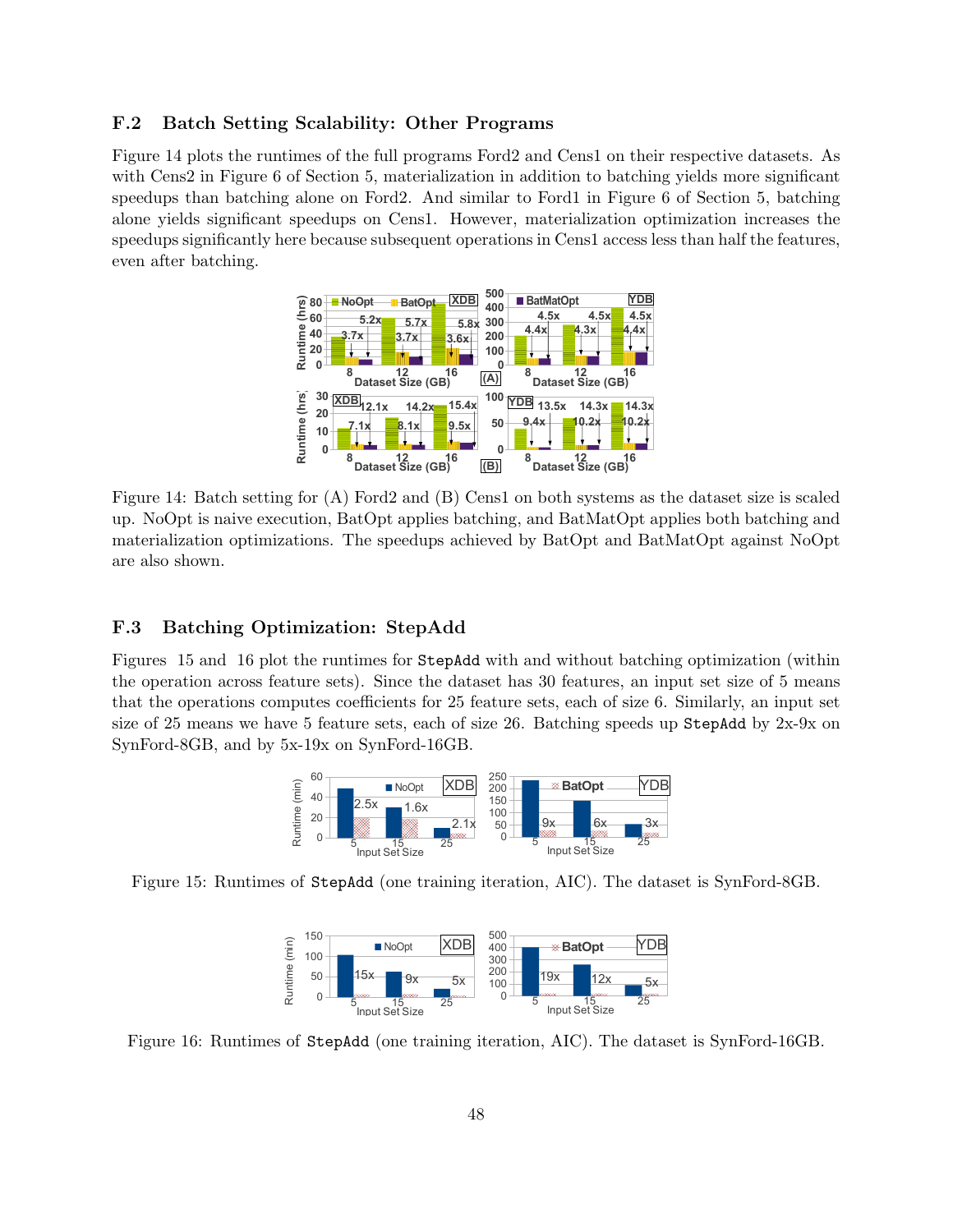# F.4 Cost Model Validation

We now validate that our cost model is able to help our optimizer make accurate predictions of runtimes to choose optimal plans. Fixing a dataset  $R(F)$ , our cost model to capture the costs of projection materializations, scans, and computations is as follows:

- The cost of a scan on a dataset with features F, i.e., scanning  $\pi_F(R)$ , is denoted  $Read(F)$  and modeled as a linear function  $a+b|F|$ . More precisely, to account for buffer memory residency of datasets, the scan cost is a two-piece linear function.
- The cost of materialization of F, i.e., writing  $\pi_F(R)$  is denoted  $Store(F)$  and also modeled as a linear function  $c + d|F|$ . For simplicity, we use the fixed full dataset  $R(F)$  to perform materializations, although we can also model it as a function of two variables (denoting the number of features in the dataset and the number of features to project).
- The computation costs of individual operations are modeled as linear or quadratic functions of the input feature set size. Specifically, CoefficientLR and EvaluateLRCV are linear while CorrelationX is quadratic. StepAdd and StepDrop are modeled as a function of two variables – the number of feature sets they visit and the length of each feature set.

We obtain the values of the constants in the above cost formulae by performing a few offline passes over  $R(\mathcal{F})$ . Half a dozen values of F are chosen to obtain representatives value of the costs. We then perform linear (or quadratic, if needed) regression to obtain the final cost model values.

# F.4.1 Cost Model: End-to-end

The optimizer uses the cost model to predict runtimes of alternate execution strategies. To verify the end-to-end accuracy of our cost model, we present the predicted and actual runtimes of a full program (Ford1) on two large synthetic datasets in Table 9.

| <b>Program on Dataset</b> | <b>Strategy</b> | Predicted | Actual | Error   |
|---------------------------|-----------------|-----------|--------|---------|
|                           | NoOpt           | 71140     | 72691  | $2.1\%$ |
| Ford1 on SynFord-12GB     | BatOpt          | 11538     | 11217  | 2.8%    |
|                           | BatMatOpt       | 8981      | 8941   | $0.4\%$ |
|                           | NoOpt           | 94198     | 104258 | $9.6\%$ |
| Ford1 on SynFord-16GB     | BatOpt          | 15284     | 14717  | 3.8%    |
|                           | BatMatOpt       | 12197     | 11879  | $2.7\%$ |

Table 9: Predicted and actual runtimes on a full program Ford1 on two large synthetic datasets for all three strategies. The costs of scans, materializations, and computations are all considered by the optimizer when predicting the runtimes. The runtimes are in seconds.